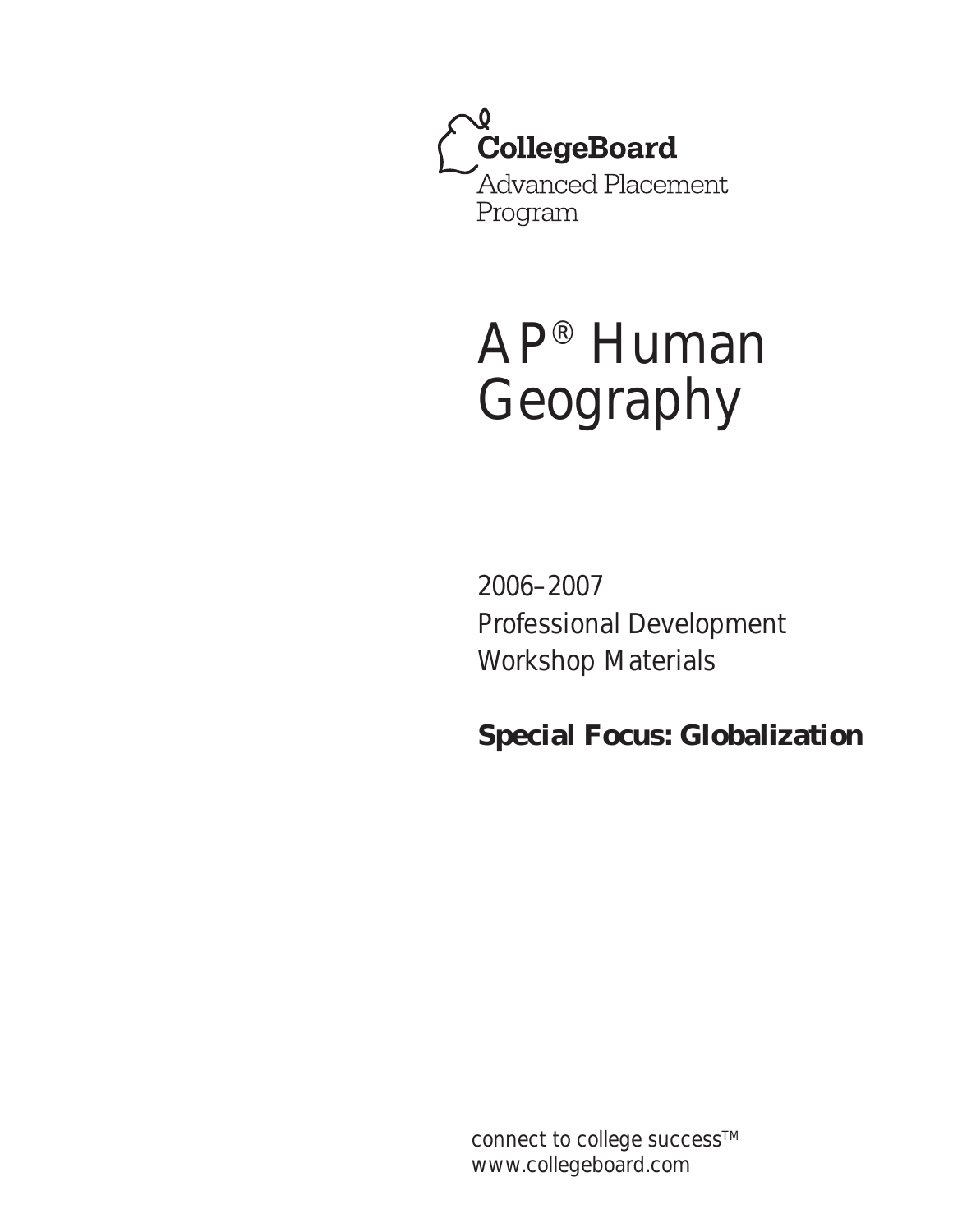# **The College Board: Connecting Students to College Success**

The College Board is a not-for-profit membership association whose mission is to connect students to college success and opportunity. Founded in 1900, the association is composed of more than 5,000 schools, colleges, universities, and other educational organizations. Each year, the College Board serves seven million students and their parents, 23,000 high schools, and 3,500 colleges through major programs and services in college admissions, guidance, assessment, financial aid, enrollment, and teaching and learning. Among its best-known programs are the SAT® the PSAT/NMSQT® and the Advanced Placement Program (AP®). The College Board is committed to the principles of excellence and equity, and that commitment is embodied in all of its programs, services, activities, and concerns.

# **Equity Policy Statement**

The College Board and the Advanced Placement Program encourage teachers, AP Coordinators, and school administrators to make equitable access a guiding principle for their AP programs. The College Board is committed to the principle that all students deserve an opportunity to participate in rigorous and academically challenging courses and programs. All students who are willing to accept the challenge of a rigorous academic curriculum should be considered for admission to AP courses. The Board encourages the elimination of barriers that restrict access to AP courses for students from ethnic, racial, and socioeconomic groups that have been traditionally underrepresented in the AP Program. Schools should make every effort to ensure that their AP classes reflect the diversity of their student population. For more information about equity and access in principle and practice, contact the National Office in New York.

© 2006 The College Board. All rights reserved. College Board, AP Central, APCD, Advanced Placement Program, AP, AP Vertical Teams, CollegeEd, Pre-AP, SAT, and the acorn logo are registered trademarks of the College Board. Admitted Class evaluation Service, connect to college success, MyRoad, SAT Professional Development, SAT Readiness Program, Setting the Cornerstones, and The Official SAT Teacher's Guide are trademarks owned by the College Board. PSAT/NMSQT is a registered trademark of the College Board and National Merit Scholarship Corporation. All other products and services may be trademarks of their respective owners. Permission to use copyrighted College Board materials may be requested online at: www.collegeboard.com/inquiry/cbpermit.html.

**Visit the College Board on the Web: www.collegeboard.com. AP Central is the official online home for the AP Program and Pre-AP: apcentral.collegeboard.com.**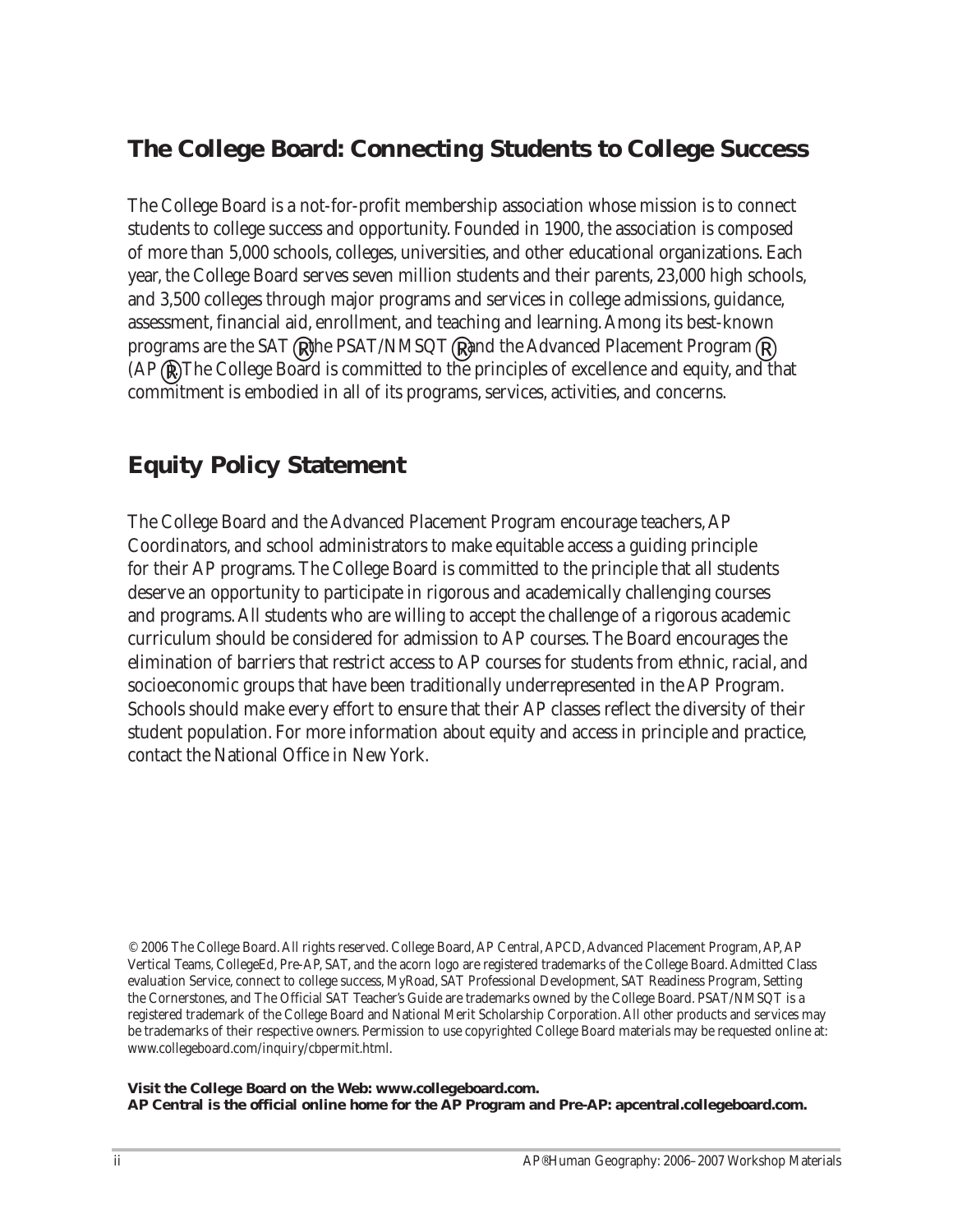# **Special Focus: Globalization**

| Introduction                                                          |    |
|-----------------------------------------------------------------------|----|
| Globalization: An Historical Geography of the World Economy           |    |
| Globalization and International Relations: A Geographical Perspective |    |
| <b>Globalization and Economic Geography</b>                           |    |
| Recent Developments: Globalization, Agriculture, and Human Geography  | 50 |
| Singapore: The Most Globally Integrated Place on Earth                |    |
| A Snap Shot in a Case Study: Topics in Human Geography                |    |
| From Mocha to Java: The Coffee Story                                  |    |
|                                                                       |    |
|                                                                       |    |

 **Important Note:** The following set of materials is organized around a particular theme, or "special focus," that reflects important topics in the AP Human Geography course. The materials are intended to provide teachers with resources and classroom ideas relating to these topics. The special focus, as well as the specific content of the materials, cannot and should not be taken as an indication that a particular topic will appear on the AP Exam.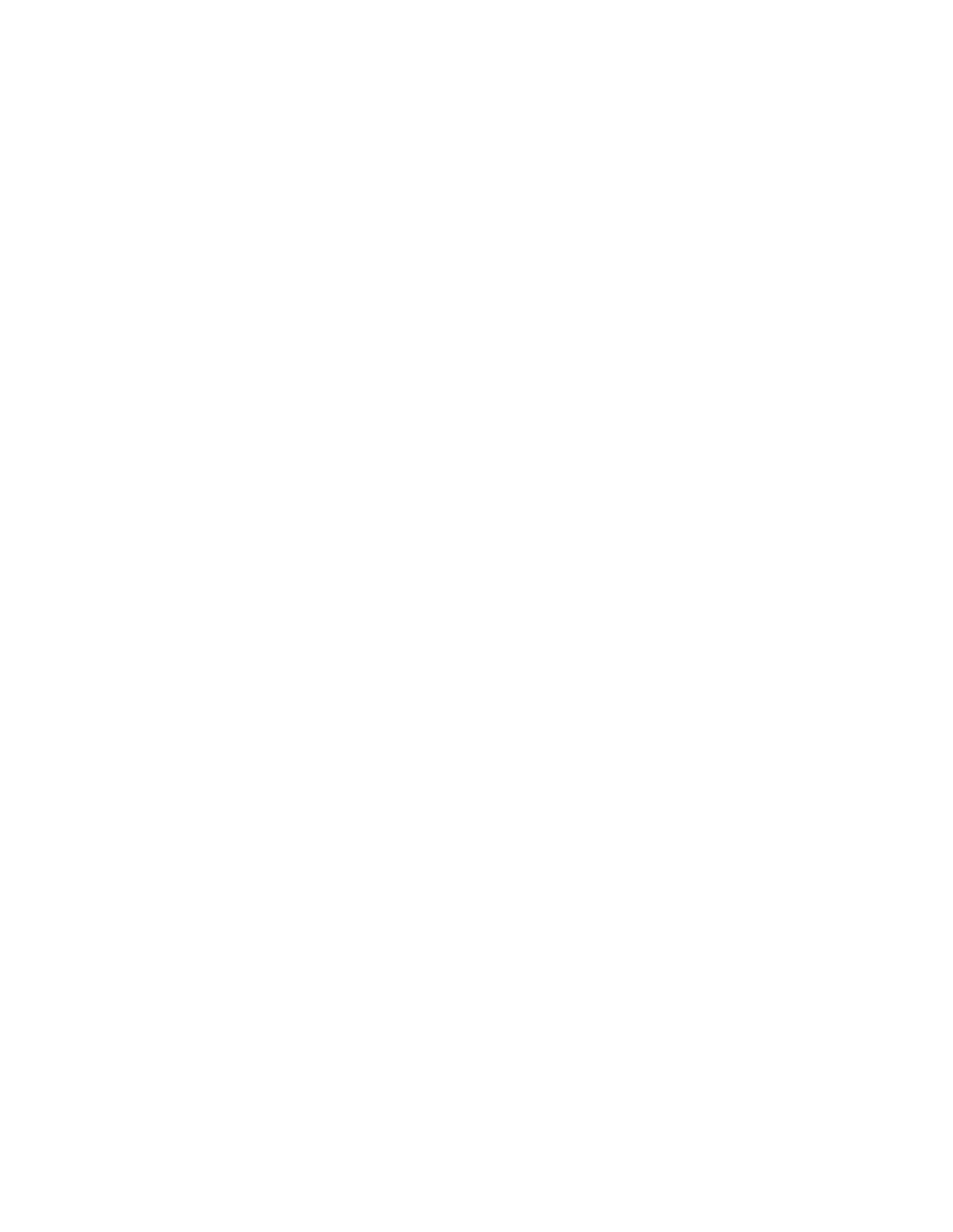# **Introduction**

Ann Linsley-Kennedy, editor Bellaire High School Bellaire, Texas

> The articles and teaching materials that follow develop a theme that transcends the AP® Human Geography curriculum. There are several prevailing threads that bind the curriculum areas of human geography, but none as currently pervasive, universal, and collectively altering to the world's population as globalization.

Today, the concept of globalization is commonly defined as the integration of economic activities through the world's markets. These activities are driven by technological and policy changes, facilitating shifts in transportation options, communications, and a greater reliance on market forces. Geography is concerned with the concept of space and the places through which the human world is organized. Globalization is creating a reorganization of these spaces and places, resulting in a collapse of spatial barriers that previously regulated culture, nations, and economic flows. Ultimately, such changes in technology and the economy result in alterations of cultural, economic, and political spaces.

Globalization ties the political, social, and economic sciences together, resulting in an emerging regionalized and reorganized world centered on economics, which, in turn, has restructured the flow of commodities, people, currencies, and ideologies. The articles that are included here provide teachers with an overview of each of the curriculum areas (agricultural, cultural, economic, and political) that are most affected by the aspects of globalization. Each author has provided an analysis of the role of globalization within a spatial context and its impact upon human places and activities. Topics addressed include the geographic inequality that creates shifts in populations to areas of emerging employment opportunities; the geographic interrelatedness forcing the restructuring of nations, places, and regions; the struggle to preserve traditions while faced with the demands of an emerging global culture; and the challenges to environmental sustainability balanced against human demands for the earth's resources and bounty. The intent is to bind the disciplines of human geography together, to develop a global understanding of the everyday world around us locally, regionally, and globally.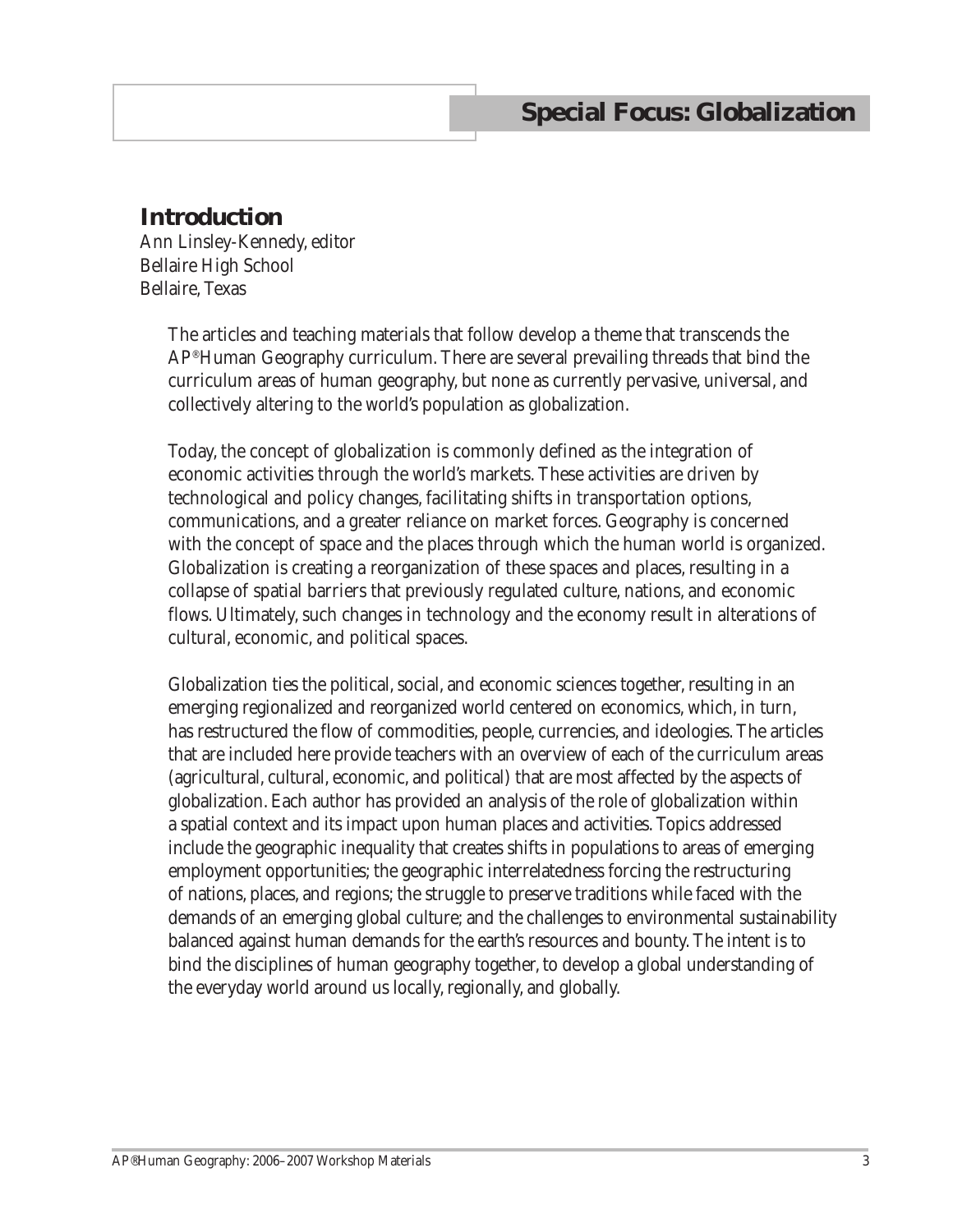# **Globalization: A Historical Geography of the World Economy**

Brian W. Blouet College of William and Mary Williamsburg, Virginia

#### **Outline**

This article commences with an overview of trade policies and conflicts from the Age of Exploration through the end of World War II. The development of freer global trade policies in the last half century is examined in the second half of this article under the heading "G.3: From Containment to Free-Market Competition."

#### **Introduction**

Humans are a global species adaptable to tropical, temperate, and tundra environments. By the end of the last ice age, humans had globalized, having migrated from Africa and Eurasia to the Americas and penetrated the most southerly areas of South America.

Today when we speak of globalization, we are referring to the reduction of barriers to international trade and the movement of cultural traits, ideas, capital, and elements of popular culture around the world. Humans still migrate long distances, but the language of globalization does not include the free movement of people. Most countries have immigration laws that limit entry. But there has been progress for, until recently, Communist countries—including China, the Soviet Union, and the states of Eastern Europe—in controlled outmigration or emigration. Now more people are free to migrate internationally, if they can obtain residence in their country of destination.

## **The Global System**

The globalization of today that encourages the movement of raw materials, manufactured goods, agricultural commodities, and investment can be viewed as evolving in three stages, with two major retrogressive intervals:

Globalization, Stage 1 ("G.1"): The Age of Exploration, 1492–1776 Retrogression: The Atlantic Wars, 1776–1815

Globalization, Stage 2 ("G.2"): The Age of Industrialization, 1815–1947 Retrogression: World War I, the Great Depression, World War II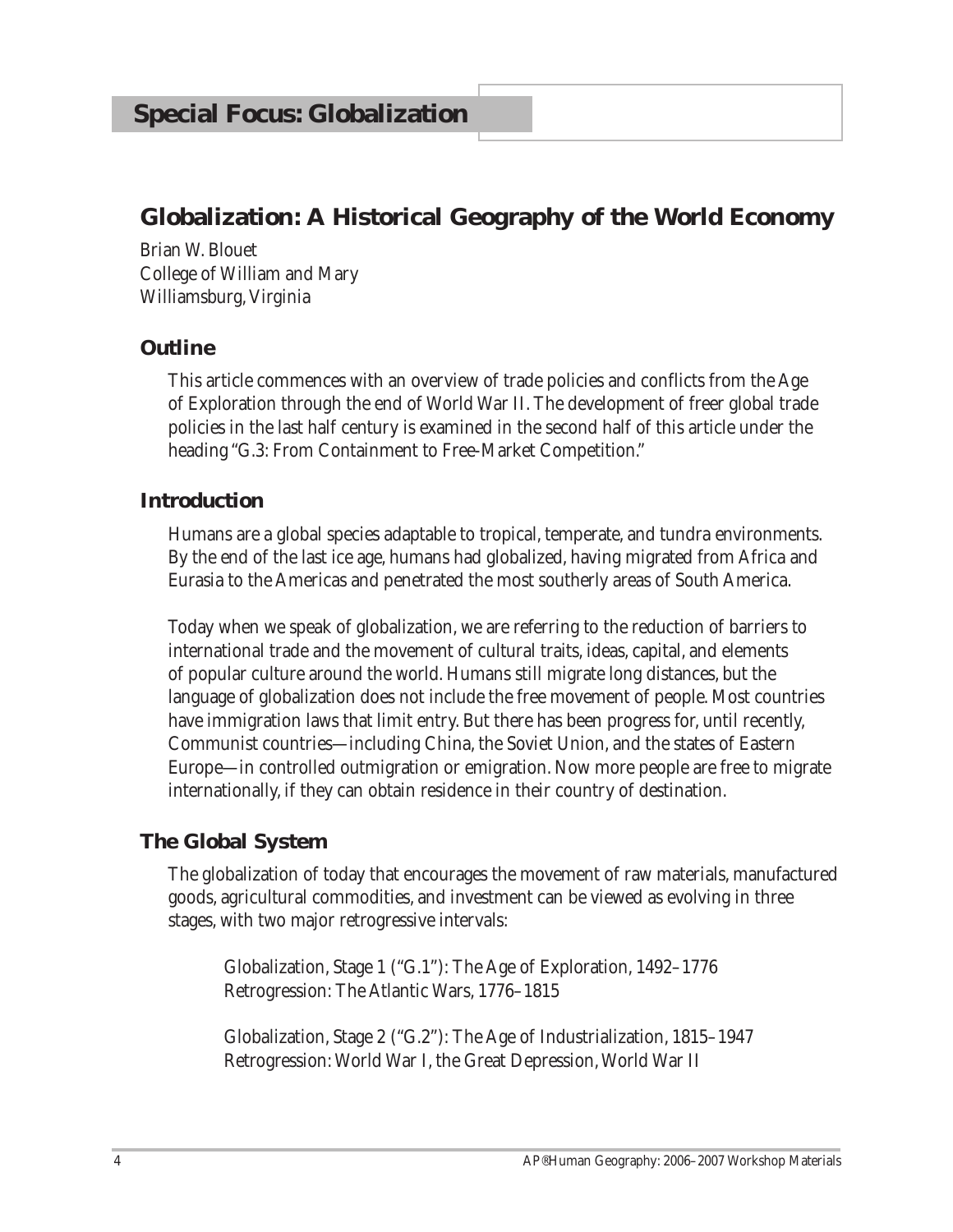Globalization, Stage 3 ("G.3"): Post-WWII—From Containment to Free Market Competition, 1947 to the Present

# **G.1: The Age of Exploration (1492–1776)**

The voyages of exploration of the sixteenth, seventeenth, and eighteenth centuries opened up world resources to exploitation. Magellan's round-the-world voyage made a profit! The sale of the spices on the one ship that completed the circumnavigation of the globe more than paid for the enterprise. The new world yielded precious metals, timber, dyes, and harvests of sugar and spices and things not so nice such as tobacco. Plants and animals like wheat and sheep were introduced into Western Hemisphere environments, and corn, potatoes, beans, tomatoes, and squashes were transferred into Old World agriculture.

The age of exploration resulted in a great opening up of earth resources: animal, vegetable, and mineral. However, the colonial powers that exploited distant territories created closed systems. They did not promote trade with each other, and monopolies were encouraged within colonial systems. The colonial systems were mercantilist.

Spain developed a closed colonial economic system. All trade with the Spanish Americas was conducted through Seville, a port city on the Guadalquivir River that flowed to the Atlantic. Vessels could only trade with designated ports in the Caribbean and the Gulf of Mexico and sailed in convoys (*flotas*) for protection and control. The Spanish colonial trade system stretched across the Pacific to the Philippines, but trade between Acapulco and Manila was regulated.

The Portuguese system was not so closed as the Spanish. Brazil produced more sugar than Portugal could absorb, and the commodity was sold into Dutch markets. The Dutch and the English crowns encouraged private corporations to undertake overseas trade and settlement, but the companies—for example, the Dutch East India Company, the Virginia Company, and the English East India Company—were often given monopolies. As is well known, it was the extension of the (English) East India Company's monopoly on the tea trade to the American colonies that set off trouble.

The leaders of Britain, France, Portugal, and Spain did not want to open up their colonial trade to competition from rival nations, although the Dutch tried to force them to do so. Nevertheless, conflicts among these powers did destroy or change their trading systems.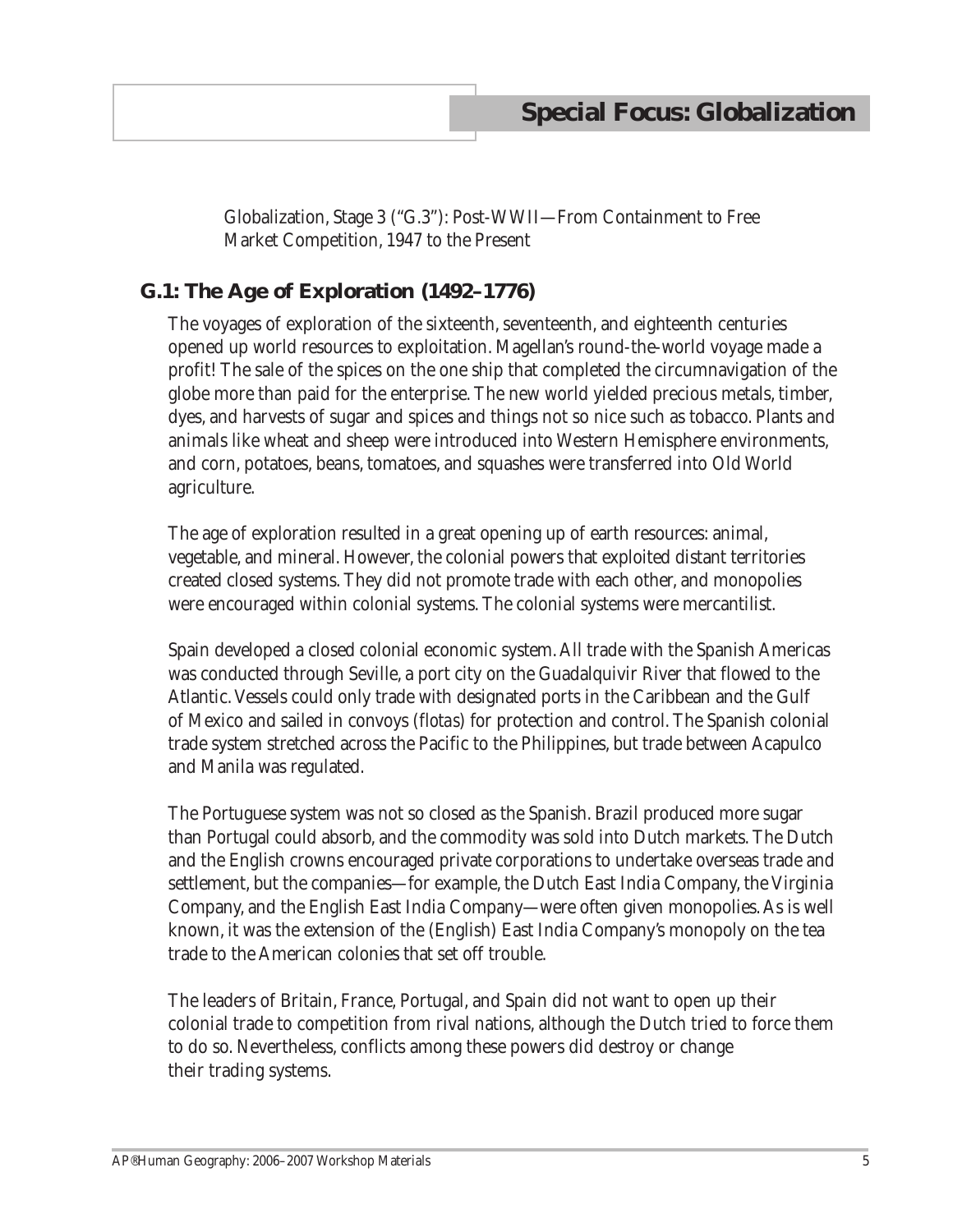# **Regression: The Atlantic Wars (1776–1815)**

The Atlantic wars, starting with the American Revolution, broke up, damaged, or modified closed colonial systems. During the Napoleonic Wars, France came to control much of Europe and under the Continental System worked to exclude British trade from the region. For its part, the Royal Navy blockaded the coasts of Europe and only allowed into ports authorized cargoes, profitable to Britain. Sugar from French Caribbean islands was not admitted, and it was at this time that French manufacturers began to use sugar extracted from sugar beets. As we shall see, in the twentieth century, those who would control the continent of Europe became keen to seek synthetic substitutes to reduce the need for imports.

At the end of the Napoleonic Wars, there was a new world order. The Spanish empire in Mexico, Central America, and South America had gone. Brazil was on the way to separating from Portugal. The French and the Dutch lost overseas territories.

The British gained strategic territories like Malta, Ceylon, Mauritius, and the Cape of Good Hope, but their imperial vision was altering. The wars had not halted the Industrial Revolution, and now British traders wanted access to overseas markets as an outlet for cotton textiles, ceramics, metalware, and many other goods. The Royal Navy was able to assure freedom of navigation and suppress piracy from a network of overseas bases that spanned the globe.

# **G.2: The Age of Industrialization (1815–1913)**

The Congress of Vienna (1814–1815) brought peace among the nations of Europe, but the end of the Napoleonic Wars was marked by a slump in world trade. The United States, via the Monroe Doctrine (1823), made it clear that it did not want new colonial claims in the Western Hemisphere, and this view coincided with Britain's. Britain wanted the former Iberian colonies opened to trade and, as independence came, quickly recognized the new Latin American states and appointed consuls to facilitate travel and trade by British subjects. Argentina was recognized in 1825 and a consul appointed at Buenos Aires. Other newly independent Latin American states were recognized.

In Britain, the advantages of worldwide competitive trade were realized, and as the manufacturing industry grew and the population urbanized, new interests questioned the need to protect British farmers with high tariffs that kept out cheap food from overseas sources. In 1846, with the repeal of the Corn Laws, markets in Britain were opened to cheaper grain grown on the prairies and plains of North America, the grasslands of Australia, and the steppes of south Russia. Soon cheaper sugar from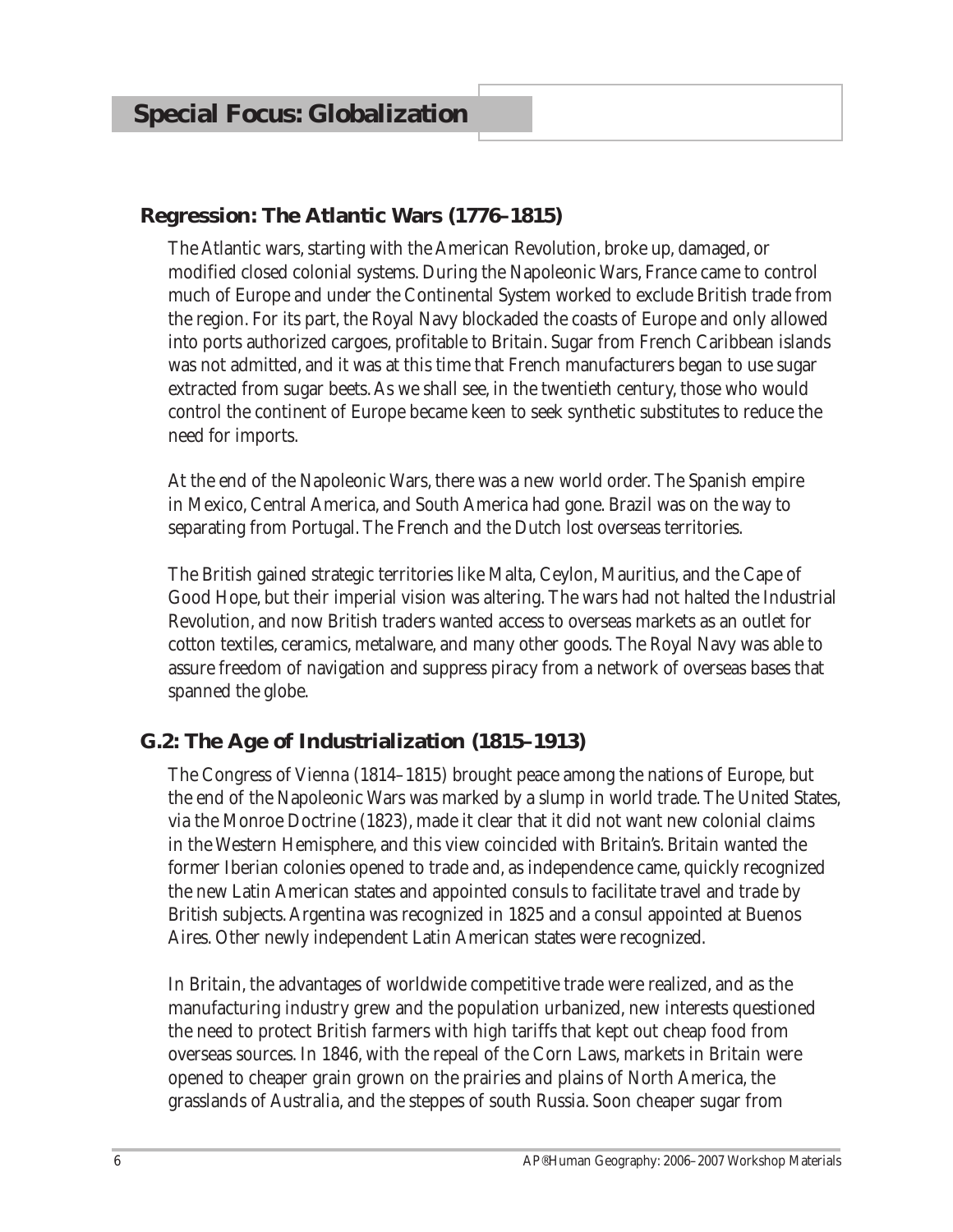non-British Caribbean islands, such as Cuba, was reaching markets in Britain as the country moved toward a policy of free trade, eliminating tariffs on goods entering the country.

There was an imperialism to free trade, for free trade is a policy for strong countries with goods and services to sell worldwide.

## **Protecting Markets**

Other countries saw advantages in protecting home markets to encourage the growth of industries in national territory. The second half of the nineteenth century was marked by an increasing size of states as countries unified, or reunified, in part to create and protect larger market areas. The Civil War prevented fragmentation of the U.S. market, in Japan the Meiji Restoration (1868) established a central government that implemented nationalistic economic policies, and the German empire was created in 1871 (many German states had formed the *Zollverein*, a customs union, in 1834). Italy emerged between 1859 and 1870. From an economic viewpoint, the most interesting of the emerging larger states was Austria-Hungary, which in 1867, with the *Ausgleich*  ("compromise"), created the dual monarchy with joint foreign and financial policies. Austria-Hungary had free trade between the countries and regions of the empire, common tariffs on goods entering the economic space of the imperial system, and eventually, a common currency and financial policies. The Austria-Hungary economic model was a forerunner of the European Union.

The United States, which industrialized rapidly after the Civil War, saw the advantages of protecting the home market for growing industries with tariffs. By the 1890s, the United States had the largest economy in the world and a positive balance in international trade, but this did not stop President McKinley from imposing even higher protective tariffs.

## **Protecting Free Trade**

By 1900, Britain was enjoying the benefits, and suffering the disadvantages, of free trade. Britain was a market in which goods from many sources competed for sales, and prices were competitive. On the debit side, cheaper products—made in Germany, for example—were entering Britain and taking market share from British manufacturers. Further, as Britain imported so much, the country had an adverse balance of trade with all major trading partners and, against popular belief, an adverse trade balance with her overseas territories.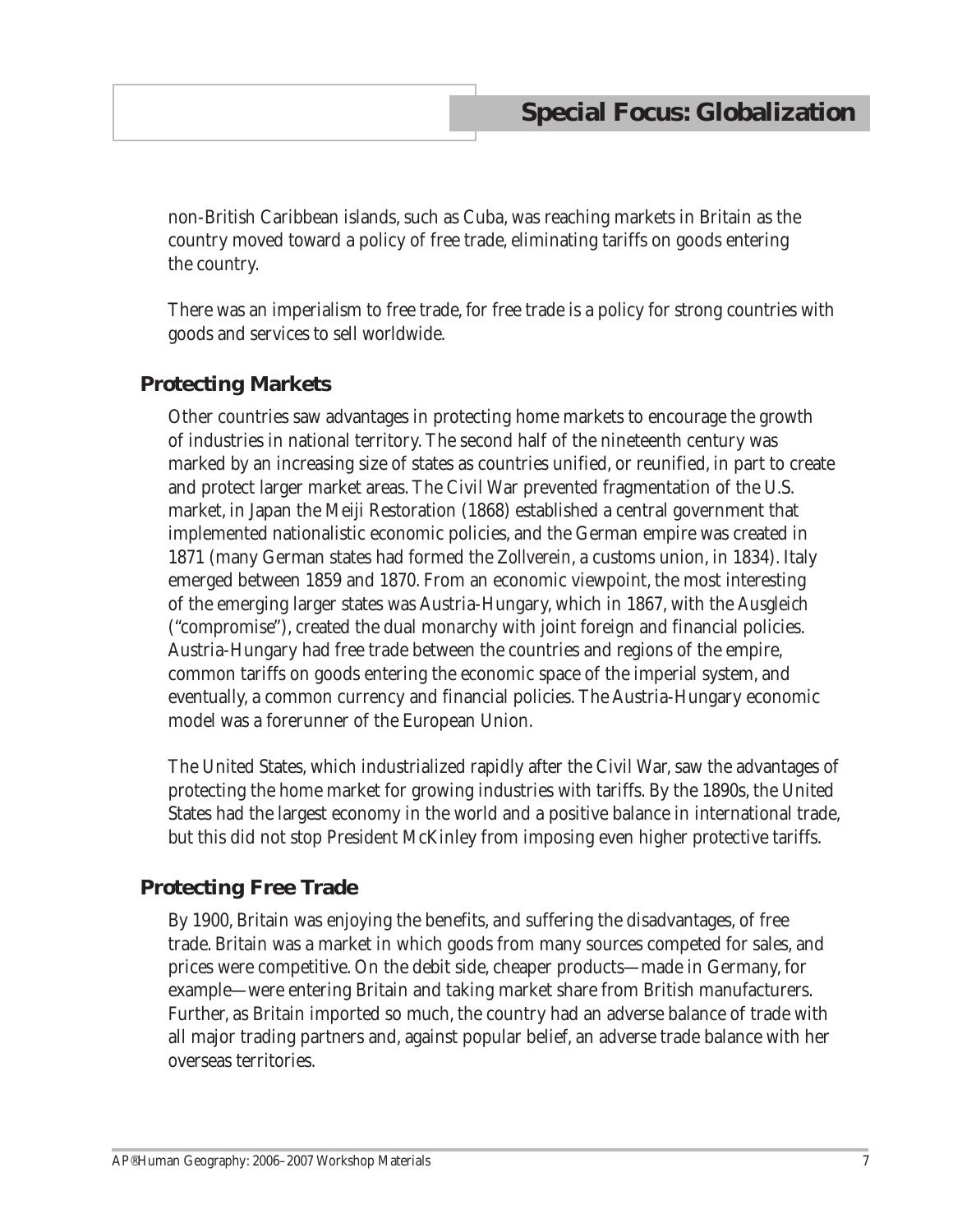#### **Table 1: U.S. Leading Trade Partners, 1900**

In 1900, total U.S. imports were valued at just over \$1 billion and exports were worth \$1.5 billion.

|               | <b>Imports From</b><br>(in millions of dollars) | <b>Exports To</b><br>(in millions of dollars) |
|---------------|-------------------------------------------------|-----------------------------------------------|
| Canada        | <b>\$39</b>                                     | \$95                                          |
| <b>UK</b>     | \$160                                           | \$534                                         |
| Japan         | \$33                                            | \$29                                          |
| Germany       | <b>\$97</b>                                     | \$187                                         |
| France        | \$73                                            | \$83                                          |
| <b>Mexico</b> | <b>S29</b>                                      | \$35                                          |

Source: B. R. Mitchell, *International Historical Statistics: The Americas*, *1750–1993*, New York: Stockton Press, 1998.

How was the huge adverse balance of trade paid for? British trading and investment institutions were at the center of the global commercial system. The pound sterling was the leading currency used in international trade, the banks in London cleared payments, the British shipping lines carried more than half of all world trade, Lloyd's insured the ships, and investment houses put profits into the London Stock Exchange and British bank notes. Overseas investments were made in Canada, Argentina, the United States, Chile, Australia, New Zealand, India, and the Far East. Dividends from these overseas investments helped pay for imports.

When, in 1903, British manufacturing interests wanted tariff reform (protectionism), the campaign was opposed by bankers, investment institutions, insurers, shipping lines, and merchant houses. No political party, prior to World War I, would adopt a policy of tariff reform. There was more money to be made in the global economy than in producing metal products on northern coalfields, and there was an expanding export market for British coal in western Europe and to coal bunkers in ports around the world.

In the years before World War I, international trade accounted for a higher percentage of total global economic activity than was achieved until the late twentieth century. The international movement of voluntary migrants was at high levels with Britons, Germans, Scandinavians, Italians, Bohemians, and Poles coming to America and other countries like Australia, Argentina, Canada, New Zealand, and Brazil. Migrants entered and settled with few restrictions if they were of European origin.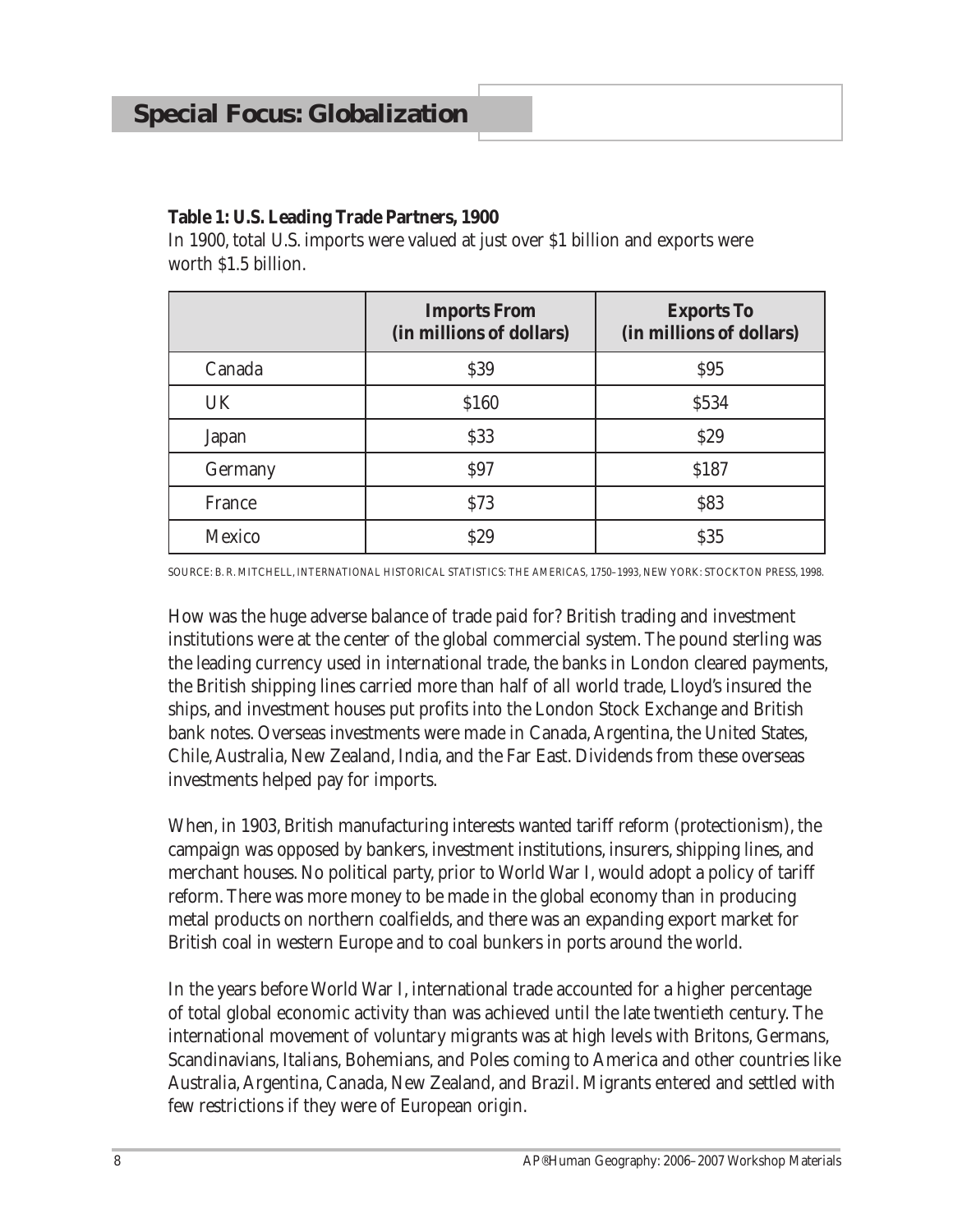# **Regression: World War I, the Great Depression, World War II (1913-1947)**

Commentators look back on the prewar years as the golden age, the Edwardian era, the *belle époque*, for the system of relatively free movement of people, goods, commodities, and currencies was to be crippled by World War I. Woodrow Wilson set out some of the conditions of globalization in his Fourteen Points address: freedom of navigation, reduction of armaments, open diplomacy, and the removal of barriers to trade among all nations. Nothing of the sort happened. The unified Austria-Hungary economic space broke into new countries, each with its own tariff barriers and generally weak currencies.

All European states taking part in the war ended the war in debt. Germany and its allies had unpayable bills for reparations. When payments were behind, in January 1923, French and Belgian troops moved into the Ruhr. Much German industry shut down, and the mark became nearly worthless. Worse, as the economist Keynes had predicted in *The Economic Consequences of the Peace* (1919), the economy of Europe could not thrive without Germany.

The United States had apparently done well in the war, emerging as by far the strongest economy and the largest creditor, with New York assuming the role of global financial center. Postwar the prices of agricultural commodities such as wheat were high. New industries like the cinema and radio emerged and, along with the mass marketing of cars, urban growth (the United States had an urban majority by 1920), suburbanization, and sales of consumer goods, it appeared that the country was poised for sustained economic growth.

#### **The Great Depression**

The stock market crash (1929), followed by the near collapse of the banking system, led to the shutdown of many manufacturing activities and massive unemployment. With U.S. financial institutions greatly weakened, other interests were able to lobby for protectionist policies. The infamous Hawley-Smoot Tariff Act (1930) raised tariffs at a time when the United States had a positive trade balance with all major trading partners except one! Japan was the exception, and the deficit with Japan was more than made up by the large positive balance on trade with Britain (see Table 2).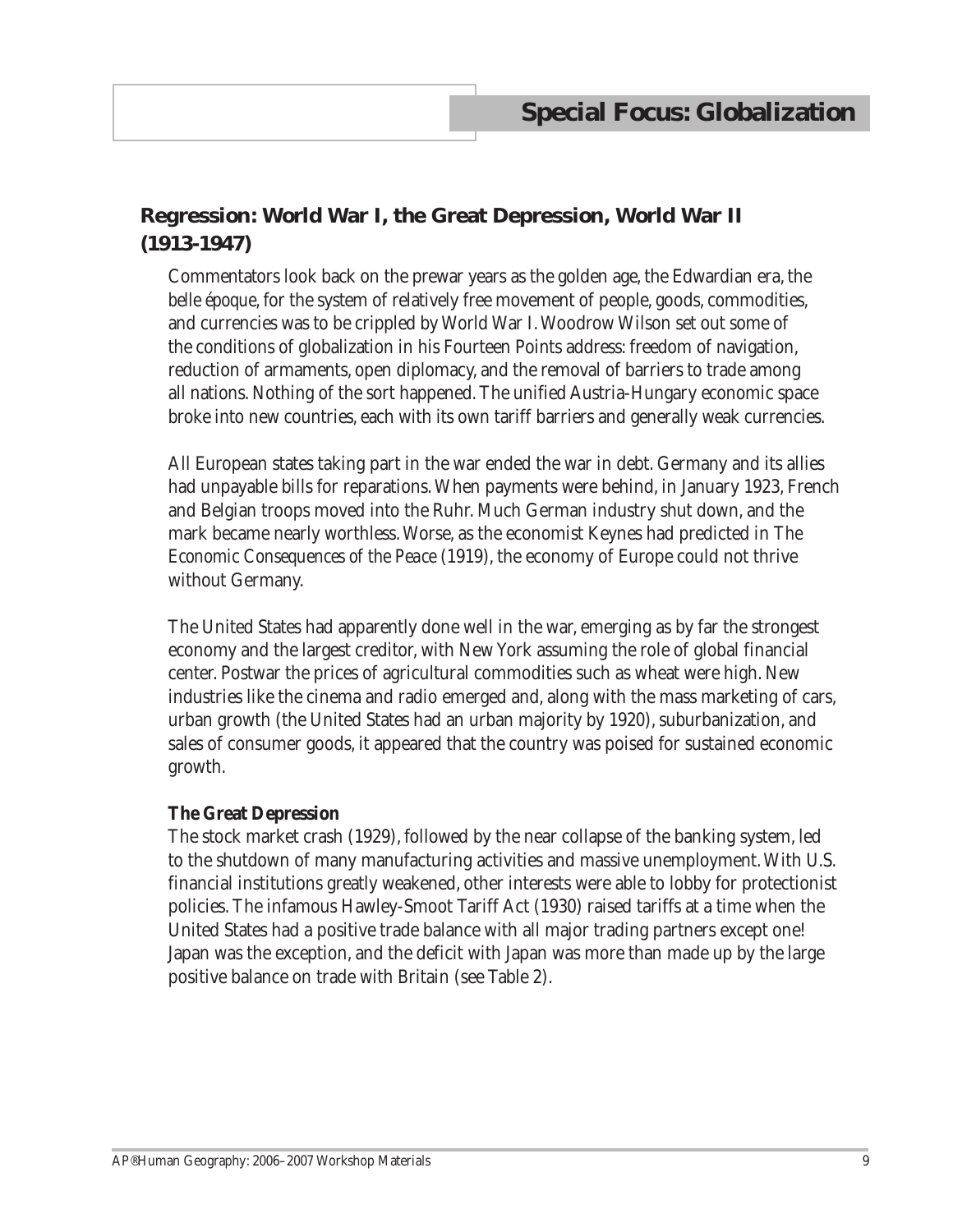# **Special Focus: Globalization**

#### **Table 2: U.S. Trade Partners, 1928**

In 1928, the United States imported goods to the value of \$4.1 billion, and exports were valued at \$5.2 billion.

|              | <b>Imports From</b><br>(in millions of dollars) | <b>Exports To</b><br>(in millions of dollars) |
|--------------|-------------------------------------------------|-----------------------------------------------|
| Canada       | \$489                                           | <b>S915</b>                                   |
| UK           | \$349                                           | \$847                                         |
| <b>Japan</b> | \$384                                           | \$288                                         |
| Germany      | <b>S222</b>                                     | <b>\$467</b>                                  |
| France       | \$159                                           | <b>S241</b>                                   |
| Mexico       | \$125                                           | \$116                                         |

Source: Mitchell 1998.

#### **Table 3: U.S. Trade Partners, 1934**

In 1934, the United States imported goods to the value of \$1.7 billion. Exports generated just over \$2 billion.

|               | <b>Imports From</b><br>(in millions of dollars) | <b>Exports To</b><br>(in millions of dollars) |
|---------------|-------------------------------------------------|-----------------------------------------------|
| Canada        | \$232                                           | \$302                                         |
| UK            | \$115                                           | \$383                                         |
| <b>Japan</b>  | \$110                                           | \$210                                         |
| Germany       | <b>\$69</b>                                     | \$109                                         |
| France        | <b>\$61</b>                                     | \$116                                         |
| <b>Mexico</b> | <b>S36</b>                                      | \$55                                          |

Source: Mitchell 1998.

In 1932, formerly free-trading Britain imposed protective tariffs and at the Ottawa Conference adopted a system of imperial preference that gave favored terms of trade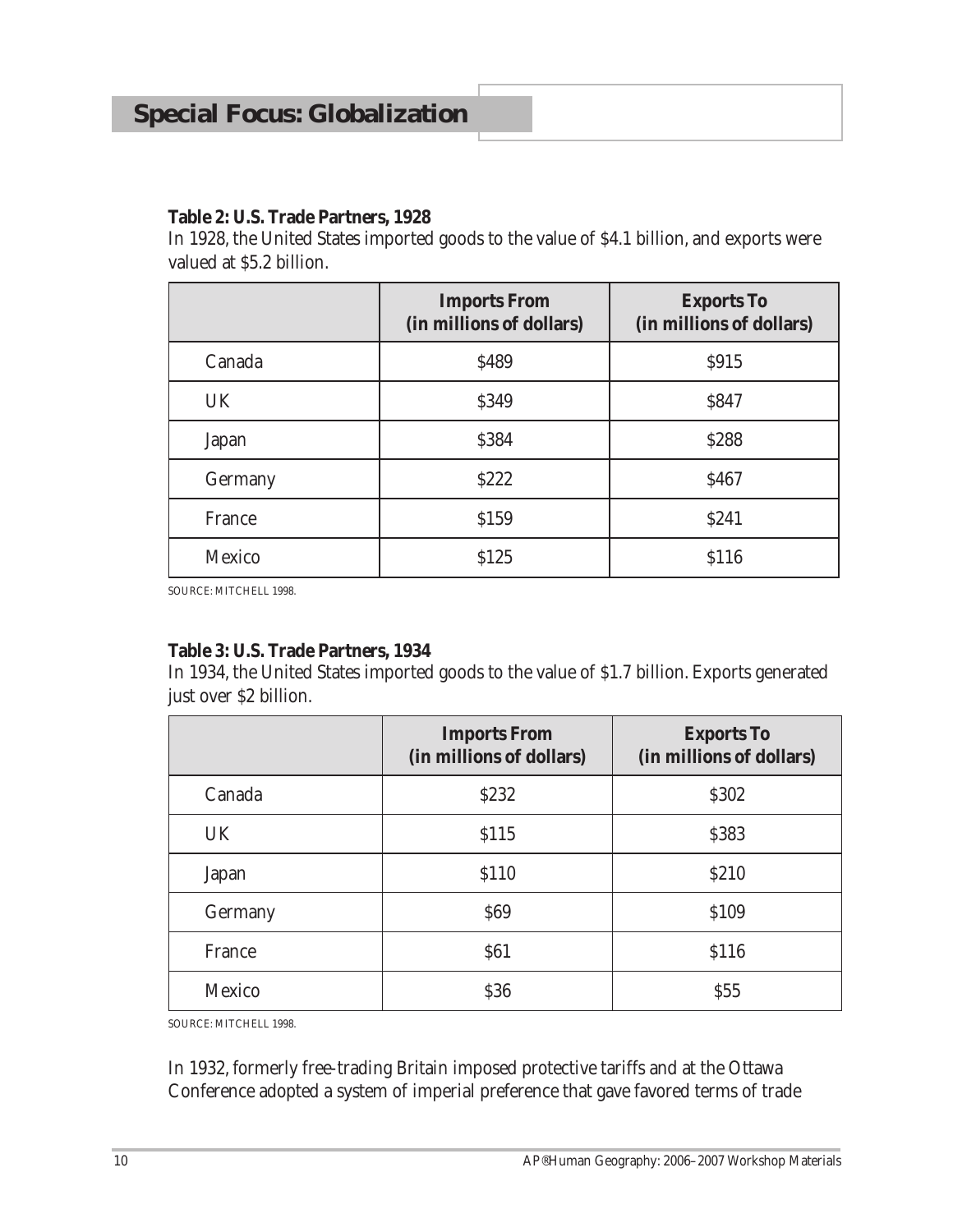to countries in the British Empire-Commonwealth. The Ottawa system did not cripple U.S.-Canada trade, which began to grow again in 1934. Trade with Britain increased from 1935 as the UK started rearmament.

During the Great Depression, the world economy shrank, and international trade decreased by half. As countries tried to shelter economies, they made things worse by adopting protectionist policies. Comparison of Table 2 (1928) and Table 3 (1934) indicates the extent of the contraction of U.S. international trade during the Depression.

# **Centrally Controlled Economies**

The blame for the disruption of world trade in the 1930s cannot be put solely on the Depression and countries like the United States and the UK trying to protect home economies in a major recession. A new, nationalist economic model was emerging in which the state took control of economic strategy, allocated resources, and decided which industries and sectors of the economy would grow. The intention was to create selfcontained economies that were not dependent upon import and export markets.

The most developed example of the centrally planned, self-sufficient, autarkic economy was the Soviet Union, which in 1928 commenced the first five-year development plan to build heavy industry and infrastructure. The Soviet model was extreme, but other European countries began to create corporatist states in which overall economic policy was directed by government to achieve national goals. Italy is an example. As Mussolini and his Fascist regime took over, the state made investments in key industries such as oil (through the nationally owned Azienda Generale Italiana Petroli, or AGIP) and automobiles. Agricultural policy encouraged the production of more wheat, at the expense of higher-value crops, to reduce food imports.

## **Nazi Germany**

Under Nazi rule, prices, wages, imports, and currency were controlled. State-funded autobahns and rearmament reduced unemployment. Products like rubber and aviation fuel were synthesized. Systematically, imports from western Europe and North America were cut. Trade pacts with countries in eastern Europe, the Middle East, and Latin America were paid for with Aski marks, a nonconvertible currency that could only be spent in Germany on German goods and services. The industrial empires of Krupp and Thiessen were not taken over by the state, but they—along with prominent companies including Mercedes-Benz, BMW, and Ford with a large factory in Cologne—were subject to state direction under a four-year plan adopted in 1936. The state did invest directly in enterprises, most famously in the Volkswagen plant, opened by Hitler in 1938.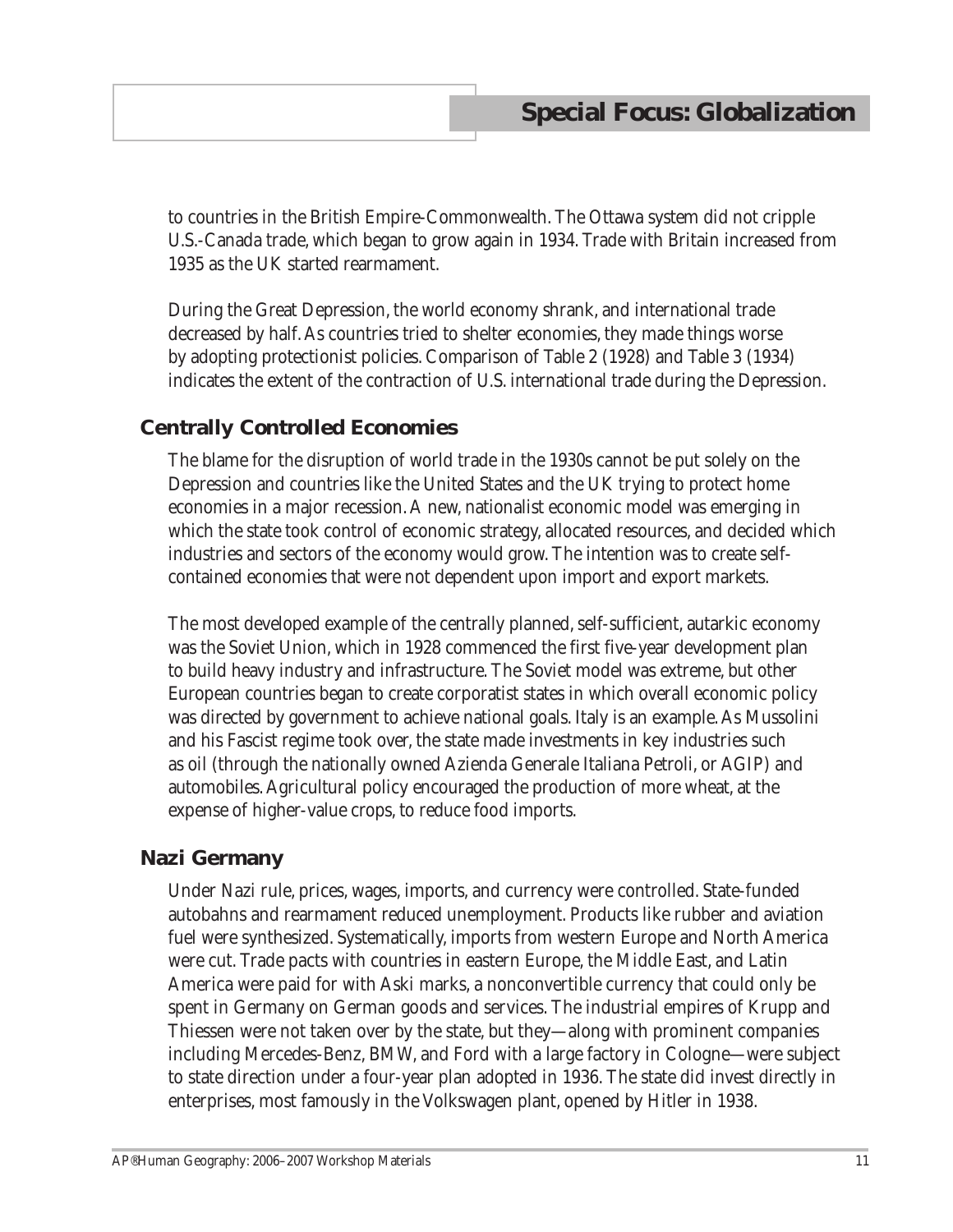#### **Japan**

Japan's leaders had similar geopolitical aims to those of Germany's: they wished to expand territory, gain control of more resources, and strive to produce a self-sufficient, government-controlled economic system. Economic policies were highly nationalistic. The Automobile Manufacturing Enterprise Act (1936) not only gave additional protection to Japanese industry but drove out foreign corporations producing in Japan, including Ford and General Motors.

Large money cliques—*zaibatsu*—controlling industrial and commercial empires systematically reduced business with foreign corporations. The Mitsubishi *zaibatsu*, for example, imported raw materials to Japan in vessels built of Mitsubishi steel in Mitsubishi shipyards. The group produced motor vehicles, aircraft (including the Zero fighter), and the largest battleships used in WWII. Japan had to import raw materials, but the *zaibatsu* saw that few foreign vessels carried cargoes to Japan.

# **Territorial Expansion**

The states striving for self-sufficiency coveted additional territory to enlarge their resource base. By 1931, Japan was taking over the coal and ores of Manchuria and in 1937 invaded eastern China. Plans were laid for "a drive to the South" to capture the oil, ores, rubber, tin, timber, and food supplies of Southeast Asia.

Germany planned *lebensraum* (living space) in the east, and as Hitler told the Nazi party at Nuremberg in 1936, when Germany got control of the grain fields of the Ukraine, the ores of the Urals, and the forests of Siberia, Germans "would swim in plenty." The Soviet Union, an object of Hitler's expansion plans, wanted to retake Baltic and east European territory lost at the end of World War I. Italy, with poor natural resources, wanted control of the Mediterranean (*Mare Nostrum*) and an overseas colonial empire. Italy attacked Abyssinia (Ethiopia) in 1935. The League of Nations, the organization that was supposed to address global issues, failed to act decisively and lost credibility.

The policies of Italy, Germany, the Soviet Union, and Japan were the antithesis of globalization. None of them wanted the free flow of goods, ideas, currency, and people. They wanted to seal off portions of world space, control people and economies using the weapons of totalitarianism, and prepare for territorial expansion.

By the time the United States entered World War II in December 1941, Hitler was in control of western and central Europe and harnessing the resources and productive capacity to a fascist New Order. German armies were besieging Leningrad, threatening Moscow, and, deep in the Ukraine, pressing toward the oil resources of the Caucasus and Caspian. At the same time, Japan attacked and conquered large regions of the Pacific and Southeast Asia.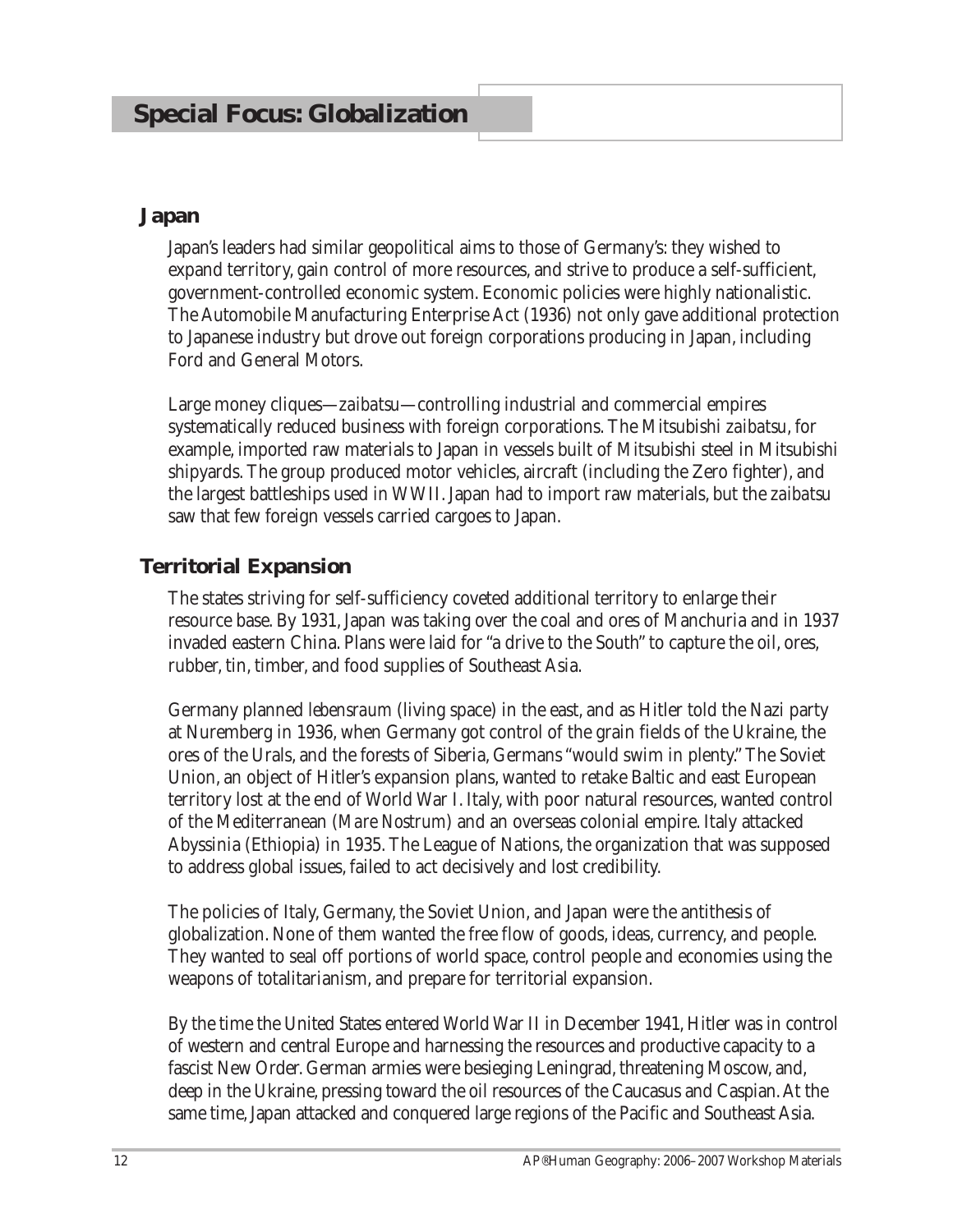## **G.3: Post World War II—From Containment to Free-Market Competition**

At the end of WWII, the economic future was uncertain. British cities had been heavily bombed, and the country, having applied all resources to the war, was nearly bankrupt. The centers of all German cities had been reduced to rubble. Productive capacity had been bombed out. Japanese urban centers were destroyed, with the firebombing of Tokyo in early 1945 being particularly destructive, before the war was ended by atom bombs on Hiroshima and Nagasaki.

Nazi tyranny had been destroyed, to use the language of the Atlantic Charter, the foundation document of the UN, but the totalitarian Soviet Union, with a closed, centrally controlled economy, remained. The USSR had conquered the "near abroad." The countries of Eastern Europe, including East Germany, were in Stalin's grasp, and the Red Army had occupation zones in Berlin and Vienna. There were fears that Communism's march to the west was still in progress. Early in 1947, President Truman proclaimed American support for free peoples resisting subjugation by force. Aid was sent to Greece to prevent a Communist takeover. In July 1947, Kennan's famous article on "The Sources of Soviet Conduct" appeared in *Foreign Affairs*, telling the strategic establishment that the Soviet Union had to be confronted and contained. In 1949, the North Atlantic Treaty was signed with a commitment to treat an attack on one member as an attack on all members of NATO. The policy of containment was in place.

The United States ended the war as a superpower with a hugely increased economy and productive capacity. But with whom was the United States to trade? Certainly not the Soviet Union, which wanted a self-contained, self-sufficient, autarkic economy. Not with China where, by 1949, the Communists had defeated the Nationalists (who withdrew to Taiwan), and the Chinese mainland became a closed economic space under a regime that controlled agriculture and industry and allocated every inhabitant to a work unit from which it was impossible to move without official permission and documentation. If an unauthorized move was made, it was without papers, work, and a ration card.

If U.S. international trade was to grow, it would be with Europe first. It was essential that the economies of western Europe—the UK, France, Italy, West Germany, the Netherlands, and Belgium—recover, enter into world trade, and provide markets for U.S. goods and technology.

## **Europe: Reconciliation, Reconstruction, and Recovery**

Perhaps because civilian populations had been bombed and deprived of necessities in every European belligerent country, there was, at war's end, a sense of reconciliation: another terrible conflict must not be allowed to happen. For a time, France wanted to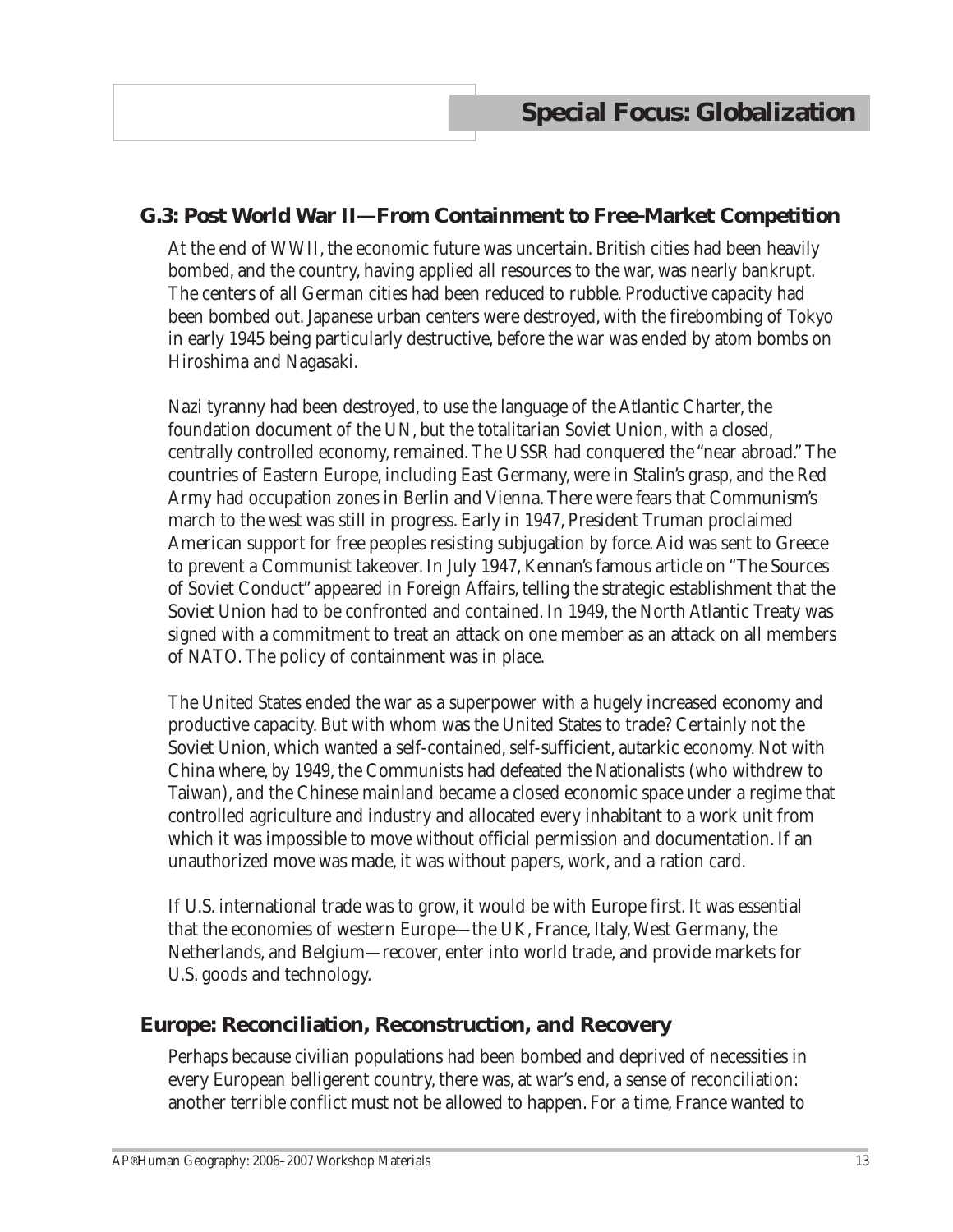detach the Rhineland from Germany and internationalize the Ruhr industrial region, but the UK and the United States would not agree to this and in general avoided the retributive policies that had made the 1919 Treaty of Versailles with Germany "the peace to end all peace." The United States did not repeat the mistakes made after WWI and did not withdraw its funds and influence from Europe.

#### **Reconstruction**

Because of the extent of the war damage, there was no shortage of work in Europe in the postwar years, and economic recovery was surprisingly rapid. By the end of 1947, industrial output had attained prewar levels, in spite of a vicious and prolonged winter during 1946–1947 that shut down much economic activity for want of power. Under the Marshall Plan, launched in 1947, the United States made dollars available to speed reconstruction. Economic growth led to imports of U.S. agricultural products and machines to reequip factories. It remained difficult for European countries to export to the United States as tariffs were high and nontariff barriers significant.

The countries of Eastern Europe and the Soviet Union could have benefited from the Marshall Plan, but Stalin would not allow it. The Soviet Union understood that the Marshall Plan was not a purely charitable project. A major aim of the plan was to expand U.S. trade and make the dollar the prime currency in world trade.

#### **Integration**

The Marshall Plan aimed to promote European economic integration. From the perspective of U.S. business, Europe was a land of many countries, all with their own systems of tariffs and import/export regulations. A customs union, in which members adopted the same tariffs and regulations, would facilitate exports from the United States to Europe. The idea of European integration had achieved support in the 1920s but had been overwhelmed by the protectionism of the Depression, nationalism, and the rise of totalitarian regimes.

Many interests supported integration. Men and women wanting reconciliation saw integration as a means. Those who favored the corporate state saw the possibilities for regionwide economic planning. France got over its desire for retribution and recognized that it could play the lead part in European integration, assuming the role to which it had aspired since the empire of Napoleon. For Germany, integration was a road to reentry into the community of Europe after defeat, disgrace, and devastation in World War II.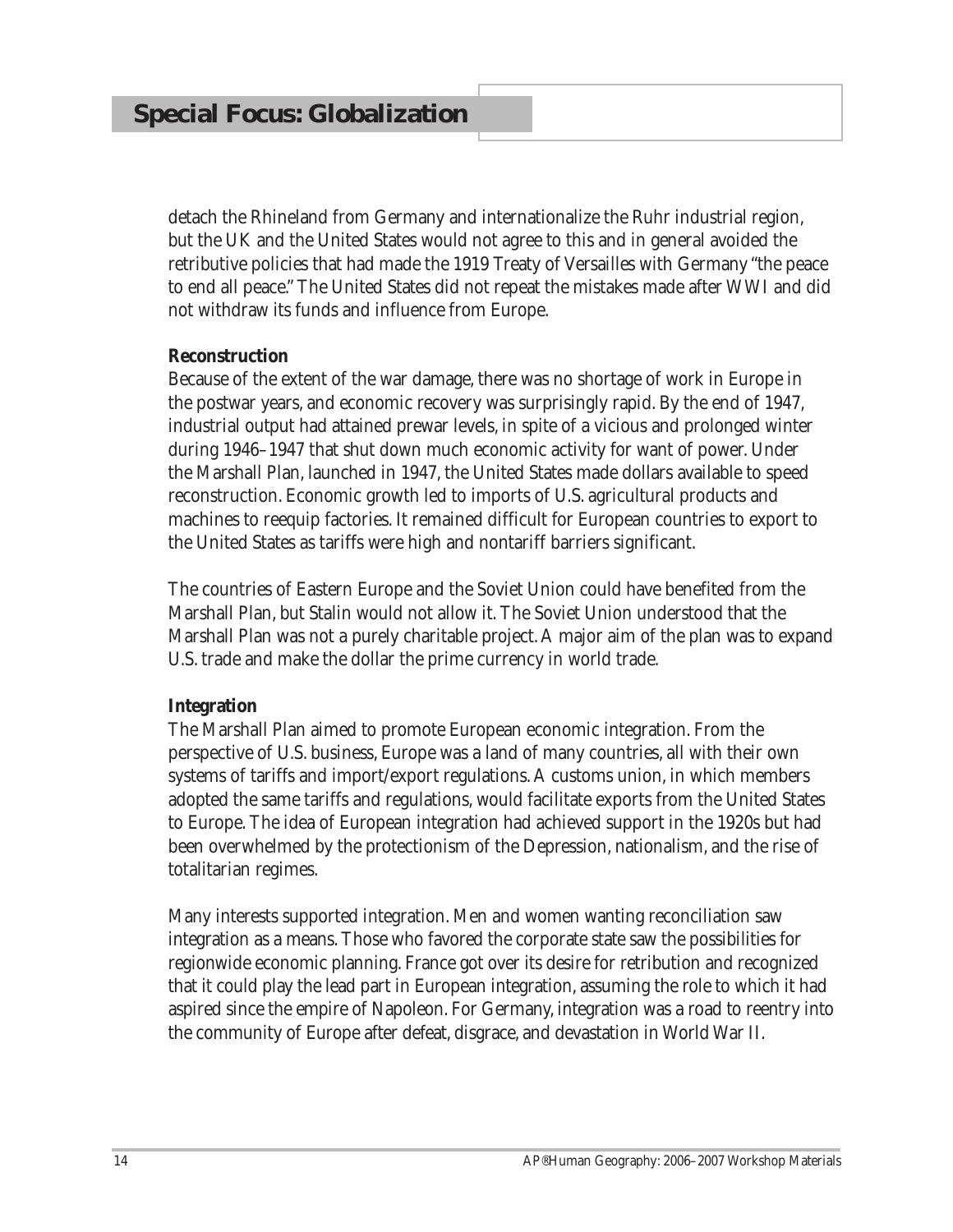# **Benelux, EEC, EC, EU**

In 1947, Belgium, the Netherlands, and Luxembourg—small countries that depended on European trade—agreed to establish a customs union to promote the free movement of goods, capital, and people between the "Benelux" countries. This model could be expanded as a tool of European integration.

#### **Table 4: U.S. Trade Partners, 1946**

Total U.S. external trade in 1946: imports \$5 billion, exports \$9.775 billion. Note the large increase in trade with Canada and Mexico as a result of World War II, laying the foundation for NAFTA.

|               | <b>Imports From</b><br>(in millions of dollars) | <b>Exports To</b><br>(in millions of dollars) |
|---------------|-------------------------------------------------|-----------------------------------------------|
| Canada        | \$883                                           | \$1,442                                       |
| UK            | \$158                                           | <b>\$855</b>                                  |
| Japan         | <b>\$81</b>                                     | \$102                                         |
| Germany       | \$3                                             | \$83                                          |
| France        | <b>\$63</b>                                     | <b>\$709</b>                                  |
| <b>Mexico</b> | \$232                                           | <b>S505</b>                                   |

SOURCE: MITCHELL 1998.

In 1951, France, Germany, Italy, and the Benelux countries agreed to create the European Coal and Steel Community. The ECSC was a supranational organization with the power to integrate and plan development of the coal, iron, and steel industries of the member states.

"The Six," as France, Germany, Italy, and the Benelux countries were known, then moved to found the European Economic Community (EEC) under the Treaty of Rome (1957). Like the Benelux agreement, the EEC promoted the free movement of goods, capital, and people between the member states. But the EEC went further, establishing a central authority in Brussels to promote common business conditions and adopting policies like the Common Agricultural Policy (CAP).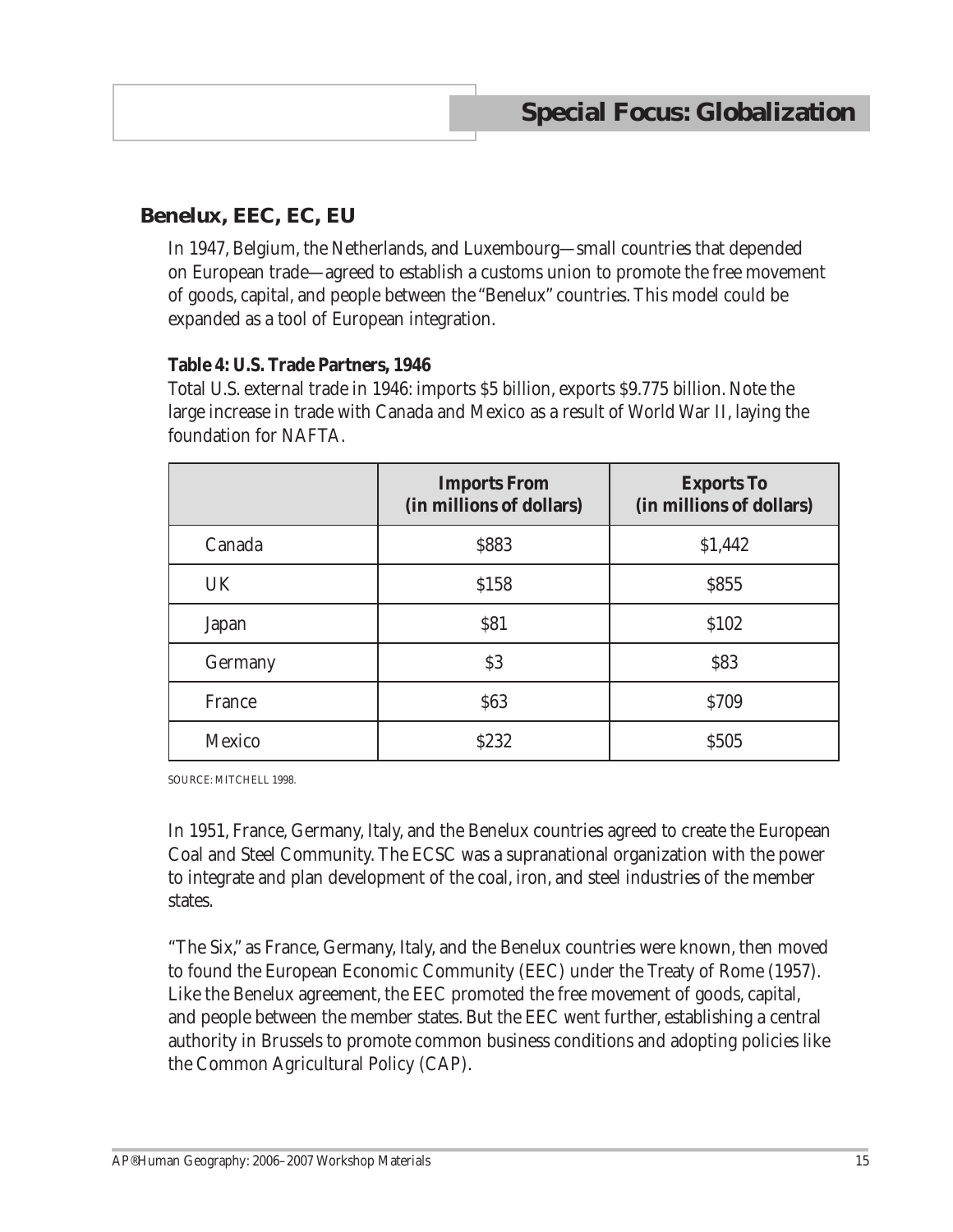The European Economic Community eventually established a framework in which goods made in France, Germany, Italy, and the Benelux countries could move freely between members and created a large, European economic space. The EEC, while opening the markets of members to one another, protected European economic space with a Common External Tariff (CET). Goods entering the EEC paid the same tariffs whether they arrived through Hamburg, Bordeaux, Antwerp, Rotterdam, or Genoa. Many U.S. and Canadian multinational companies invested in productive capacity in the territory of an EEC member to get inside the CET and gain access to the enlarged European market. Thus the creation of the EEC stimulated foreign investment. With the general lowering of tariffs under GATT (General Agreement on Tariffs and Trade) and, since 1994, the creation of the World Trade Organization, the Common External Tariff has been reduced as an impediment to trade. When the United States and the EU have a dispute, it is often over a nontariff barrier to trade. For example, the EU does not allow the import of many genetically modified crops. An example of a U.S. nontariff barrier is the exclusion of Spanish hams on health grounds.

The EEC Common Agricultural Policy, was, and is, a hindrance to world trade. Under the policy, the EEC's central authority in Brussels pays farmers guaranteed prices, well above world prices, to produce agricultural products and reduce food imports. The CAP did make Europe more self-sufficient in food production, but the food is high-priced. When cheap agricultural products arrive from Canada, the United States, Australia, and developing countries, tariffs are placed on imports to bring their price up to the EEC (now EU) guaranteed price. Many developing countries feel the CAP prevents them from selling in European markets. The United States is also criticized for its agricultural policies, not for tariffs but for subsidies to producers that allow the United States to be a major agricultural exporter into markets that developing nations might supply.

#### **EC/EU Expansion**

The EC/EU enlarged in the following steps: Denmark, Ireland, UK (1973); Greece (1981); Spain and Portugal (1986); Austria, Finland, and Sweden (1995); and then, in 2004, 10 countries were accepted, bringing membership to 25. The new members included former Communist states that had experienced centrally planned economies: Estonia, Latvia, Lithuania, Poland, the Czech Republic, Hungary, Slovakia, and Slovenia together with Malta and the Greek portion of Cyprus. The EU expansion greatly increased the scope of the free-market, competitive, capitalist world and added to world trade. Bulgaria, Romania, and Turkey are currently negotiating entry.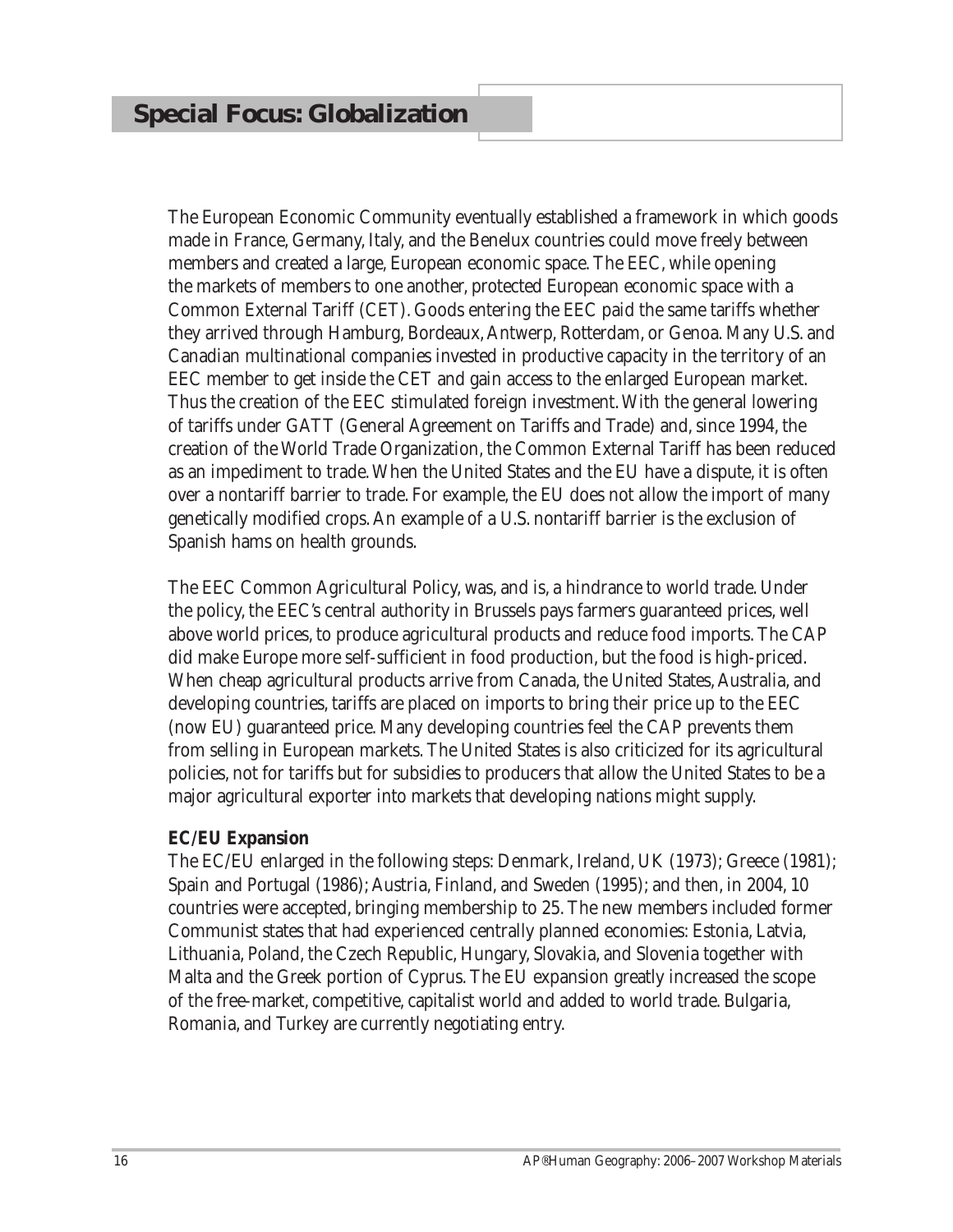# **The Soviet Sphere**

After World War II, the Soviet Union had a large task of reconstruction, particularly in the western part of the country, which had been fought over and devastated twice—once when the Wehrmacht invaded and again when the Red Army regained territory. Both sides destroyed economic infrastructure as they retreated.

The Soviet Union established a Communist-bloc trade zone with the creation of the Council for Mutual Economic Assistance (COMECON) in 1949. The organization allowed the USSR to control many aspects of trade in Eastern Europe and was used to produce a common economic policy for the region. Trouble developed in the 1960s when plans called for some Eastern European countries to develop manufacturing and others to be sources of agricultural commodities and mineral raw materials. Romania, with a rich resource base, objected to being classified as a producer of raw materials and denied the opportunity to industrialize.

COMECON was not an effective organization to promote regional economic development, but it was an instrument that kept goods from the rest of the world out of Eastern Europe. COMECON was disbanded in January 1991. As we have seen, many former members, other than Russia, moved to join the EU.

## **The Americas**

In 1934, the United States passed the Reciprocal Trade Agreements Act and under Secretary of State Cordell Hull began the process of liberalizing world trade. A major problem with the 1934 act was that it involved negotiations with many trade partners, and each negotiation developed its own issues. Toward the end of World War II, an agreement negotiated at Bretton Woods (1944) laid the foundation for a World Bank and the International Monetary Fund, but no global trade organization was established.

In March 1947 at Baylor University, when President Truman spoke on international economic policy, the president reiterated that the United States was prepared to enter into reciprocal agreements. However, in the same year, many countries signed the General Agreement on Tariffs and Trade. GATT adopted the principle of nondiscrimination: if a country entered into a trade deal with another country, automatically those terms would be offered to all signitaries to GATT. The process of trade liberalization was speeded up by rounds of negotiations, the most famous of which was the Kennedy Round, culminating in an agreement between the United States, Japan, the UK, and the European Economic Community to reduce tariffs. Later rounds of negotiation continued to reduce tariffs and other impediments to trade. In 1994, the World Trade Organization was established.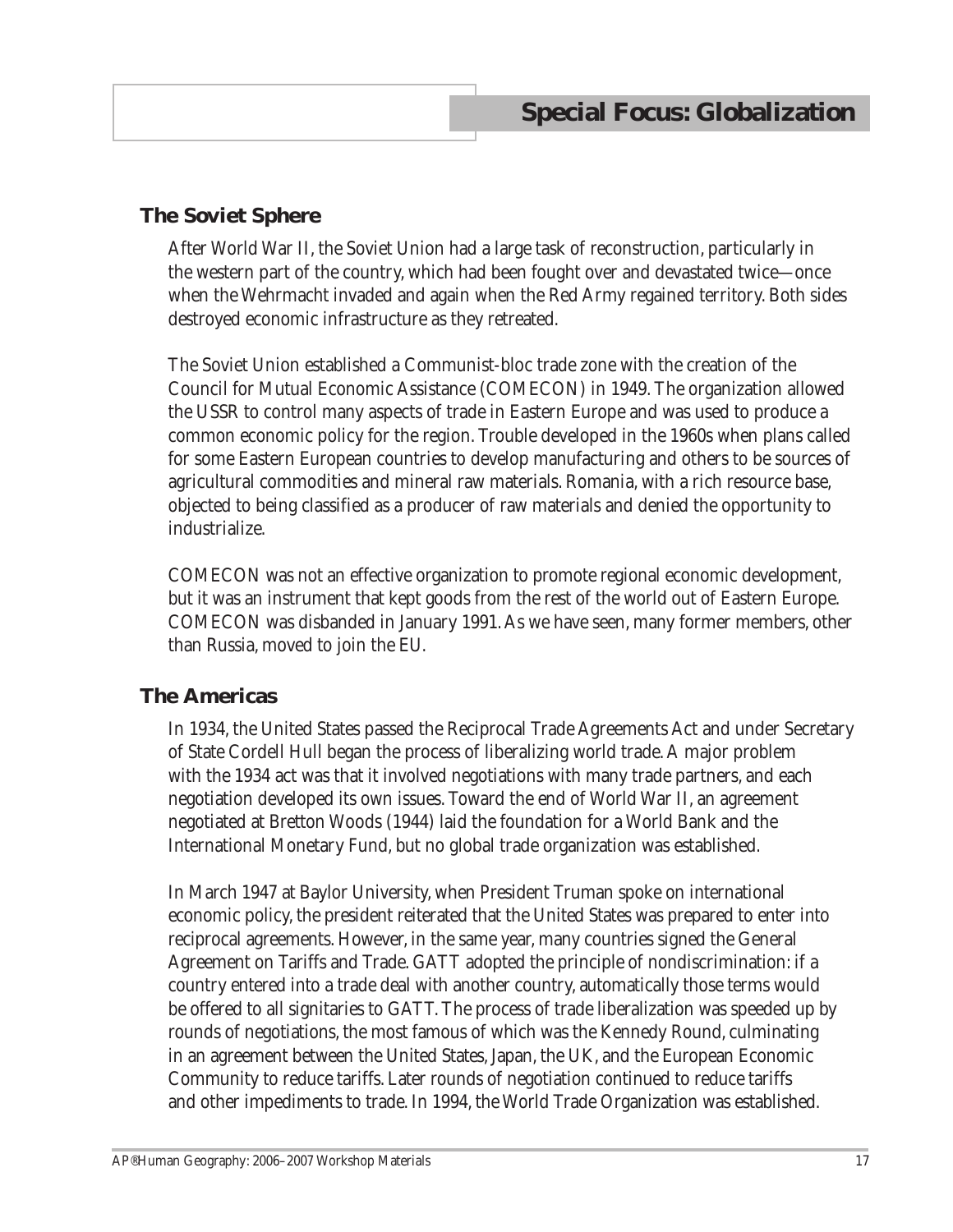The WTO could rule on disputes and had enforcement mechanisms. For example, the EU protested to the WTO that high tariffs imposed by the United States on incoming European steel breached the rules. The WTO sided with Europe, which was allowed, if it wished, to impose tariffs on U.S. goods to cover losses on steel exports to the United States.

The steel incident illustrates the complexity of U.S. trade policy. The State Department understands that as the United States has the largest economy, it has to give the lead in promoting global economic interaction if the world economy is to grow. At the state and local levels, economic hardship, brought on by the closure of industries exposed to cheaper imports, can result in political pressure being applied to get protectionist measures (higher tariffs) or quotas on imports or agreement with the import source to slow the rate of U.S. market penetration. Usually there is a degree of balance between those in the administration wanting to liberalize world trade and those who lobby for protection. Obviously, the balance broke down in the Depression, when the Hawley-Smoot Tariff Act helped reduce trade.

#### **NAFTA (Entered into force January 1, 1994)**

During World War II, of necessity, hemispheric trade increased rapidly. In particular, there was integration of vehicle and aeronautical manufacturing between the United States and Canada. Under the *bracero* program**,** commencing in 1942, large numbers of Mexican men entered the U.S. labor market—as the wartime economy was expanding rapidly. After the war, in Latin America generally, countries adopted nationalistic economic policies, discouraged foreign ownership of businesses, and placed restrictions on investment by noncitizens. Policies of import substitution industrialization were widely adopted. Under Import Substitution Industrialization (ISI), high tariffs were placed on manufactured imports and protectionist incentives given to local investors to start or expand factories to make goods for the national market. The policy was good news for American manufacturers of industrial equipment, bad news for those who exported consumer goods to Latin America, and terrible news for consumers in the region who got high-priced, homemade, generally poor-quality consumer products.

In 1964 the *bracero* program was terminated, and the government of Mexico looked for new forms of interaction along its northern border with the largest economy in the world. The Border Industrialization Program was started in 1965. The program reduced some nationalistic economic policies. Foreign corporations could invest in assembly plants in and around northern border towns and bring in manufacturing equipment and key personnel to establish factories specifically designed to supply the U.S. market. The United States only imposed tariffs on the value added in the assembly plants. Thus if components were imported from the United States, then assembled in a *maquiladora* plant and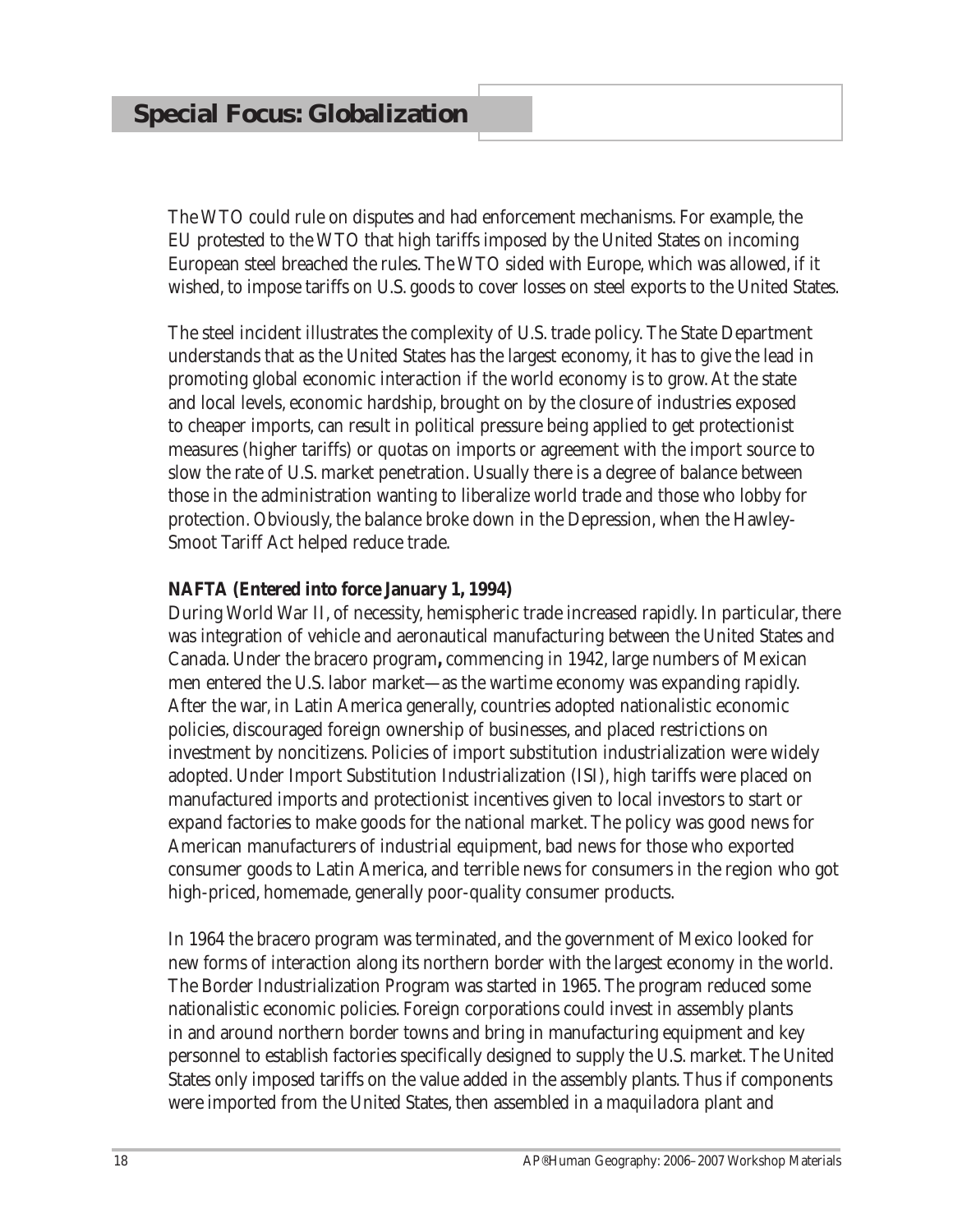exported to the United States, tariffs were not charged on the total value of the product. For example, a consumer product crossing from a *maquila* into the United States has a total value, at the border, of \$10. However, the U.S. components in the product are worth \$5. Duty is only charged, by U.S. customs, on the \$5 of value added in Mexico.

By the 1960s and 1970s, large quantities of consumer goods were being imported into the United States from Japan, Taiwan, and Hong Kong. Many saw the advantages of stimulating economic activity on the border with Mexico, with its trickle-over effects on U.S. border towns. Thousands of *maquilas* were established before NAFTA (North American Free Trade Agreement).

Trade between the U.S. and Canada had grown strongly during and after World War II. There were strong economic linkages in some areas, for example, between Seattle and Vancouver, while Detroit and Windsor, Ontario, had an integrated motor manufacturing region.

A complicated free trade pact was signed by the United States and Canada in 1989. When the United States started to negotiate free trade with Mexico, Canada suggested a treaty involving the three countries. NAFTA was signed in 1993, entered into force in 1994, and has generally been a mechanism that has opened up Mexican markets to U.S. service industries, including banking and retailing. Agricultural exports have increased to Mexico. Although Pemex (Petróleos Mexicanos) remains the monopolistic national oil corporation, U.S. oil industry service companies are increasingly active in Mexico. As China became a favored place for cheap labor and manufacturing, growth of traditional *maquila*s slowed, but more elaborate manufacturing activities in the border zone are helping promote employment growth again.

A free trade agreement like NAFTA is different from a customs union. In a free trade agreement, the members simply agree to remove, over time, tariffs on goods moving between them, where the goods originate in the territory of member states. In a free trade association, there is no common external tariff, and members can make trade agreements with other countries without reference to the states in the free trade association. Since helping create NAFTA, the United States has signed trade agreements with Chile and Central America. Canada and Mexico did not have to approve these agreements. However, Chilean goods cannot be exported from the United States to Canada and Mexico under NAFTA terms.

Many want to see the creation of a free trade association of the Americas. Creating hemispheric free trade will not be easy. Organizations like Mercosur—the Southern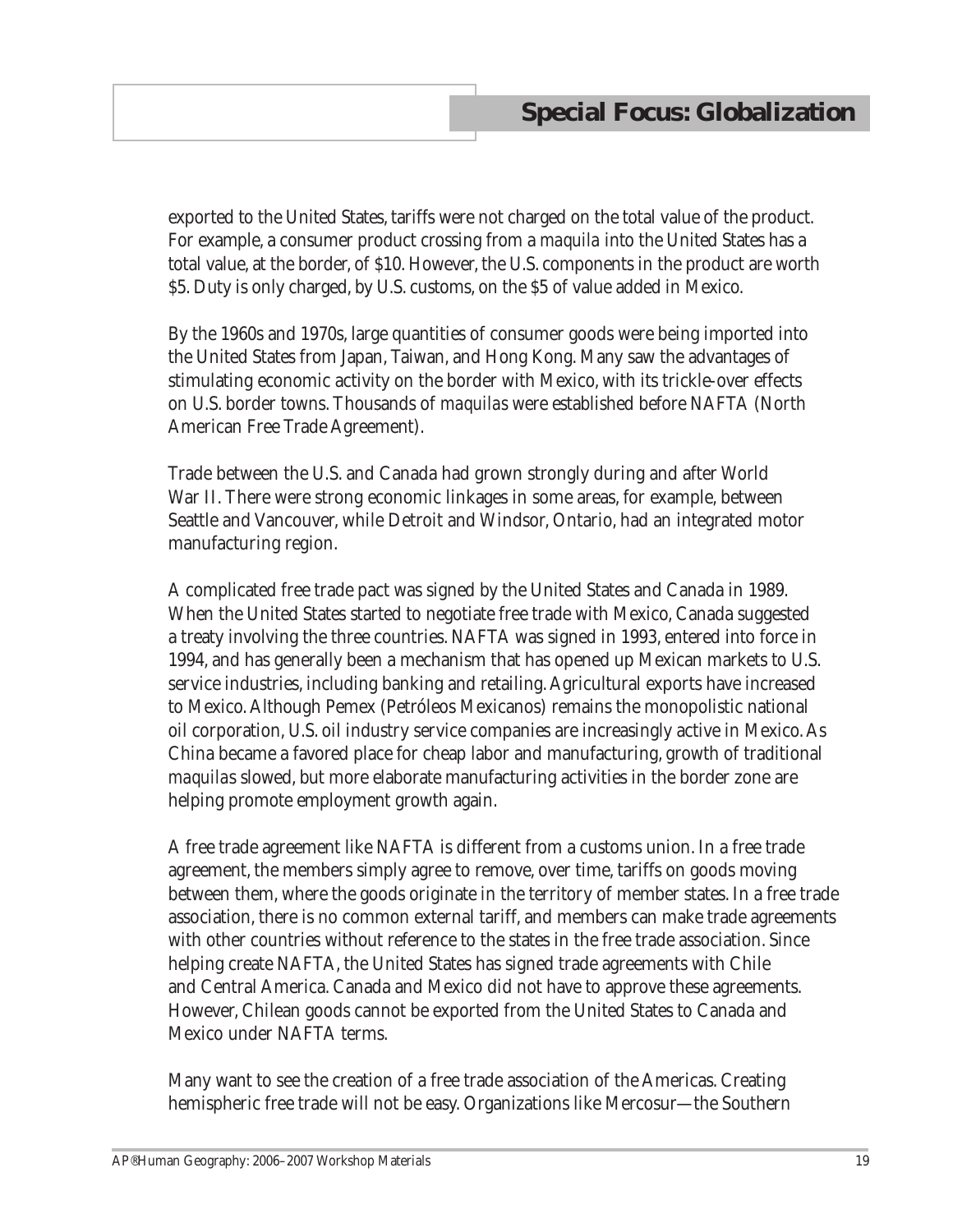Common Market (1991)—already exist with Argentina, Brazil, Paraguay, and Uruguay as members. Mercosur does have protective common external tariffs, and all Mercosur members would have to agree to remove these on goods entering from the countries of the Americas to create a hemispheric free trade area.

# **Collapse of the Soviet Union**

Before the Soviet Union had been created, the British geographer Halford Mackinder predicted that if one power, or alliance, came to control the closed "Heartland of Euro-Asia,"—what Mackinder called the "geographical pivot of history,"—the "empire of the world would then be in sight."1 Mackinder went on to say that the heartland region would cut itself off, economically, from the maritime world and become self-sufficient. And that is what happened. When Stalin took power of the Soviet Union, he initiated a series of five-year plans, starting in 1928, that made the USSR a major industrial power and developed the resources of the Volga, Urals, and Siberian regions. There was little trade with other countries.

The development of industrial regions away from Leningrad, Moscow, and the Ukraine allowed the Soviet Union to go on fighting after it was badly defeated in the west by invading German armies in the summer of 1941. German generals were surprised to find that the supposedly backward Soviets were building tanks and artillery capable of taking on Panzer divisions. The Soviets won their "Great Patriotic War" and took over all of Eastern Europe together with East Germany, imposing Communist regimes and centrally planned economies on the region. The Soviet Union, via the Council for Mutual Economic Assistance (COMECON), exerted economic control over Eastern Europe. COMECON promoted some trade between members, but currency restrictions made it difficult for non-COMECON countries to sell goods into Eastern Europe, although Poland, Czechoslovakia, and Hungary did export to the west.

The collapse of the Communist regimes in the Soviet Union and Eastern Europe in the early 1990s opened up a number of countries to democracy, capital investment, and world trade. By 2004, the Baltic states, Czech Republic, Poland, Hungary, Slovenia, and Slovakia had joined the EU and begun to integrate into a European economic system that promoted the free movement of goods, people, and capital. Russia, Belarus, Ukraine, and other former Soviet Socialist Republics still struggle to make the transition to democracy and an economic system not tied to central planning authorities.

<sup>1</sup> Mackinder, "The Geographical Pivot of History," *The Geographical Journal*, 298–321.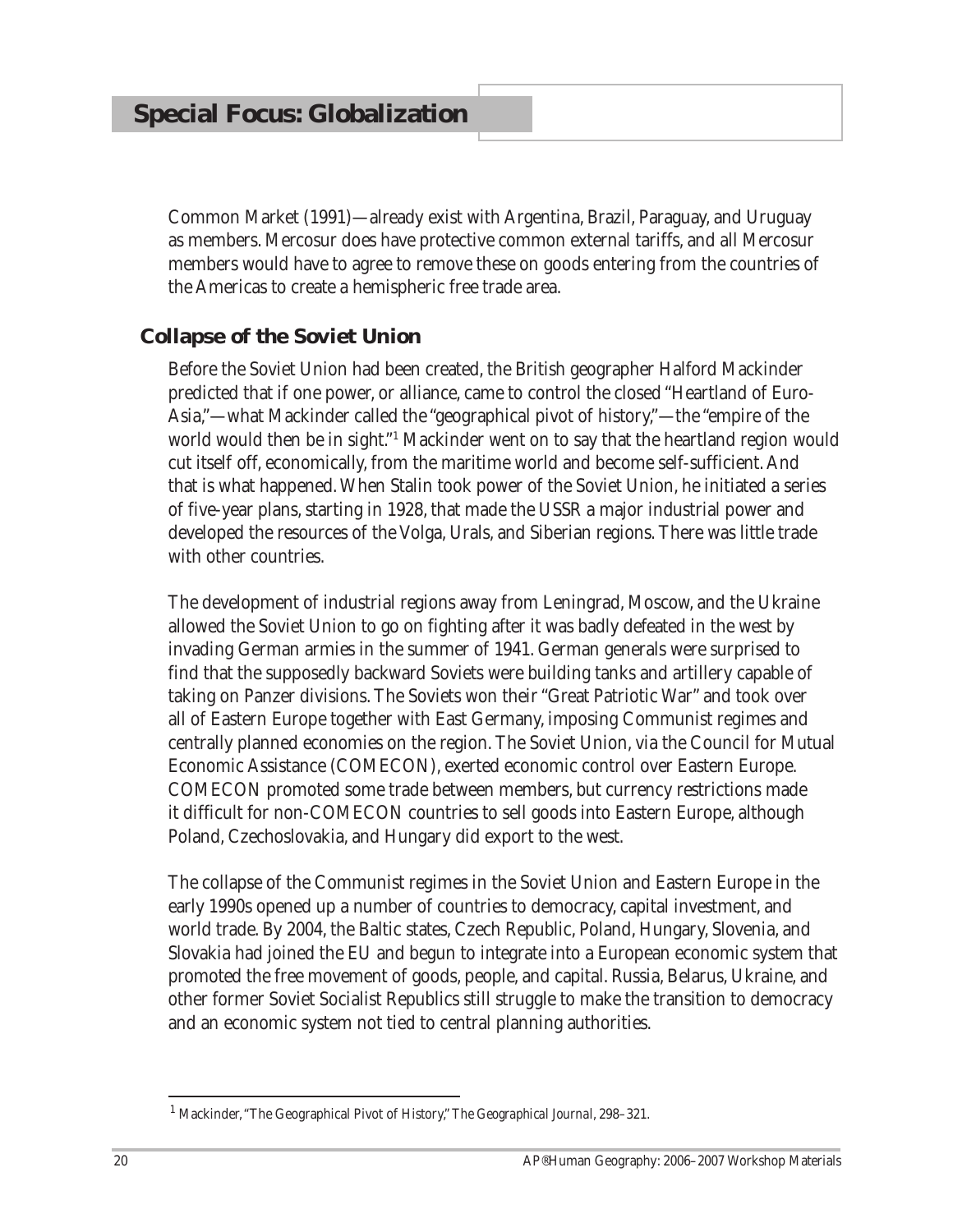## **China**

China illustrates the prospects and problems of globalization. On the one hand, a large, cheap labor pool is making low-cost consumer goods available to North America and elsewhere, helping to reduce living costs and promoting consumer spending and economic expansion. In China, waged work has allowed living standards, for part of the population, to rise, and demand has been created for consumer goods. Economic diversification is advancing in China.

On the debit side, many existing patterns have been disrupted. As the manufacturing sector has grown, there has been a large increase in demand for energy and raw materials. Hydroelectric power dams are being built on the Yangtze River gorges to increase energy supplies. Rural inhabitants are being forced from houses and fields as lakes fill behind the dams. In major cities, like Shanghai and Guangzhou, urban redevelopment is erasing the housing of the poor as apartments and commercial buildings are erected to supply new economic demands. Such disruptive forces of globalization are common.

China is not an open, free-market society. The Communists still control the economy to insure that exports thrive and imports are limited. The exchange rate of the yuan is kept artificially low to make exports attractive and imports expensive.

China and a number of Asian countries, including Thailand, Indonesia, and Pakistan, illustrate other aspects of the globalization debate. In the Western world, those campaigning for trade liberalization in the nineteenth century also wanted the abolition of slavery, restrictions on child labor, and safety in the workplace. Many past victories in the Western world concerning restrictions on working hours, the insistence that children go to school and not the factory, and protection of environments have been outflanked by moving manufacturing to unregulated regions where inhabitants cannot resist exploitation.

## **Time-Space Compression**

The globalization of economies is not only about political openings and freer trade agreements. Technology has allowed a widening of economic interaction by cheapening the cost of moving goods and information.<sup>2</sup>

Once upon a time we had the friction of distance and transport costs. Transport costs added significantly to the cost of goods and made it uneconomic to make many

<sup>2</sup> De Blij and Murphy, *Human Geography: Culture, Society, and Space*, 424–425.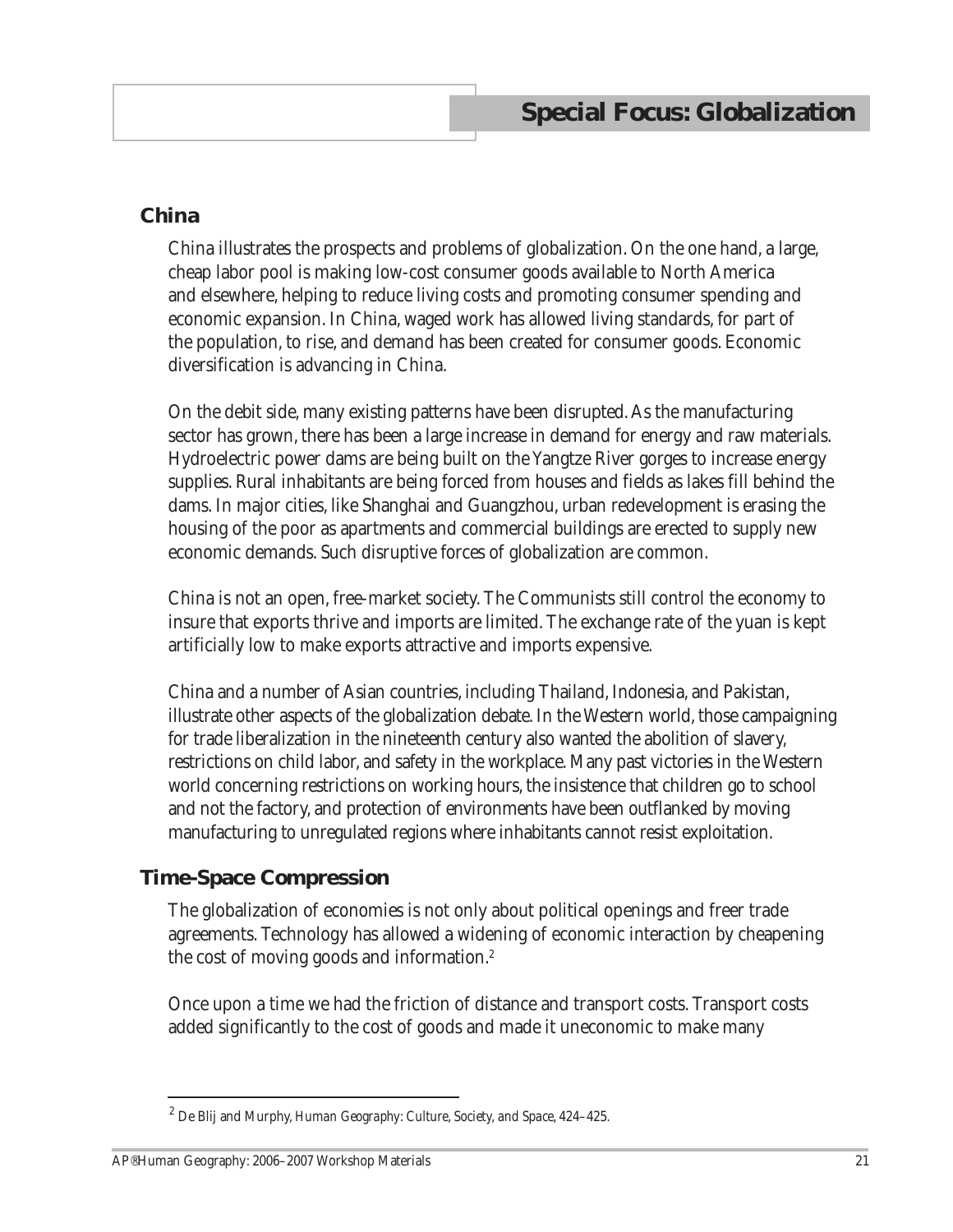products in distant places with low labor costs for sale in the markets of North America and Europe. Transport costs still exist, but they have been dramatically reduced over air, land, and sea.

Ports used to employ thousands of workers—dockers and longshoremen—who lifted arriving cargoes out of the holds of ships onto trucks and rail cars for transport to warehouses. Similarly, before a ship left port, dockers put goods into nets for cranes to lift onto ships, where more men stowed the cargo and battened down the hatches. The labor costs were enormous before breakages, wastages, and pilfering were added to the accounts. In addition, ships sat at the docks for days or weeks while cargoes were loaded and unloaded. The capital depreciation on a ship is large, and costs are incurred on a daily basis whether or not the crew is sailing the ship.

Then came containers. Containers are a simple device: a large box, packed at the point of production, that can fit on a truck or railroad car. At dockside, containers are lifted rapidly, by crane, from shore to ship and from ship to shore at the port of destination. Now ships could dock and unload rapidly, reducing the number of idle, depreciating days. Dock labor costs fell dramatically as ship design and dock work practices altered to accommodate fast-moving containers.

The container is an organizational change, not a technological breakthrough. Containers could have moved on railroad cars to dockside cranes in the nineteenth century. Why they did not do so, until well after WWII, is a discussion point. Clearly the attitudes of labor and unions are involved. Many dockers lost jobs as a result of the changes.

The movement of information, including bids and orders, has involved major technological breakthroughs. In the sixteenth century, it took the Council of the Indies in Spain seven months to send a message and receive a reply from the viceroy of New Spain in Mexico City, if the viceroy replied promptly. During the eighteenth century, it was possible, in good conditions, to exchange a message and response between Boston and Bristol in two to three months. Questions and clarifications involved another sailing, back and forth, between the ports. In the late nineteenth century and early twentieth centuries, the telegraph and telephone, after transoceanic cables were laid, speeded information transfers but were not cheap. Today with email, information, bids, orders, questions, and clarifications can be dealt with rapidly, provided executives make prompt decisions.

The impact of rapid information movement allows production to quickly orient to demand in markets. Large distribution networks involving warehouses filled with expensive inventories of goods have been replaced by "just in time" delivery systems.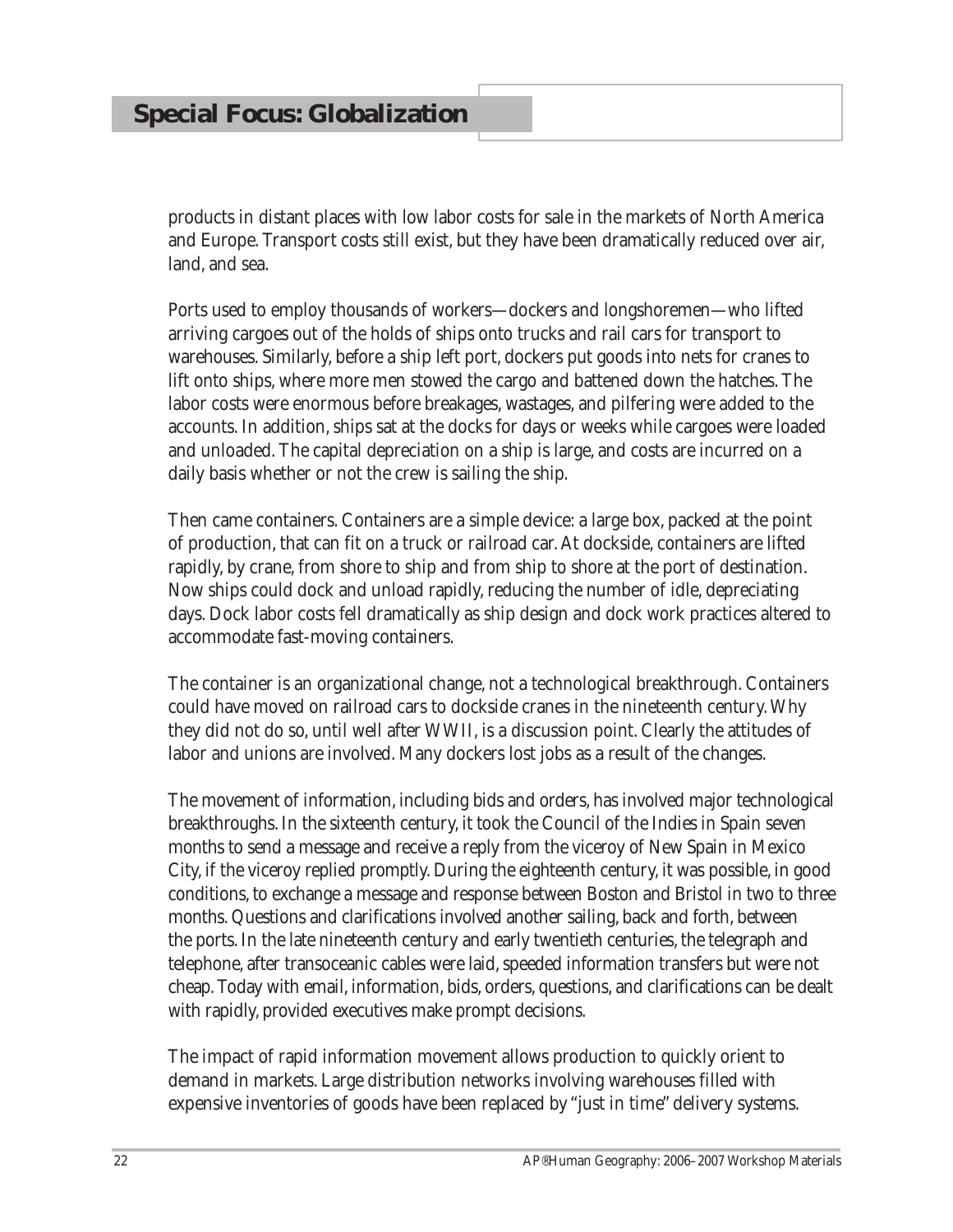As a result of changes in communication technology, goods move more rapidly and cheaply than could have been imagined a few decades ago. We wonder how it is economic to transport cantaloupes from Guatemala, cucumbers from hothouses in Holland, plant pots from Italy, salmon from Scotland, and a large range of basic, heavy products from China.

#### **Tourism**

Tourism is a worldwide industry central to the process of globalization. As a result of overseas travel, citizens of many countries have developed new appetites, adopted new fashions, heard different music, and encountered, firsthand, many formerly foreign cultural traits. Tourism requires resorts, hotels, shopping areas, and quays for cruise liners. Providing facilities stimulates economic growth. On the debit side, tourism overtaxes environments, distorts local lifestyles, and can often result in dual economies where those serving tourist enclaves are separated from those living traditional lifestyles.

#### **Summary**

The whole history of globalization has been marked by disruption, as the indigenous population of Hispaniola learnt in a few years after 1492, for within two decades there were only a few hundred native inhabitants left on the island. Yet the development of the world economy is a result of linking regions and resources. There will be no conclusion to the debate on the problems, costs, and benefits of globalization.

The development of the global economy is seen as a contest between those who want to open economic space to intervention and competition—the free traders—and those who wish to close and protect territory—the protectionists. The struggle between the contestants reached an apex in the Cold War when the Soviet Union wanted to create a self-contained economic region centrally planned under Marxist principles, and the Western countries worked to establish free trade on a global basis. With the establishment of the WTO in 1994, the contest appeared to be over. However, we should be cautious in viewing the future. First, large economic spaces—Russia and Communist China—are not fully open to international trade. Second, the expansion of world trade depends upon the expansion of economies. In Japan and several major European economies, growth is slow. The United States, with healthy economic growth, propels the world economy and world trade but each year incurs a larger and larger deficit in international trade. Should the trade imbalances become unsustainable, the United States might be forced to reduce imports and adopt measures that reverse or slow the commitment to free trade.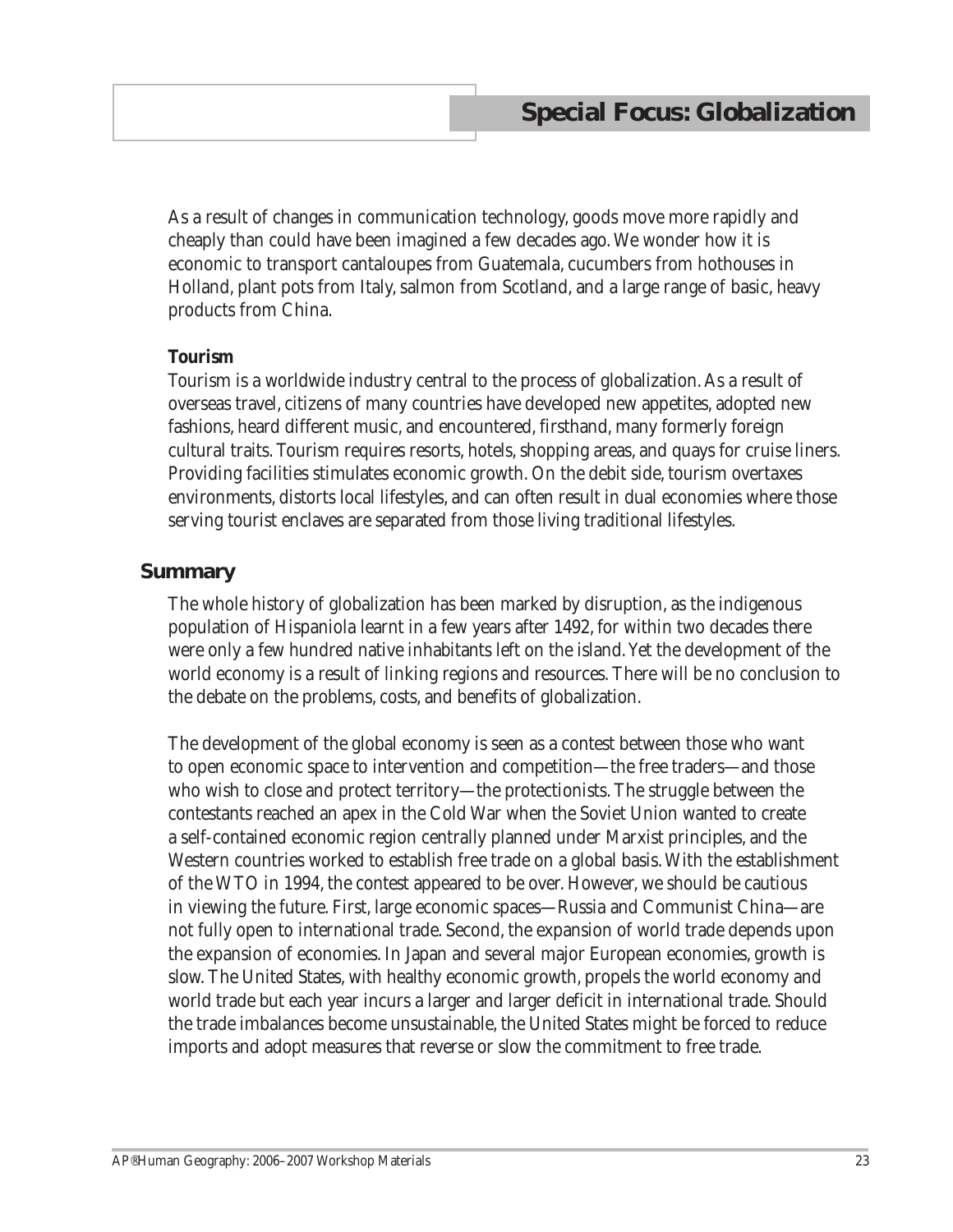#### **Further Reading**

Bhagwati, Jagdish. *In Defense of Globalization*. New York: Oxford University Press, 2004.

- Blouet, Brian W. *Geopolitics and Globalization in the Twentieth Century*. London: Reaktion Books, 2001.
- Clawson, David L., et al. *World Regional Geography: A Development Approach*. 8th ed. Upper Saddle River, New Jersey: Prentice Hall, 2004.
- de Blij, H. J., and Alexander B. Murphy. *Human Geography: Culture, Society, and Space*. 7th ed. New York: John Wiley, 2002.
- Mackinder, H. J., "The Geographical Pivot of History." *The Geographical Journal* 170, no. 4 (2004): 298–321. This special issue contains a reprint of the pivot paper.
- Heardon, Patrick J. *Roosevelt Confronts Hitler: America's Entry into World War II*. DeKalb, Illinois: Northern Illinois University Press, 1987.
- Hugill, Peter J. *World Trade Since 1431: Geography, Technology, and Capitalism*. Baltimore: Johns Hopkins University Press, 1993.
- Hugill, Peter J. *Global Communications Since 1844: Geopolitics and Technology*. Baltimore: Johns Hopkins University Press, 1999.
- X [George F. Kennan]. "The Sources of Soviet Conduct" *Foreign Affairs* 25 (1947): 566–582.
- Keynes, J. M. *The Economic Consequences of the Peace*. London: Macmillan, 1919.
- Kissinger, Henry. *Diplomacy*. New York: Simon and Schuster, 1994.
- Kupchan, Charles A. *The End of the American Era: U.S. Foreign Policy and the Geopolitics of the Twenty-First Century*. New York: Knopf, 2002.
- Marston, Sallie A., Paul Knox, and Diana Liverman. *World Regions in the Global Context*. Upper Saddle River, New Jersey: Prentice Hall, 2002.
- Martin, Geoffrey J. *All Possible Worlds: A History of Geographical Ideas*. New York: Oxford University Press, 2005.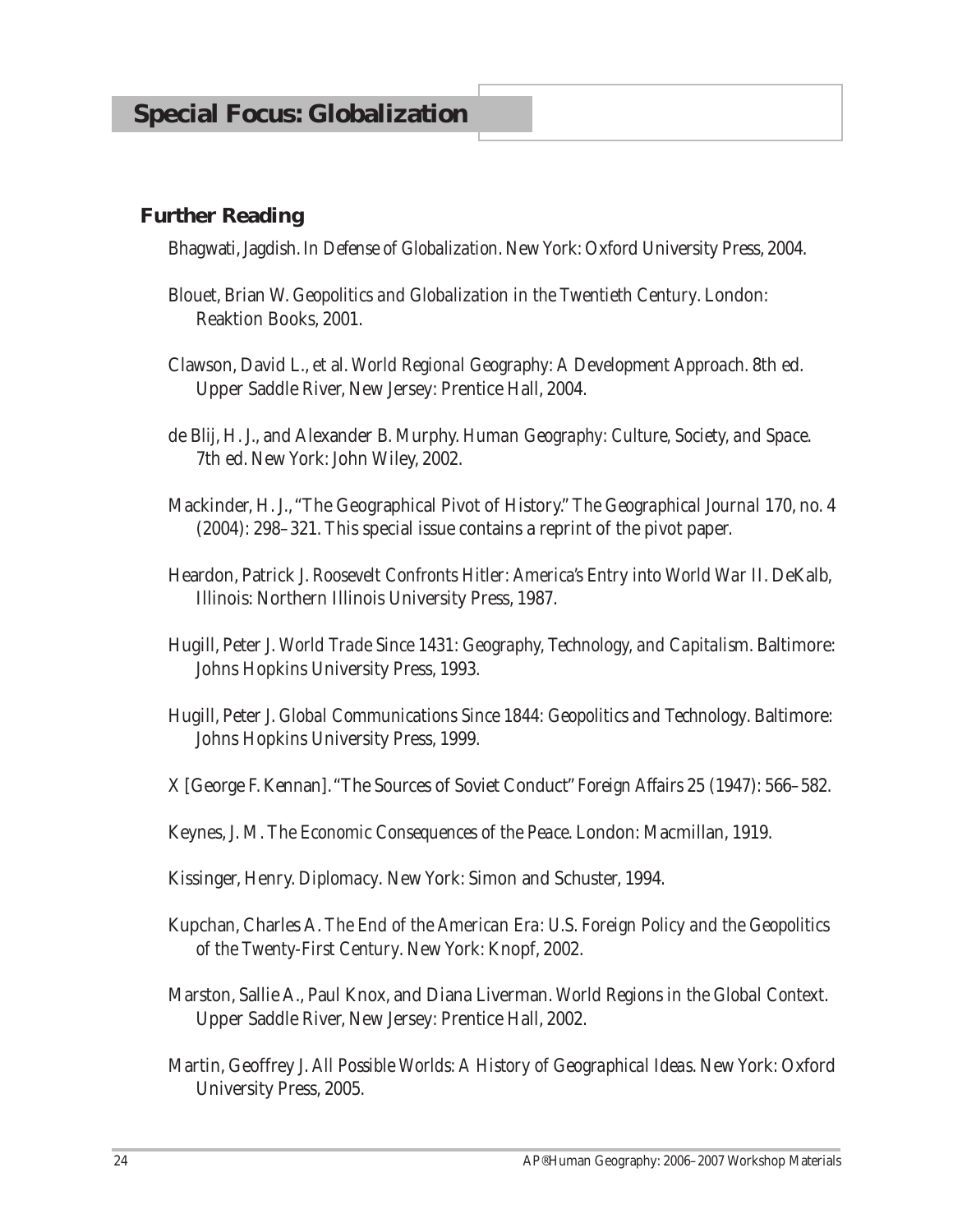- Meinig, D. W. *The Shaping of America: A Geographical Perspective on 500 Years of History*. Vol. 1, *Atlantic America: 1492–1800*. New Haven, Connecticut: Yale University Press, 1986.
- Rowntree, Lester, et al. *Diversity amid Globalization*. 3rd ed. Upper Saddle River, New Jersey: Prentice Hall, 2005.
- Smith, Neil. *American Empire: Roosevelt's Geographer and the Prelude to Globalization*. Berkeley, California: University of California Press, 2003.
- Stiglitz, Joseph E. *Globalization and Its Discontents*. New York: W. W. Norton and Company, 2002.
- Truman, Harry S. *Public Papers of the Presidents of the United States: Harry S. Truman: Containing the Public Messages, Speeches, Statements of the President, January 1st to December 31st, 1947*. United States Government Printing Office: Washington, D.C., 1963.
- Wolf, Martin. *Why Globalization Works*. New Haven, Connecticut: Yale University Press, 2004.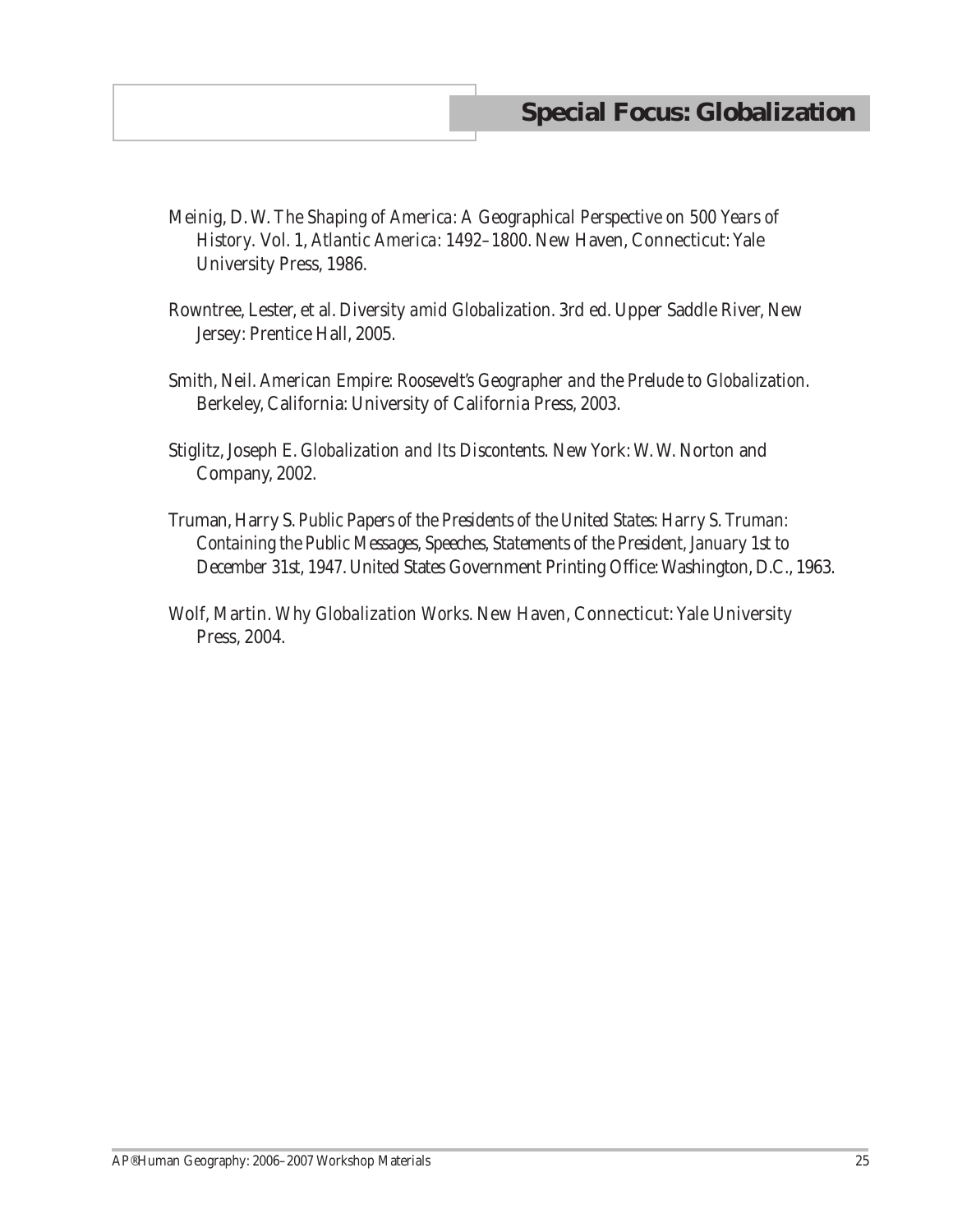#### **Glossary**

**Autarkic:** Self-sufficient economies that try to minimize international trade by producing most goods and commodities on national territory.

*Bracero* **program** (1942–1964): U.S. program initiated to allow male Mexican workers to work in the U.S. when labor was short in WWII.

*Flota***:** Literally fleet. Protected and controlled convoy of vessels sailing between Seville and designated Spanish colonial Caribbean ports, including Cartagena, Nombre de Dios, Panama, Vera Cruz, and Havana.

**Friction of distance:** The costs associated with moving people, goods, or commodities across space. The longer the journey, the higher the cost and the greater the friction between places.

**Import Substitution Industrialization (ISI):** A policy widely adopted in post–World War II Latin America to encourage manufacturing on national territory. Imports were reduced by high tariffs. Local manufacturers were given near-monopolies via government regulation. ISI was widely abandoned in the 1990s, and markets opened to imported goods.

*Lebensraum***:** Literally living space. Term coined by German geographer Friedrich Ratzel (1844–1904) to explain why states had a right to grow. *Lebensraum* became part of Nazi ideology, and the word was frequently used by Hitler in relation to his expansionist aims in Slav lands.

*Maquiladora***:** In Spanish, a place where one pays a miller for grinding grain into flour. Colloquially the term refers to an assembly plant using cheap Mexican labor, many of which were established under the Border Industries Program (1965) on Mexico's northern border with the United States.

**Mercantilism:** Colonial economic system in which trade between the metropolitan power and overseas possessions was controlled and goods from other nations were excluded, to avoid paying for imports with gold or silver out of national treasuries.

**Time-space compression:** The reduction in the time needed to move information, people, and goods across earth space.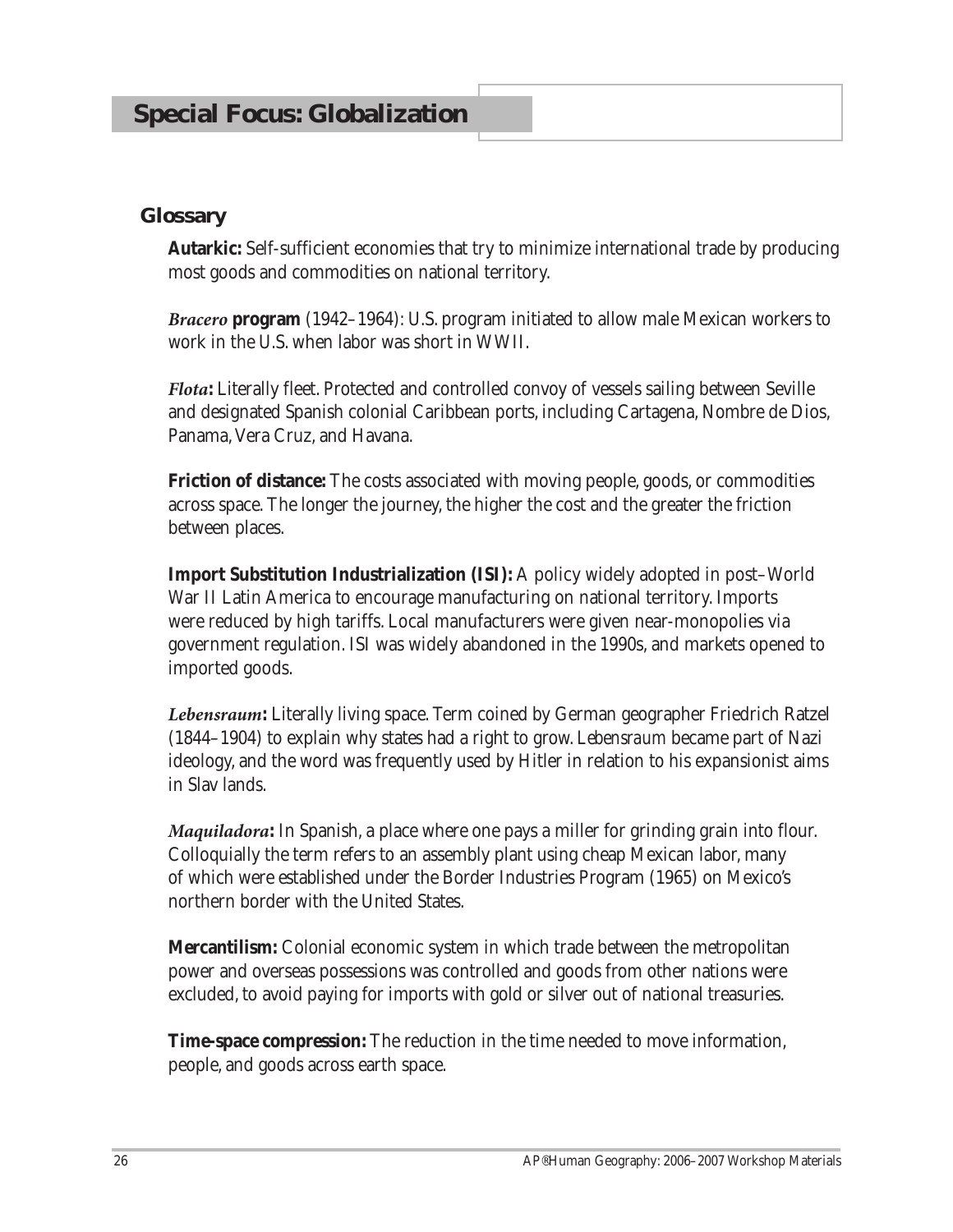Zaibatsu (Japanese): Literally money clique. A system of interlocking investments by which Japanese groups, such as Mitsubishi, arrive at control of segments of economic activity to the exclusion of outsiders. *Zaibatsu* were outlawed after WWII. The presentday version is the *Keiretsu*, literally interlocking chain. *Keirestu* and *Zaibatsu* are unchanged in the plural form.

#### **Acronyms**

Benelux—Belgium, Netherlands, Luxembourg CAP—Common Agricultural Policy CET—Common External Tariff COMECON—Council for Mutual Economic Assistance EC—European Community ECSC—European Coal and Steel Community EEC—European Economic Community EU—European Union GATT—General Agreement on Tariffs and Trade ISI—Import Substitution Industrialization MERCOSUR—Common Market of the South NAFTA—North American Free Trade Agreement NATO—North Atlantic Treaty Organization WTO—World Trade Organization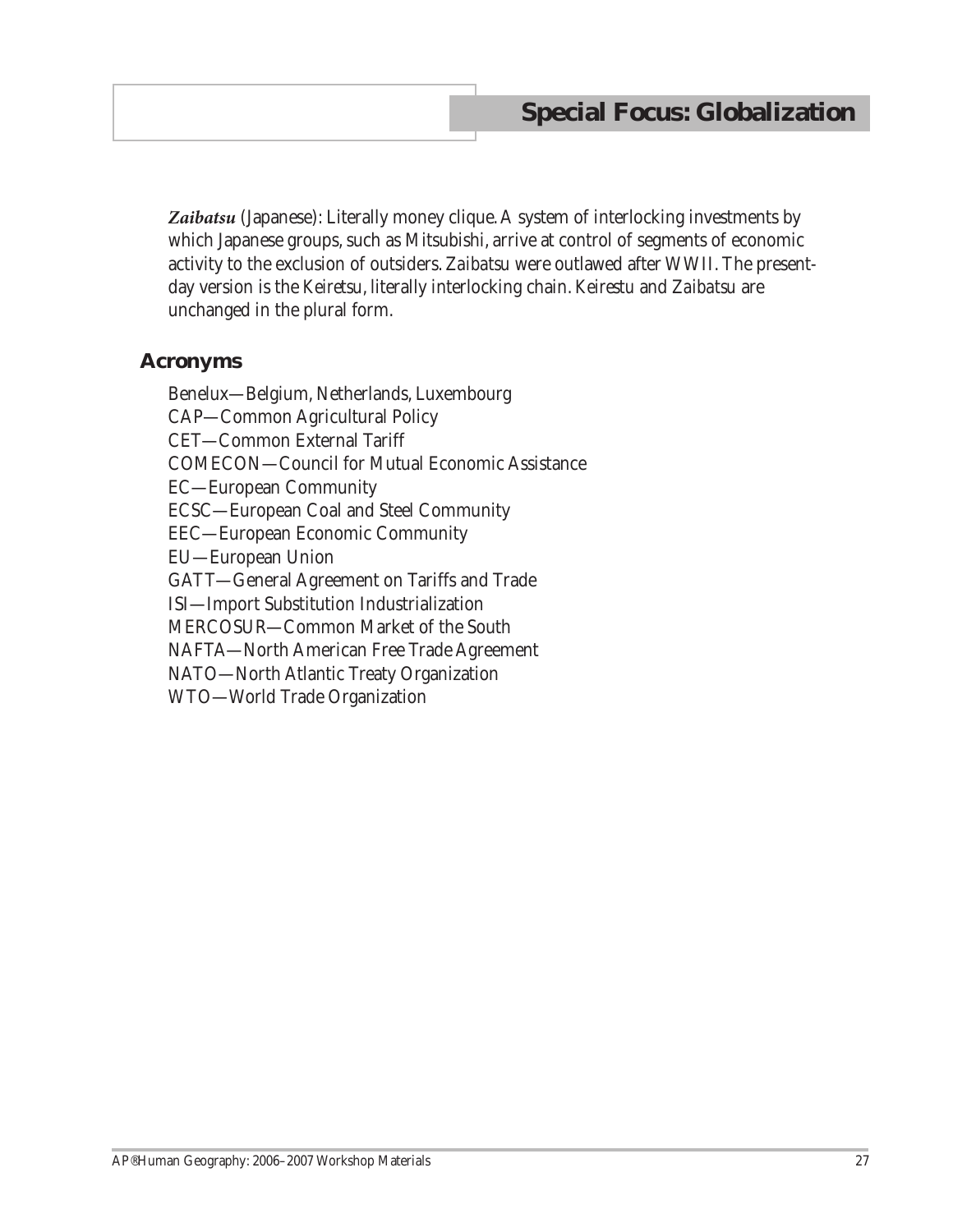# **Globalization and International Relations: A Geographical Perspective**

William B. Wood\* Bureau of Intelligence and Research, U.S. Department of State Washington, D.C.

Globalization and international relations are intertwined concepts that help to define the way we understand how countries of the world both survive and behave. Daily front page coverage of major newspapers often features stories that fall within the category of globalization or international relations: a tragic war in some far-off region of the world or perhaps a trade agreement or dispute over some product that could affect jobs close to home. Two key issues underlie such headlines:

- **•** How do global patterns of economic, political, and cultural activities influence the way governments relate to each other?
- **•** How do international relations depend upon global aspects of trade, resource dependency, and capitalism?

These questions represent two sides of the same coin in the currency of political geography. Each of the social sciences views globalization and international relations from the vantage point of its own academic interests. Geography offers an important view based on its multidisciplinary approaches to studying local, regional, and worldwide concerns. This geographic combination of multiple scales and overlapping perspectives is critical if we are to understand how globalization affects international relations and vice versa.

Before we can discuss globalization and international relations, we must define these complex processes. Globalization is a newer and broader concept and perhaps is less prone to direct governmental behavior than international relations. Diplomats around the world see their work as the business of shaping and implementing international relations, but which particular group sees its role as shaping and implementing globalization?

Globalization is a complicated term for geographers. It suggests that worldwide socioeconomic connectivity is growing and is dependent upon new forms of business interactions and technical capabilities, but it does not make clear who or what is most affected and why. Economists view globalization as the overall means by which international trade evolves, including economic accords among countries (such as a range

William B. Wood died in July 2005. The views here were his and do not reflect U.S. government policy.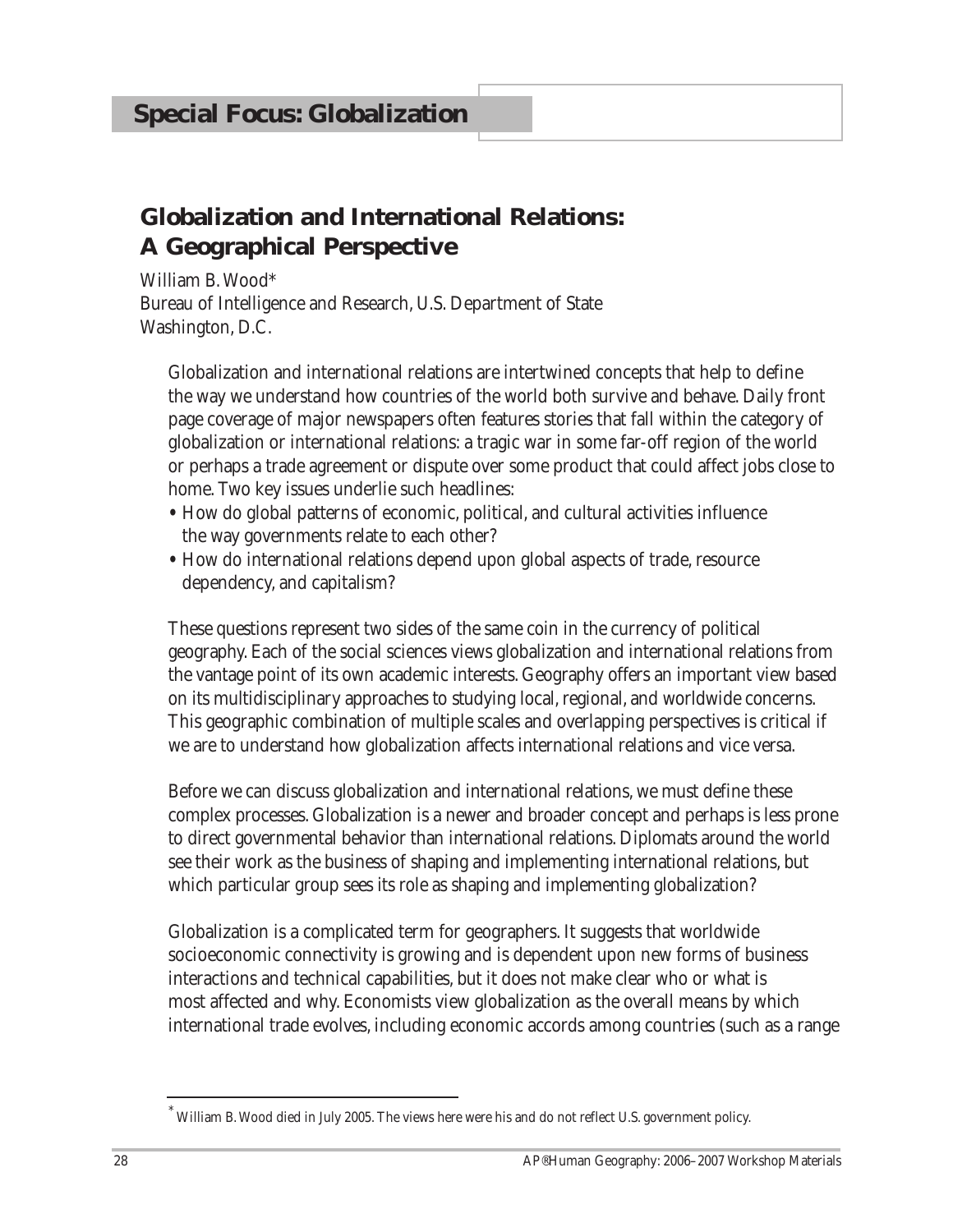of "free trade" agreements), the role of worldwide financial institutions (the World Bank or the International Monetary Fund or the World Trade Organization), and the growing volume of data tracking the type and value of goods sold across international boundaries. The patterns that encourage international finance and trade can be traced back to the nineteenth century in the "First Era of Globalization," but in fact, their roots are deeply imbedded in the longer history of industrialization and colonialism. More recently, the patterns of international trade and finance declined during the Great Depression of the 1930s, only to be reborn after World War II with the expansion of free trade agreements among the new nations becoming independent around the globe.

Economists thus would view globalization as a potentially productive worldwide process that continues to shape patterns of supply and demand as well as financial flows. They have data to prove their case, ranging from volumes of imports and exports, gold values, and dollar trading. In contrast, political scientists would say that such an economic-centric view is only part of the story; they would point to historical patterns of conquest, plunder, and treaties among the ruling elite as setting the stage for modern-day globalization. Since World War II, the political side of globalization has been closely associated with the United Nations and its member organizations that respond to challenges of war, poverty, and human rights abuses, regardless of where in the world such concerns arise.

International relations, in contrast to globalization, is widely understood as the political processes by which governments deal with each other. The history of international relations dates back to the 1500s with the 1648 Treaty of Westphalia as its official benchmark. International relations have had a turbulent history. War and chaos changed the shape of some states; other countries expanded by colonizing far-flung areas of the globe. Some countries are full of immigrants from many other countries, and others are still ethnically homogeneous, differences that can influence their international relations. Some European countries trace back their own formal history of international diplomacy 500 years, while some African countries have been independent for less than 50 years, and their international relations are still influenced by former colonizers. A point of this brief overview is to underscore that international relations are defined and implemented by a wide range of countries and governments, with diverse histories, varied cultures, and competing economies.

While international relations can be bilateral—that is, between just two governments more frequently they are multilateral, involving three or more governments from different parts of the globe. These relations encompass increasingly diverse issues, from measures that determine trading patterns to rules that define crimes against humanity. The business of bilateral international relations is conducted largely by foreign ministries and embassies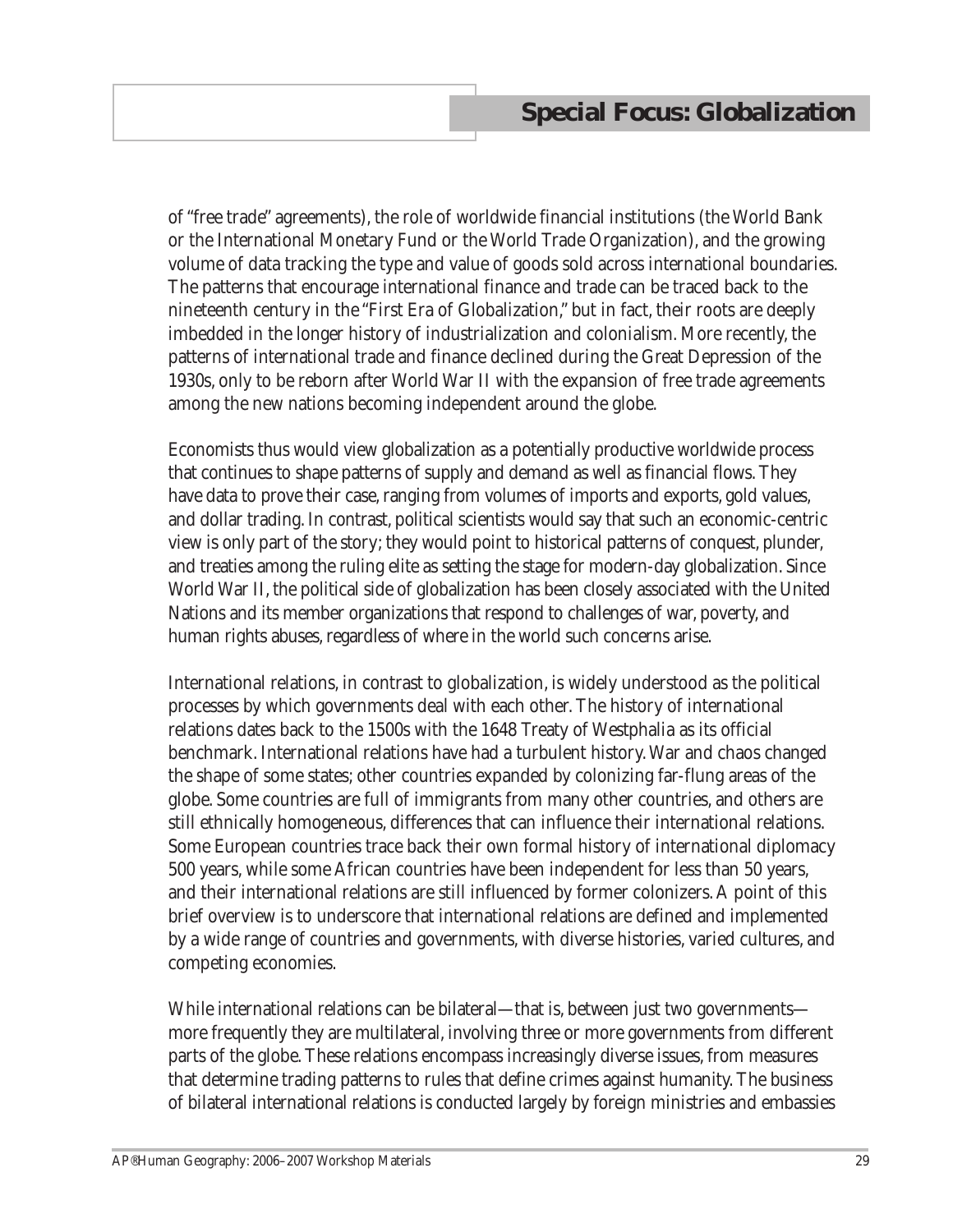run by diplomats who are trained in the ways of managing both agreements and disputes. For the most part, their work is routine, building on decades of previous cooperation and aiming to keep bilateral relations on track. Increasingly, however, international relations are also influenced by multinational, global organizations of various types and sizes and managed by different groups of bureaucrats and officials. These organizations set up the institutions and legal rules for competition by which particular "global" objectives are addressed and ideally achieved.

A good deal of global competition is about the natural resources controlled by national governments and international corporations. High-valued resources, particularly those marketed as oil and gas, play key roles in a fossil fuel–generated and globalized economy, making some states and corporations very wealthy and other states very dependent. Other international trading patterns are intended to create efficient and inexpensive labor forces that can produce a variety of cheap products for continually shifting world markets. This geography of labor supply and demand among 184 UN member states helps to underscore their relative roles in shaping globalization, with some clearly benefiting as measured by improved living conditions while others sink deeper into poverty. Recent economic growth patterns, for example, suggest that both wealthier and poorer countries have benefited much more from globalization than have middle-income countries, creating serious trade and development challenges.

Today, the geography of globalization is less associated with vast European empires, as it was in a previous century, than it is with myriad and changing patterns of economic, political, and cultural influences. These patterns are both historical and dynamic with new sources of wealth, influential personalities, and growing religious influences shaping the way governments interact with one another. Political geography for the past century has offered a means to understand how states engage with each other and compete within an increasingly vigorous global arena. Perhaps no scholar understood the importance of geopolitical analysis in conceptualizing the changing "geographic pivot" among countries of the world better than Sir Halford Mackinder, political geographer and a British member of Parliament. Mackinder understood that countries, particularly those in his famous "heartland," had competitive relationships shaped by their maritime and landbased locations. His ideas were furthered by German geographers who used "organic state" theories to make "geopolitical" arguments for justifying military dominance of foreign territory. The point is that in any effort to understand globalized international relations, particularly in times of conflict and war, geography matters.

Old geopolitical stereotypes are dangerous because they confuse international interests while also contributing to misunderstandings that often underlie conflicts. A relevant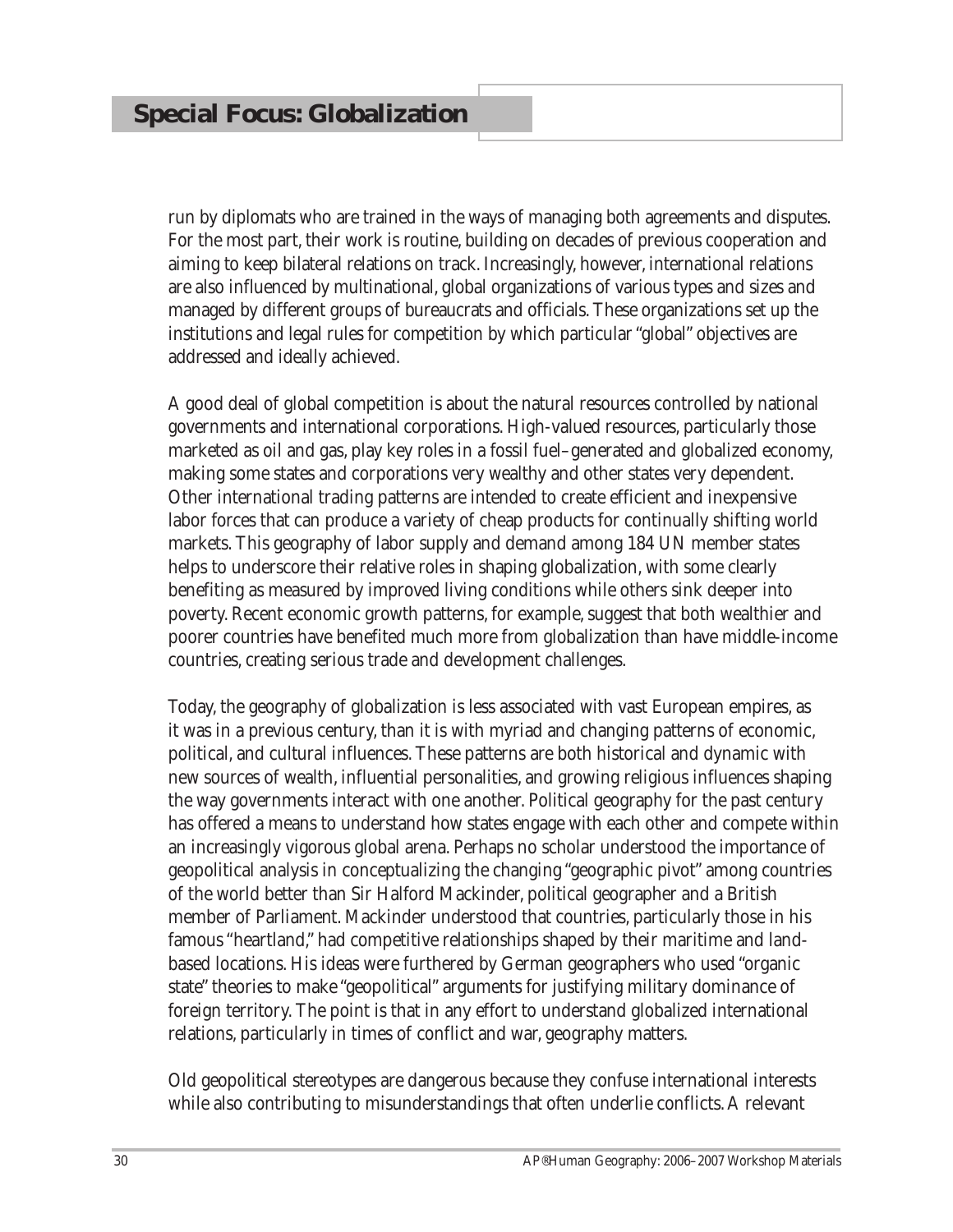political geography encompasses complicated realities and trends at international, national, and subnational levels. How we monitor these realities and project these trends will shape the way governments make and implement policies. The "War on Terrorism," for example, is one that requires an understanding of racial and religious tensions within countries, legal and illegal migration patterns between countries, and local and international access to various types of explosives and weaponry. Terrorism is characterized by an evolving political geography with different types of concerns in different parts of the world. As with other pressing security challenges, its shape will influence international relations and the future of globalization.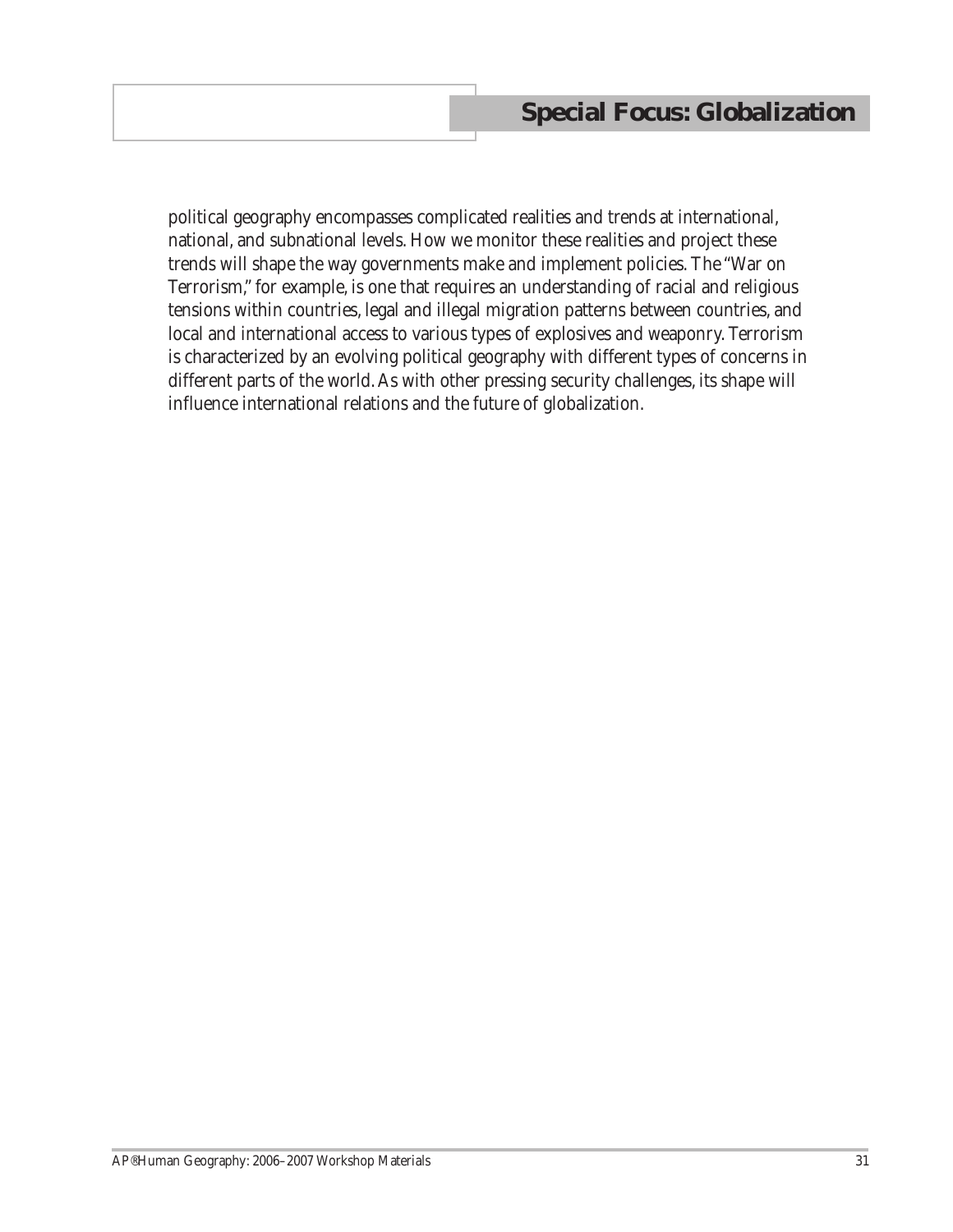# **Globalization and Economic Geography**

Thomas L. Bell and Margaret M. Gripshover University of Tennessee Knoxville, Tennessee

# **Economic Geography as a Subject of Study**

This chapter discusses a portion of the subject matter of geography known as economic geography. Economic geography has undergone many changes as the interaction among economic entities (both countries and large companies) has become increasingly global in scope. Economic geographers must, therefore, be aware of the complex social, cultural, and political interactions among these global entities. This article, using a few selected examples from disparate economic pursuits, attempts to illustrate the impact of this economic globalization on the daily lives of people throughout the world. The student is encouraged to think about and explore other examples of globalization. The suggested activities and critical thinking questions scattered throughout the article are designed to do just that.

Economic geography is concerned with the production, distribution, and consumption of goods and services and the human and environmental impacts of these activities. Traditionally the emphasis in economic geography has been on production and distribution. There are many factors that account for this emphasis. First, the spatial distribution of **resources** is uneven. That is, resources are finite and are usually available in exploitable, commercial quantities at only a few places. Second, consumers of these resources, whether they are other industrial activities or you and me as direct consumers, are more widely scattered. In order to get products and services from where they are produced to where they are consumed, transportation or communication is involved.

Since the United States and most developed countries in Europe and parts of Asia are now considered service-based (or postindustrial) economies, it is the service sectors of the economy that are growing the most rapidly. Many of these service activities are highly dependent on access to up-to-date information. So, high-speed communication linkages are vital to modern postindustrial economies.

Economic geographers are most interested in the location of economic activities, and three factors, more than any others, are often used to understand the patterns of these activities: land, labor, and capital. Land is important because of its relative location and its characteristics. A parcel of land that is accessible to major transportation facilities, markets, and sources of raw materials is said to have a good relative location. All the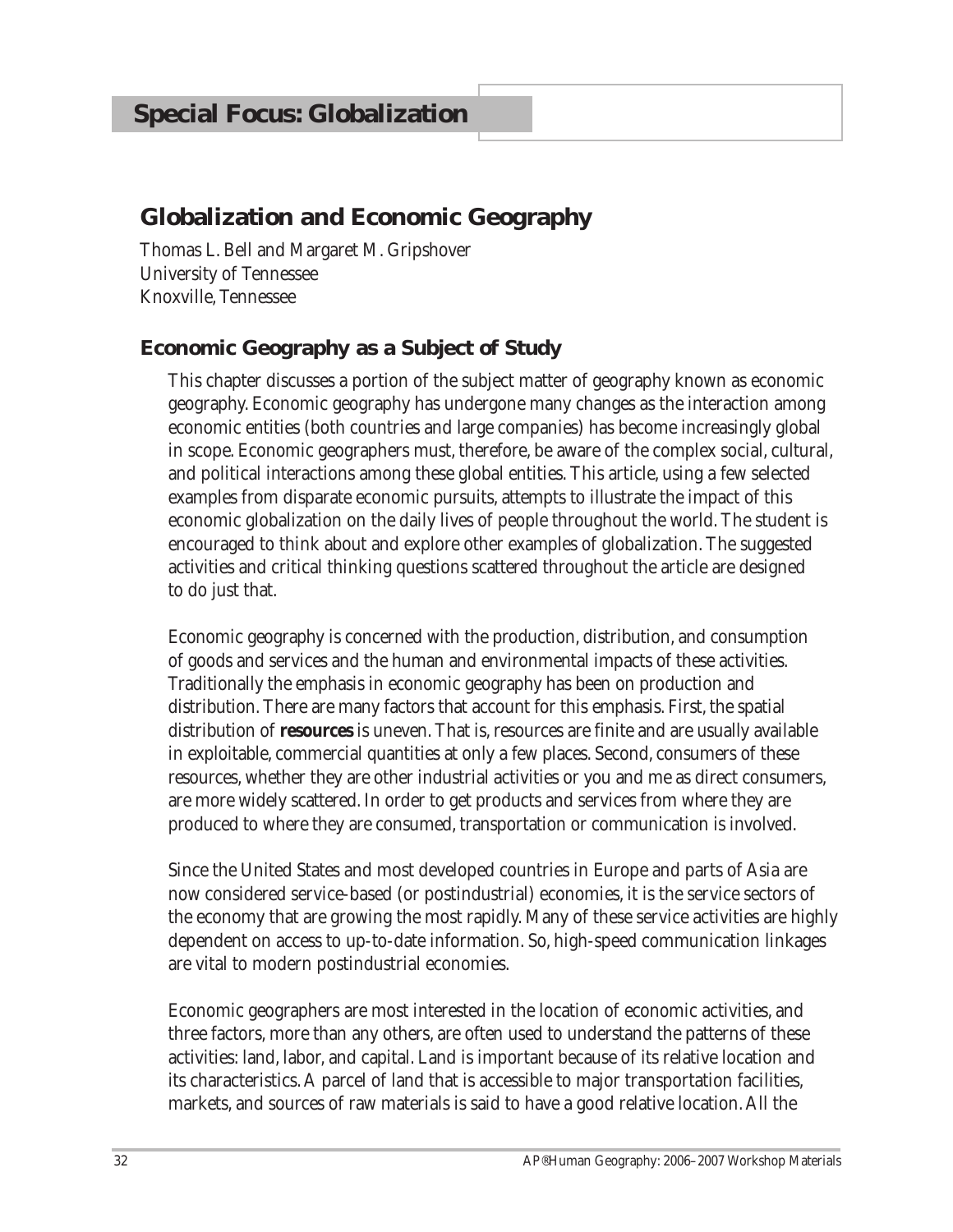better if this accessible land parcel is also relatively flat, thus reducing the cost of development. Such flat, accessible land might sell for a relatively high price, but the cost of obtaining land is often spread (i.e., amortized) over the many years that an economic activity will be produced at a particular location.

Ongoing or recurring costs such as the cost of transportation to **assemble** necessary raw materials and/or **distribute** the finished products to consumers and the cost of labor needed to make the products are more important locational factors than one-time or fixed costs such as land. The cost of moving commodities has decreased dramatically since the beginning of the Industrial Revolution in the mid-eighteenth century. Early iron and steel production had to take place near coal that was used to fire the furnaces and melt the iron ore. Since coal is rather bulky and low in value per unit of weight, transportation of this important component in the iron- and steel-making process was a major factor in the location of blast furnaces. The Midlands region of the United Kingdom was, for example, the location of both excellent deposits of coal and the earliest iron and steel manufacture. In the United States, Pittsburgh also had an excellent location relative to sources of coal from Appalachia and the Middle West. Today, both the United Kingdom and the United States import much of their iron and steel from overseas producers in countries such as India or South Korea. Such long-distance transport of this commodity has been made possible by improvements in transportation technologies that have reduced the relative cost of transportation when compared to other cost factors such as labor.

The other major cost factor affecting the location of economic activities is labor. Some industries are considered labor-intensive, because labor accounts for a considerable portion of their overall cost structure. The production of textiles and apparel is often used as an example of a labor-intensive industry. Since transportation costs have been reduced by improvements in transportation technology, a manufacturer of simply produced garments such as underwear or socks might locate a plant in a poor, lesser-developed country and pay its workers relatively low wages. To be economically viable, the savings in labor must outweigh the additional transportation costs involved in moving the finished product back to markets in the advanced economies that are often half a world away. This process of locating the manufacturing facility of a labor-intensive industry in a lesser-developed country while maintaining corporate offices and research facilities in the developed world is called **outsourcing**. This practice is sometimes referred to as **offshoring** in the UK and continental Europe. Outsourcing is a consequence of our increasingly global and interdependent world economic system.

The *maquiladora* **system** along the international boundary of the United States and Mexico is an example of such globalization of the economy. Even before the **North**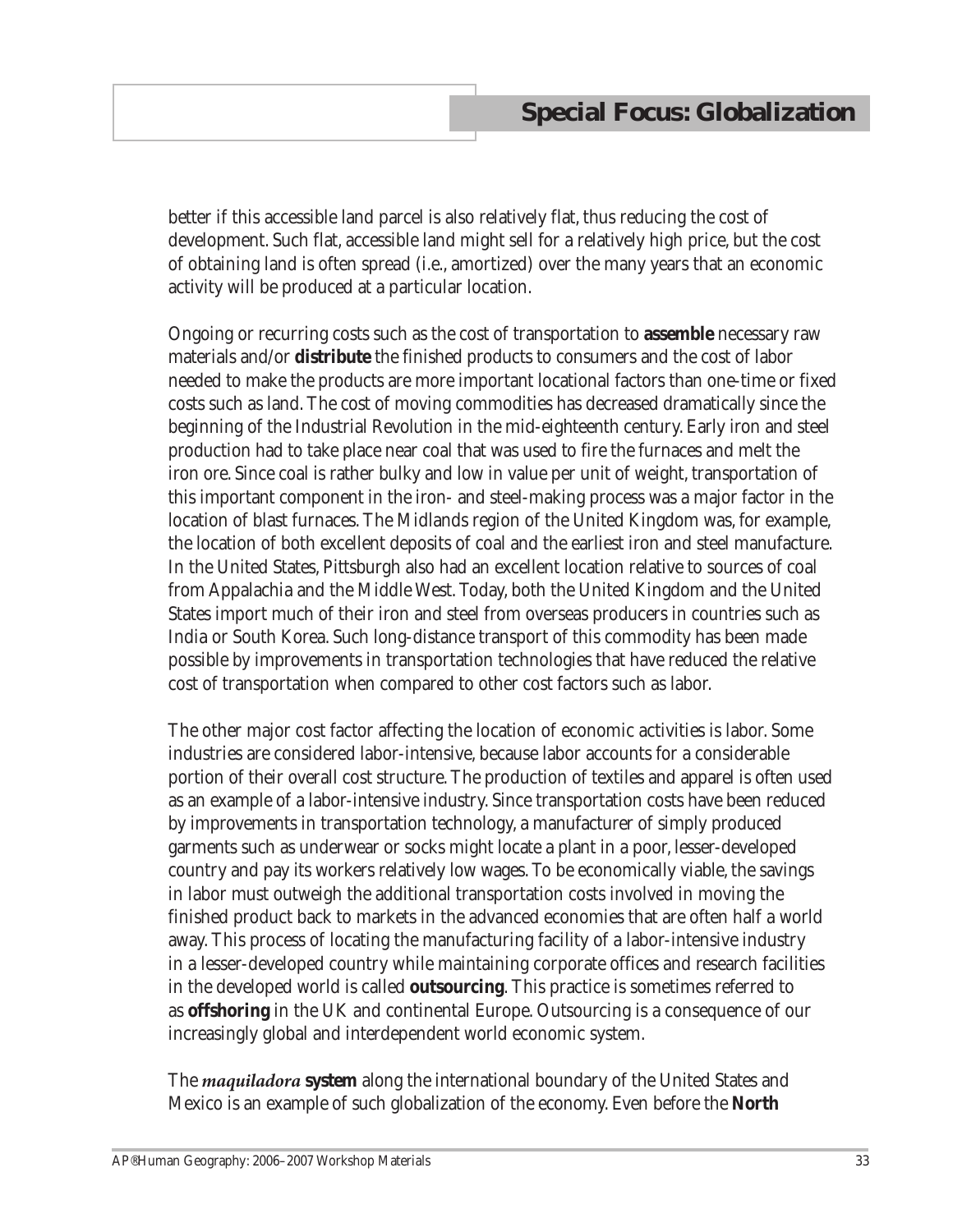**American Free Trade Agreement (NAFTA)** was enacted among Canada, the United States, and Mexico, many domestic companies found it less expensive to move their manufacturing activities to the Mexican side of the international boundary. Manufacturing facilities were often located in border cities such as Tijuana near San Diego or Ciudad Juárez near El Paso. The headquarters, marketing, and distribution portions of these companies would often remain on the United States side of the border. The reduction of tariff barriers between the two countries meant that taxes and fees had to be paid on only the value added in the process of production. Products manufactured in Mexico could, therefore, be marketed and distributed easily in both countries.

**Classroom activity suggestion**: Have the students take a position on the following statement:

Resolved: That the *maquiladora* program is essentially a good thing for both the United States and Mexico and that good jobs available in El Norte (i.e., the northern border states of Mexico) will eventually stem the tide of illegal immigration to the United States*.*

# **Dividing Economic Activities into Sectors**

Overall economic activity may be divided into five major sectors: primary, secondary, tertiary, quaternary, and quintary. The **primary sector** of the economy includes activities that are directly reliant upon the processing of raw materials from the earth and surrounding seas and would include agriculture, forestry, fishing, and mining. Historically, these have been the first economic activities that are practiced because they provide the food, clothing, and shelter that are essential for life. The products of the primary sector of the economy provided for local needs but were also among the first products to enter into world trade. Thus globalization is not a particularly new phenomenon. Foodstuffs, raw materials to make cloth, and metallic ores served as the main bases for mercantile trade during the Age of Exploration (fifteenth through eighteenth centuries) and were often the underlying reason for the establishment of colonies all over the world by the European powers.

The **secondary sector** is associated with manufacturing, the process by which tangible raw materials are converted in a factory setting into more useful and valuable products. Modern manufacturing (as opposed to custom-made products of craft and guild activities) developed during the **Industrial Revolution** in the mid-eighteenth century and diffused from the core area in the United Kingdom into continental Europe and eventually to the New World. When the United States was still in its infancy, two entrepreneurs, **Moses Brown** and **Samuel Slater**, started a textile mill in Rhode Island.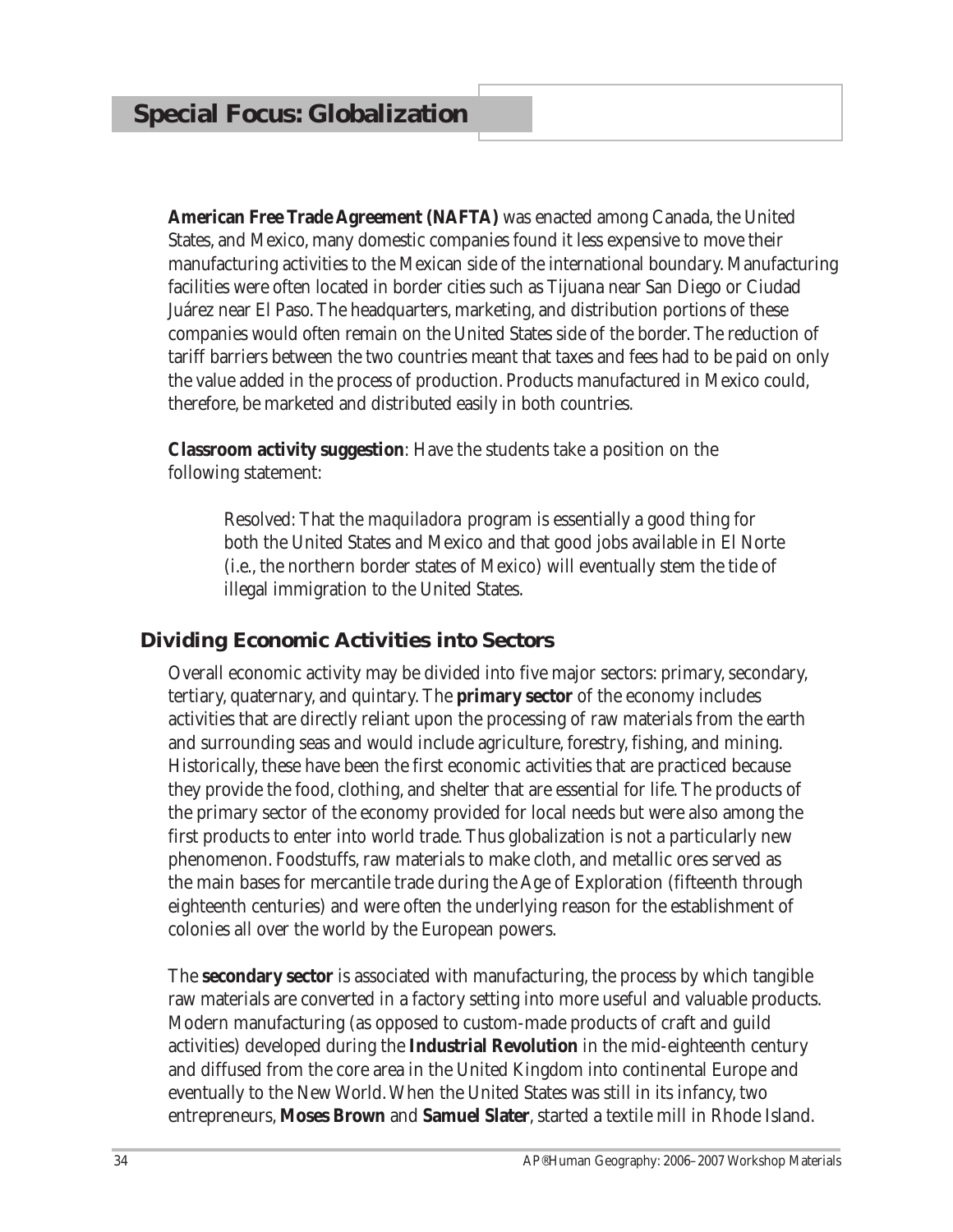Slater had worked for an associate of Richard Arkwright, a British businessman who had revolutionized the spinning of fibers into cloth using the spinning jenny, shutterless loom, and other mechanical innovations. The mill was powered by falling water, but later inventor **James Watt's** steam engine allowed factories to be located closer to the market for the goods they produced.

Although a declining proportion of the gainfully employed work in manufacturing in most developed nations, it was manufacturing that got these countries to an advanced stage of development in the first place. And it is manufacturing that is still a major key to the development of lesser-developed countries that aspire to be players on the global stage. With the reduction in the cost of global transportation, such countries now appear to have a comparative advantage in manufacturing in the global marketplace because of their lower labor costs.

Manufacturing is dependent on the physical distribution system, and the wholesalers and retailers that get the manufactured products to their intended markets make up part of the **tertiary sector** of the economy. In many ways, growth in manufacturing spurred the growth of trade and the services. In the developed portions of the world, advanced services, rather than manufacturing activities per se, are now the key to the continued development of these complex economies.

Both the quaternary and quintary sectors are refinements of the tertiary sector. The **quaternary sector** of the economy involves services as well, but the jobs in this sector are generally the better-paid information and knowledge-based activities including, among others, producer services, computer services, and **f**inance, **i**nsurance, and **r**eal **e**state (i.e., the FIRE) services. Workers in this sector are said to have "white collar" jobs.

Finally, some economic geographers designate a **quintary sector** for the very top-end jobs in manufacturing, services, and distribution that require individual decisions to be made that might affect the entire company or even the global economy. Individuals in this sector would include the chief executive officers, chief financial officers, researchers, and scientists.

You should bear in mind that in many ways the Industrial Revolution was also an urban revolution. Factory work was the impetus for a great rural-to-urban migration on a scale seldom seen before in the course of human history. The focus of modern manufacturing is a global one. Headquarters and research and development facilities of major **transnational corporations** are often located in the advanced nations of the world, but the actual manufacturing is often done in the lesser-developed nations.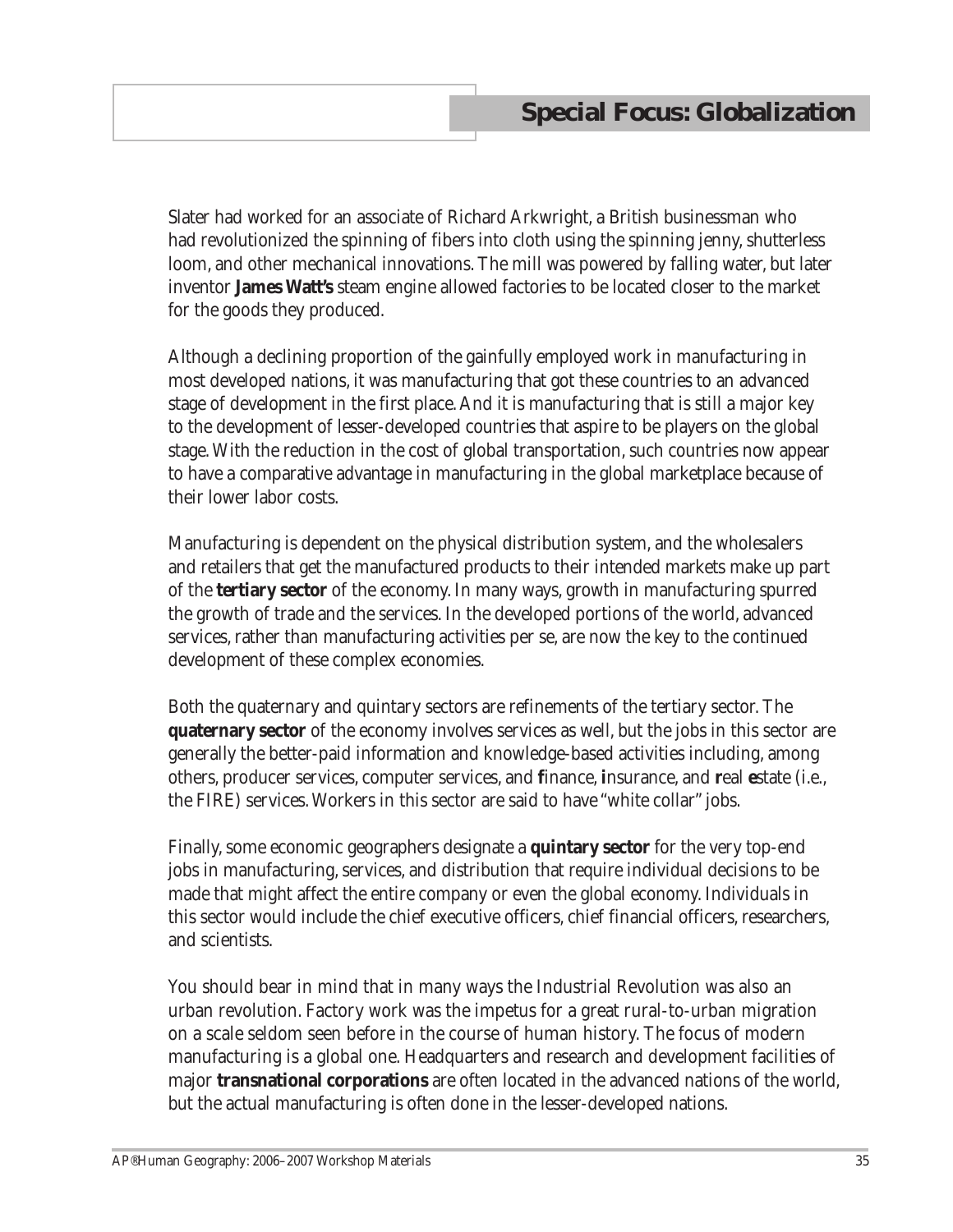**Critical thinking question:** Have students respond to the following statement*:* 

At the time of the Industrial Revolution, manufacturing caused growth at the scale of the region or, at best, the nation-state. Now, manufacturing must be considered a global phenomenon in order to understand how it still influences growth.

**Critical thinking activity:** Find out how many students think their parents or grandparents work in each of the five sectors of the economy described above. If the community is typical, there will be few in the primary sector (probably less than 5 to 10 percent), more in the secondary sector (perhaps as many as 20 to 30 percent), and the vast majority (60 to 75 percent) in the service industries involving the tertiary, quaternary, and quintary sectors. Ask them how they think this economic structure has changed since the time the first colonists settled what we now call the United States of America.

**Critical thinking activity:** The students could engage in a role-playing activity in which they attempt to develop the economy of a "hypothetical" lesser-developed country. In reality, the data provided could come from an actual country in Africa, South America, or Asia, and after their ideas are discussed, they could focus on the real country to determine aspects of its development trajectory.

## **Economic Location Principles: From Local to Global**

In an era of slow and expensive transportation, much of the economic activity was highly localized. Commodities could not move over space without incurring great increases in cost. Other things being equal, industries will often seek sites near their markets in order to reduce the cost of transportation in distributing their product to their potential clientele.

There are three major factors that would, however, work against a market location for industries. These factors are weight, volume, and perishability. If an industry such as the refining of sugar involves a loss of weight in the process of manufacturing, then it would be better to locate the refinery closer to the source of the raw material rather than transport the heavy and expensive raw material all the way to the market for processing. When sugar is refined from sugar beets or sugar cane, there is large reduction in weight (e.g., it takes six pounds of beets to produce only one pound of sugar). This is the reason why there are many sugar refineries located in the Great Plains of the United States, where sugar beets are grown commercially. An added benefit of the raw material orientation of the industry is that beet pulp, a by-product of the refining process, can be fed to the Great Plains cattle, which are able to break down and digest the cellulose fibers of the pulp.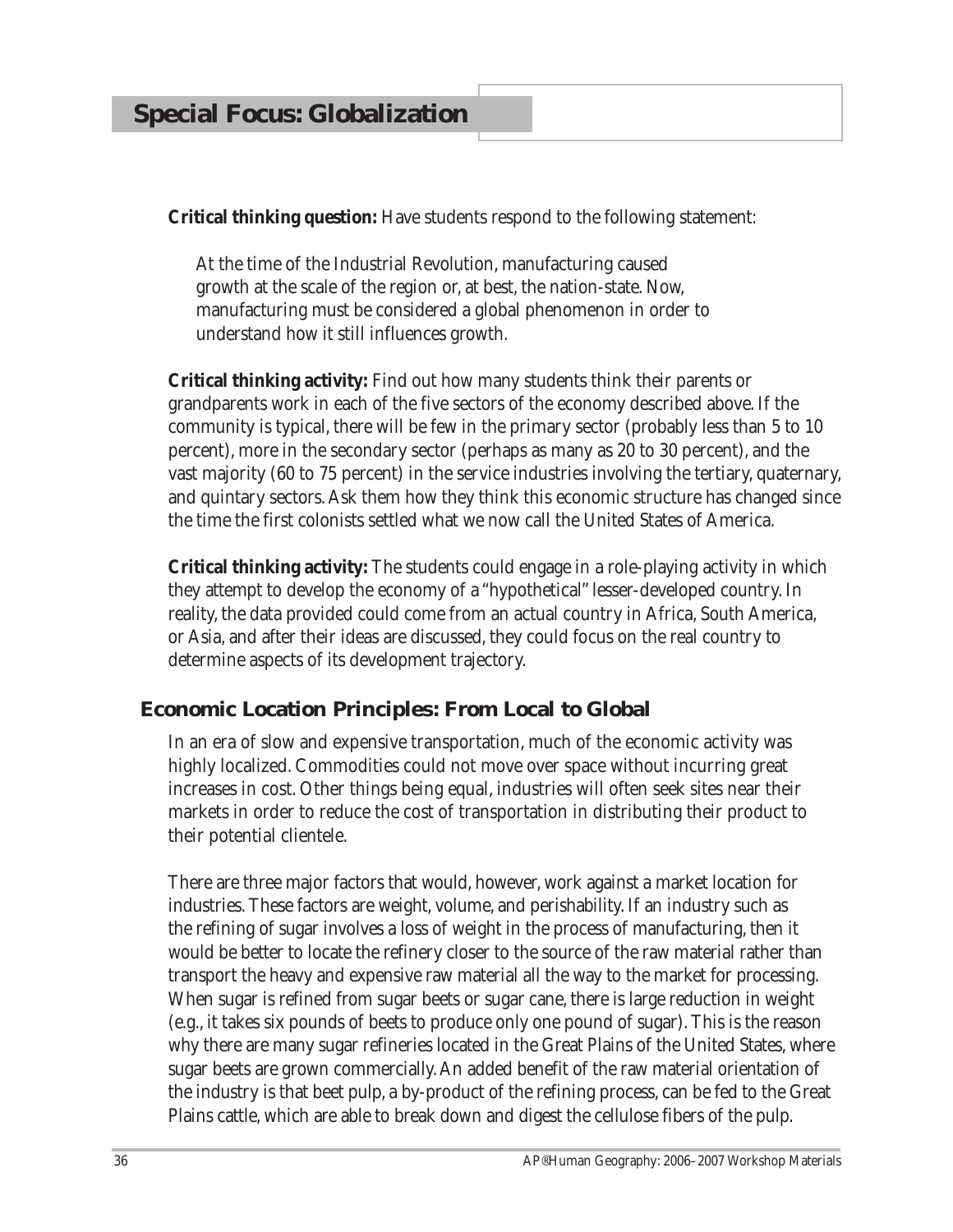Likewise, manufacturing that greatly reduces the volume of the raw material to produce a finished product is likely to be located near the raw material source. Sawmill operations that produce dimensional lumber for the construction industry are usually located close to the source of trees because of the volume of bark and poor-quality wood that must be removed in the process.

Finally, the canning of fish, fruits, and vegetables is usually located near the source of the raw materials because of perishability concerns. The raw materials are highly perishable, but the canning process adds shelf life (i.e., longevity) to the finished product.

If, on the other hand, activities such as commercial bakeries are using raw materials such as sugar and flour that have a long shelf life and producing bread and rolls that do not, then that activity should be **market oriented**. In developing a theory for the location of industries, the German economist **Alfred Weber** introduced a concept known as the **material index** that could be used to estimate the orientation of different industries. The material index was simply the ratio of the weight of localized raw materials (i.e., those available only from finite sources) as the numerator in the ratio to the weight of the finished product as the denominator. If the ratio was greater than 1.0, the activity was said to involve **gross** (weight-losing) **goods**, and, other things being equal, would be **raw material oriented**. The greater the ratio, the more likely was the raw material orientation of the activity. If the weight of the localized raw materials about equaled that of the finished product, the activity was called a **pure good.** The weaving of cloth into finished garments would be an example of an activity involving a pure good. Finally, there are some examples of activities in which the weight of the finished product actually outweighs the localized raw materials (i.e., the material index would be less than 1). The only way this could happen is if a nonlocalized (i.e., **ubiquitous) good** was added in the process of production. Soft-drink bottling is often used as an example of such an activity. Water is considered ubiquitous, and it is heavy. It is cheaper to transport the thick concentrated syrup used to make a soft drink to the market for the beverages and then add carbonated water at the market. Such ubiquitous goods would be market oriented, other things being equal.

**Critical thinking skills:** Have the students select some local industries and try to apply Weber's principles to see if they work in the cases they have chosen. If so, what are the factors of production that were most important to the location decision? If not, what other factors were important that Weber's model did not consider? Can they think of factors of production that impact industrial location that Weber did not consider? If so, how might they incorporate these factors into an "improved" model?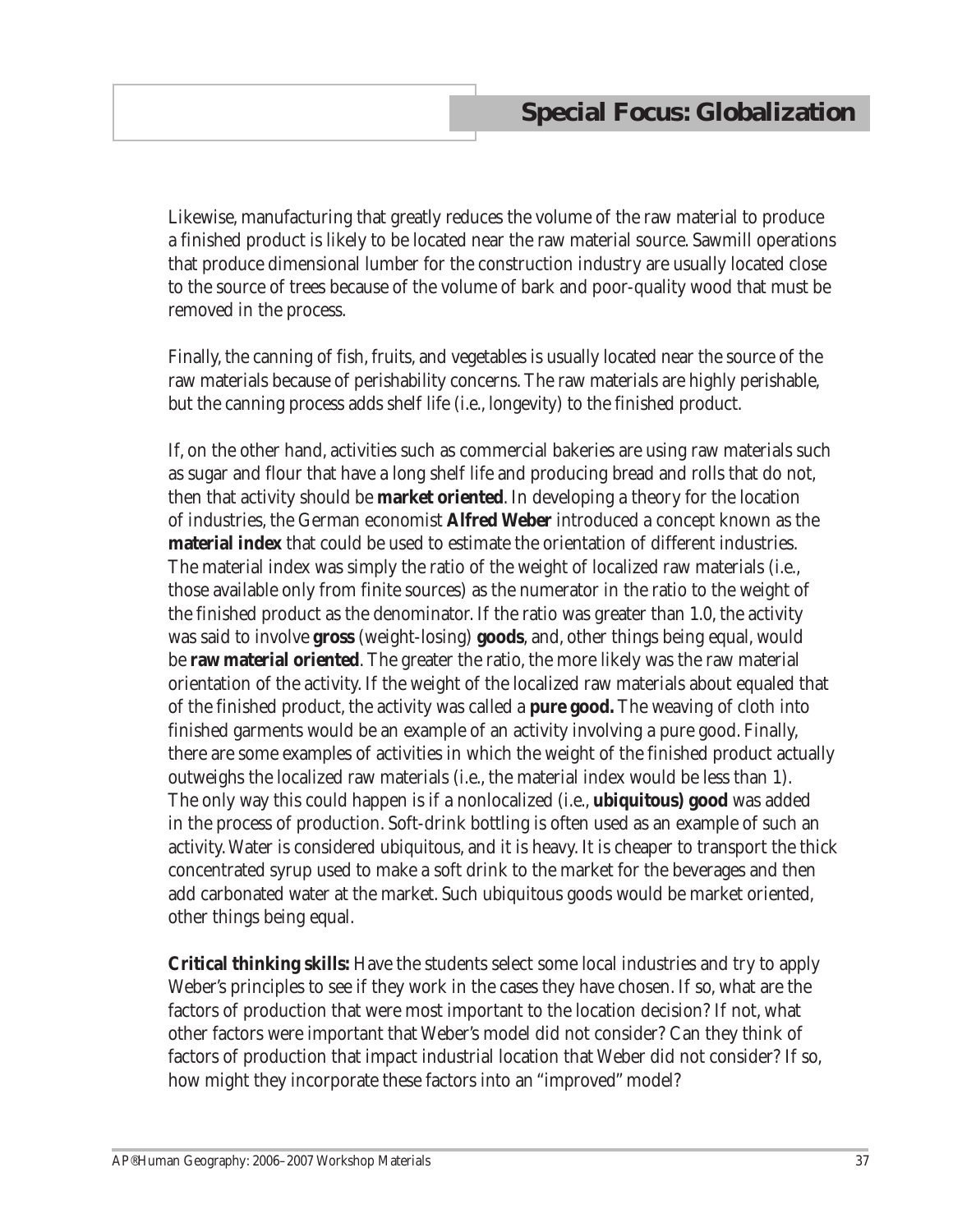## **Changing Scale of Production**

The basic principles of market and raw material orientation are still viable, but the scale of application has increased from the local to the global level today. A major concern among the traditional advanced nations of Europe, the United States, and Japan is that there are now areas within nations that have been labeled as "developing" in which a highly educated labor force is available and willing to work for lower wages than comparable workers in the more traditional advanced countries. Also, for many hightech companies, the pull of either raw materials or specific markets is diminished. Such companies are sometimes said to be locationally **footloose**. That is, many other factors (including those that are sometimes called noneconomic, such as the quality of life of the potential location) may play a role in their location decisions. Because the market for the products of such businesses may be global, no particular location has a comparative advantage over any other. Economic development specialists are especially eager to attract such footloose activities because they are usually growing faster than traditional industries that are more place-bound.

### **Examples of Globalization in the Three Major Economic Sectors**

It is impossible in this brief introduction to discuss all the forms of globalization that are taking place today, but a few examples drawn from each of the three major economic sectors will suffice as illustration. You are encouraged to think of other examples of your own.

One impact of the reduction of the time and cost involved in transportation is the increasing scale of activity provided by this time-space convergence. The increased geographic scope of production can be seen in the produce department of your local supermarket. It used to be that people had to do without certain vegetables and fruits when they were out of season simply because the cost of transportation from other areas was prohibitively expensive. Now it is quite possible for consumers in the Northeast to eat strawberries in the winter or lettuce all year round. The increase in geographic range has led to the creation of specialty regions in countries such as Chile devoted to providing fruits and vegetables that are out of season in the Northern Hemisphere's winter months. Such commercial agriculture in the primary sector may irrevocably change the nature of Chile's economy by disenfranchising many small-plot cultivators in favor of large agribusiness that can supply agricultural products to distributors in amounts that make the transaction financially feasible and attractive. Many small-plot cultivators may, by the same token, stop producing a variety of crops for their families and local villages in favor of specializing in a single crop for the world market.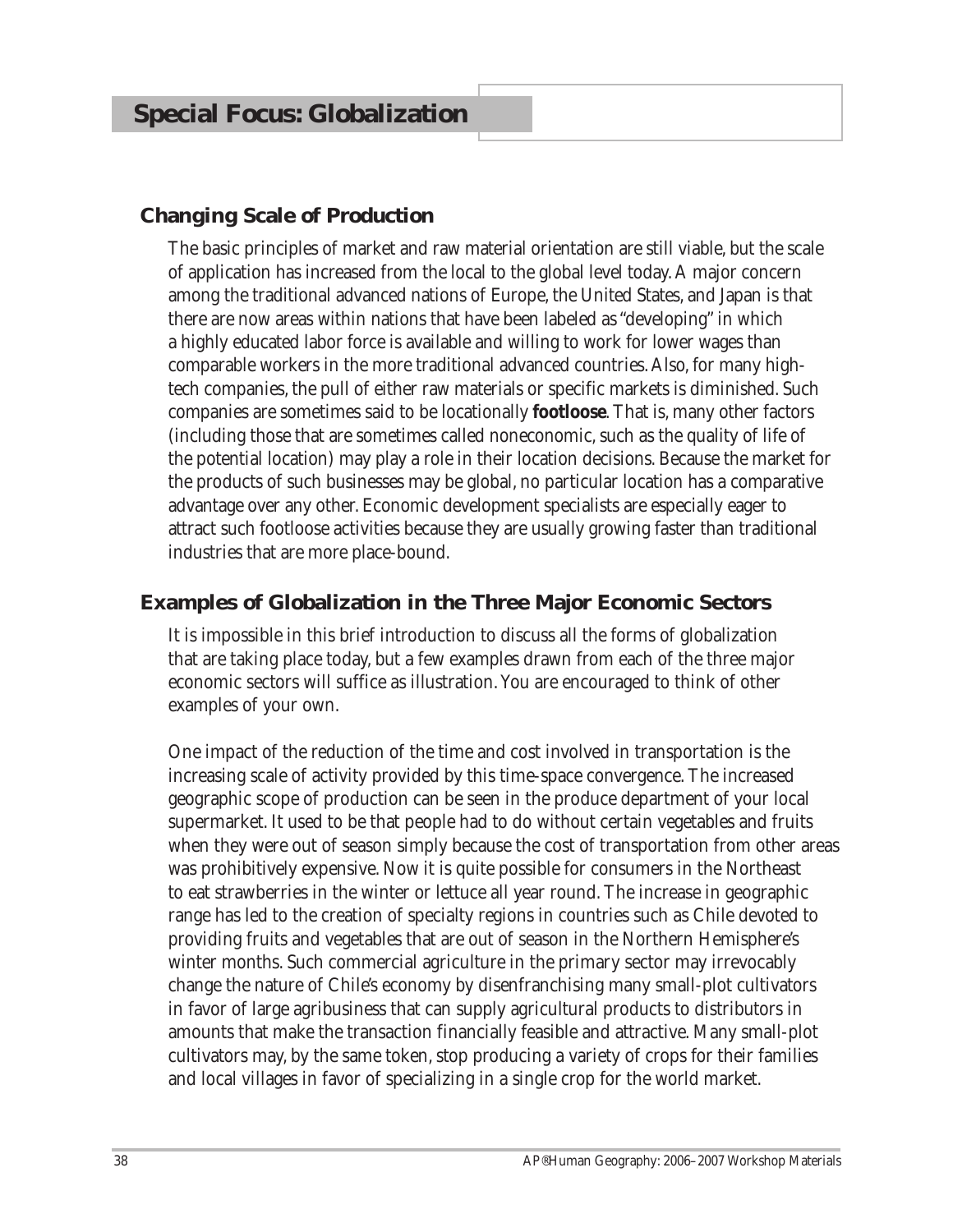But there has been a reaction against globalization as well. This backlash in the example presented above is expressed in a desire by some consumers for fresher, more organically grown produce from local suppliers. It is unclear whether enough people are willing to pay higher prices for such local produce to change the attitude toward greater globalization, larger-scale production, and the application of more chemical fertilizers, herbicides, and pesticides needed to maintain or increase yields.

In the secondary sector, there has been a sea change in the nature of industrial production. An examination of the automotive industry illustrates many of these changes. United States automobile manufacturing has undergone a significant transition. At the beginning of the twentieth century, there were over 200 different manufacturers of automobiles. Steam power, electricity, and a variety of different combustion engines powered some of these early vehicles. Automobiles were toys of the rich and expensive relative to the wages of the day. Then **Henry Ford** built his Highland Park plant in Detroit to build the Model T, an automobile that revolutionized the industry. Ford borrowed the notion of interchangeable parts from **Eli Whitney**'s early firearms factory in the Connecticut River Valley and added his own spin on **mass production** by introducing the assembly line method in which a worker repeated the same tasks. He paid his workers handsomely (\$5 per day when the prevailing wage of the time was \$1 per day), and they, in turn, bought his product.

Soon many of the other automobile manufacturers were only a distant memory. By the 1930s, there was an oligopoly in production (i.e., only a few sellers of automobiles), and automobile sales soared. By the 1960s, imported automobiles cut the proportion of sales by domestic producers (the "Big Three" of Ford, General Motors, and Chrysler), and the technology of the industry became so standardized that some of the most modern plants of these companies are now located in Mexico or Canada. The age of maturity in this industry had arrived. Now United States manufacturers have adopted the lean (i.e., flexible) production methods of their foreign competitors, including the just-intime (JIT) system of nearby parts suppliers that supply components on demand to the assembly plant, thus keeping inventories low and decreasing the cost of production.

If a product is new in the marketplace, as were automobiles at the turn of the last century, it is a seller's market, typified by high per unit prices of the goods produced. But as the industry drives toward maturity, manufacturers struggle to drive prices down by developing more standardized ways of producing the product. Products manufactured in their growth phase, such as Henry Ford's Model Ts and later his Model As, require a great deal of managerial and marketing expertise. Today, the automotive industry would be considered a mature industry, and despite the huge capital requirements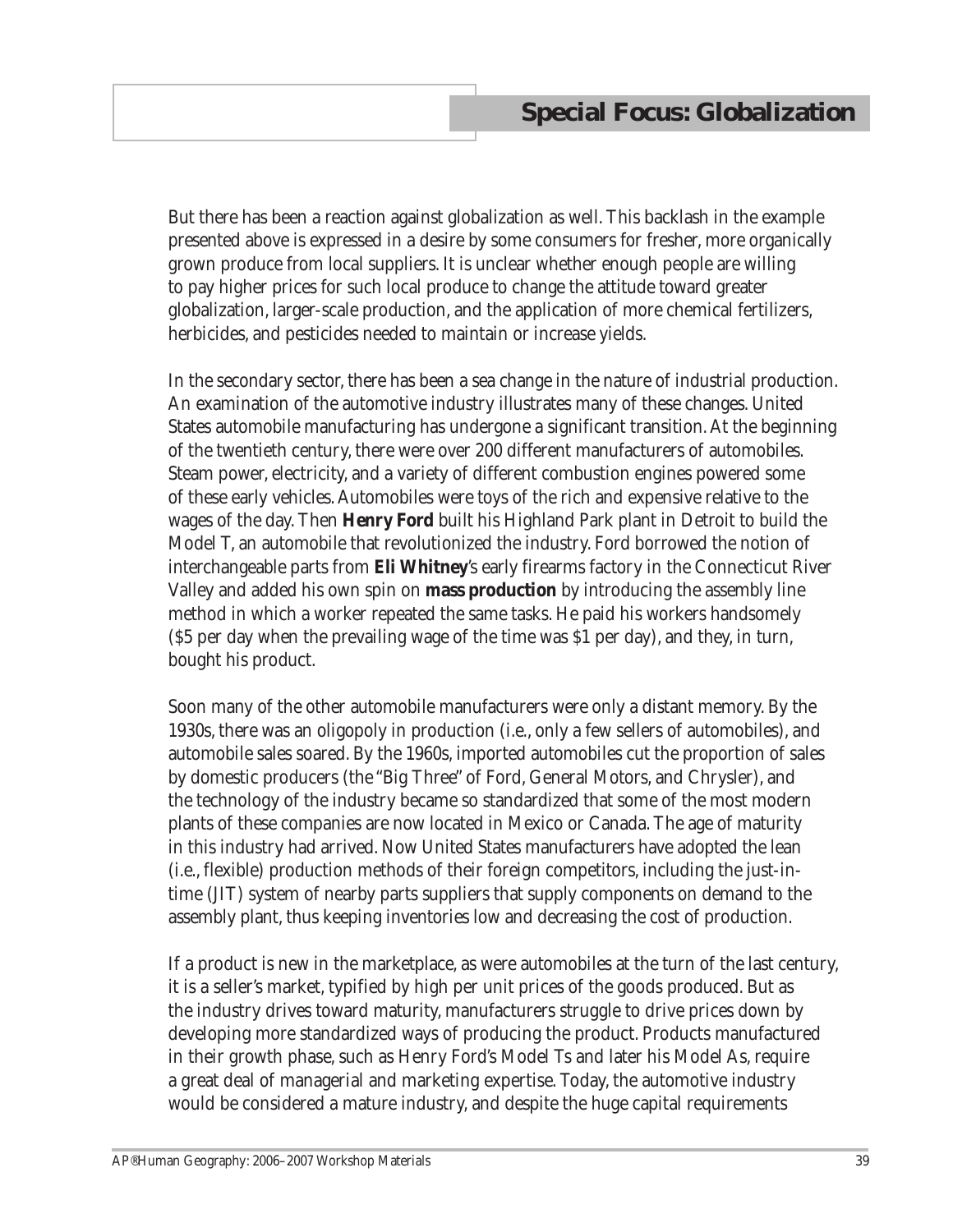required for a firm that is engaged in the manufacture of a product in its mature phase, the less-developed nations of the world could be competitive in these types of industries. Consider the recent entry of automobiles from South Korea (e.g., Kia, Hyundai, Daewoo) into the United States market. Capital, in the form of machinery and automated equipment, has been substituted for higher-cost labor. Persons with low skill levels who might be taught on the job how to work the machinery can handle the assembly line.

There have been locational shifts in the domestic automobile industry as well. The dominance of Detroit and southern Michigan is diminishing, and the importance of the mid-South—especially the corridors formed by interstates 65 and 75—has been increasing. Much of this shift has to do with labor issues and head-to-head competition with the **direct foreign investment** (DFI) made by Japanese and European automobile manufacturers in the same area of the country (e.g., Honda in southern Ohio, Toyota in Kentucky, Nissan in Tennessee, Mercedes-Benz in Alabama, BMW in South Carolina).

**Critical thinking activity:** What if the lesser-developed nations of the world were further subdivided into those with considerable potential for near-term development (e.g., Brazil, Mexico, the four "little tigers" of Asia) and those without a history of modern manufacturing and a limited natural resource base (e.g., Bangladesh, Chad, Bolivia)? In which economic activities might countries representing these two different types of developmental levels have a comparative advantage?

In the tertiary sector, there are several examples of globalization, some of which are sometimes opaque to the customer or user. For example, many call centers specializing in direct merchandising are located in the Caribbean. Because of the colonial history of the area, many of the residents speak fluent English and work for lower wages than would comparable workers in the United States. Likewise, many help desks for technical questions are located in Bangalore, the "Silicon Valley" of India. Highly educated computer programmers, engineers, and other technical personnel will work for lower wages there. These long-distance relations are made possible by advances in telecommunications technology, including the widespread use of the Internet.

The second-largest economic entity in the world today is China, with its population of 1.3 billion, one-fifth of the world's total. Some economists predict that its economy will surpass that of the United States in less than 50 years. Ten percent of all of China's exports are destined for one retailer: Wal-Mart. Already the largest corporation in the world with sales of more than \$245 billion in 2003 (more than GM and Ford combined), Wal-Mart relies on China to supply many of the products it distributes. These products include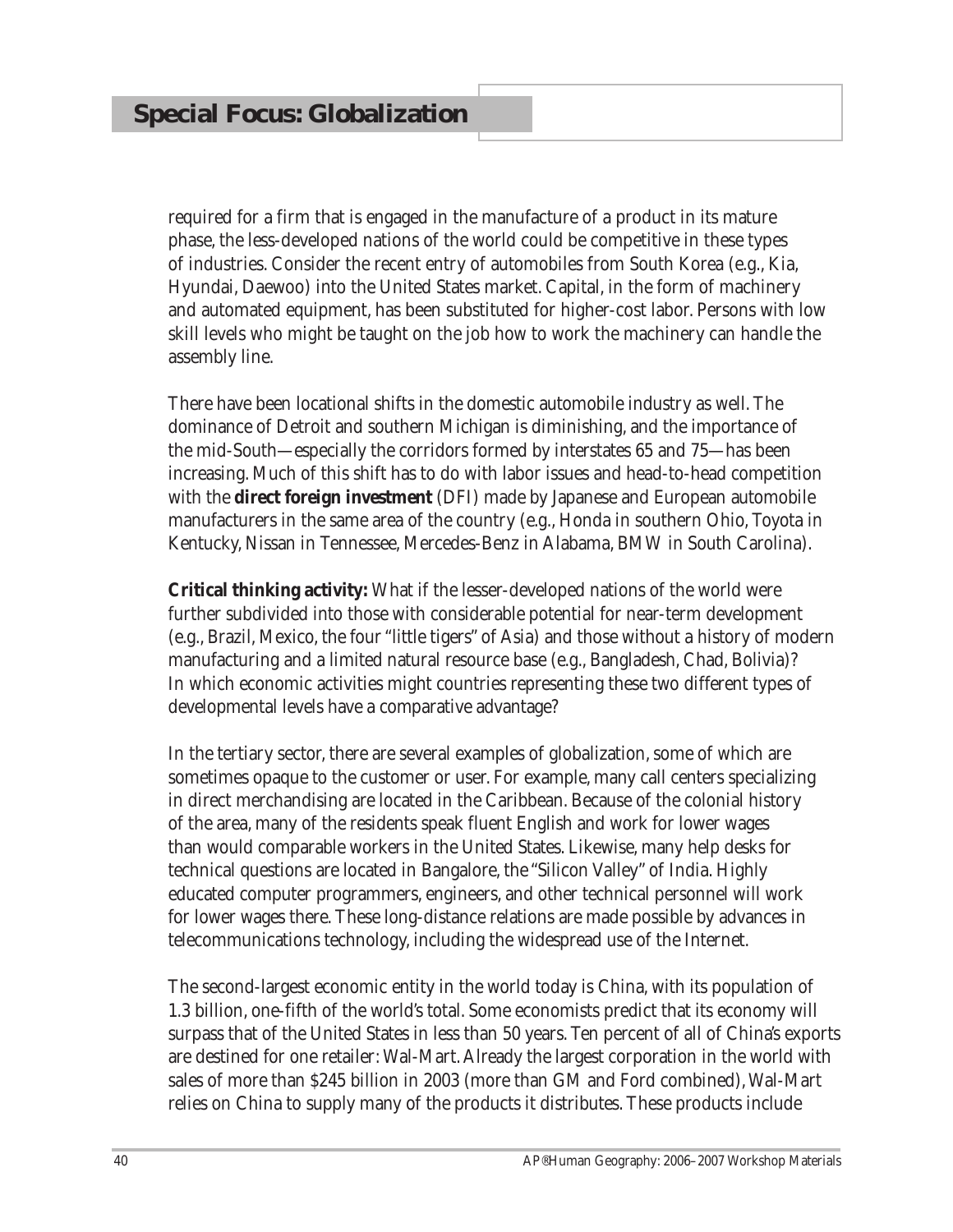high-end electronics and appliances as well as clothing and less-expensive items. In turn, Wal-Mart is aggressively entering the Chinese market by locating many stores there. More than one-quarter of Wal-Mart outlets are now overseas, and after a few well-documented instances of cultural insensitivity, Wal-Mart is increasingly adjusting its product mix to reflect local tastes, customs, and locally produced items. Thus globalization can be seen as a give-and-take process—one of mutual adjustment.

### **The Downside: Negative Consequences of Globalization**

One consequence of globalization is the increased importance of **transnational** (i.e., **multinational**) **corporations**. Many of these companies have operations all over the world and are among the world's largest economic entities. Giants like General Motors or ExxonMobil contribute more to the world economy than many advanced nations in terms of the dollar value of their international trade.

Corporations that operate in more than one country are not new. The famous Krupp family of Germany has been prominent in that country's iron and steel industry and had facilities located throughout Europe as early as the sixteenth century. Likewise, the pharmaceutical giant Bayer has had manufacturing facilities outside of Germany since the nineteenth century. But in the late twentieth century, the number and magnitude of this globalization expanded enormously. It is typical for such transnational firms to have their corporate headquarters in the developed world (e.g., General Motors in the United States, Unilever in the UK, Royal Dutch/Shell in the Netherlands, Nestlé in Switzerland). So too, their research and development arms are usually in the advanced nations. It is the usually the manufacturing arms of these transnationals that end up in the lesserdeveloped countries. When this outsourcing first began, the lesser-developed countries would often compete against each other in order to obtain some branch plant of a giant transnational corporation. After all, this is how Singapore and Hong Kong were able to rise from being mere sources of cheap labor for transnational corporations to becoming major economic powerhouses that today need to be reckoned with in their own right.

Today, lesser-developed countries are more wary of this globalization. Some transnationals still play one lesser-developed country against the other to extract the most favorable deal that they can negotiate. Far from powerless, the lesser-developed country is able to apply some tactics of its own. These strategies may ensure that more of the earnings of the transnational corporation remain in the **host country** and do not "leak back" to the corporate headquarters location. These strategies include requiring a certain percent of local content in the manufacturing process. This requirement can stimulate economic development in the host country. Another tactic is to require a partnership of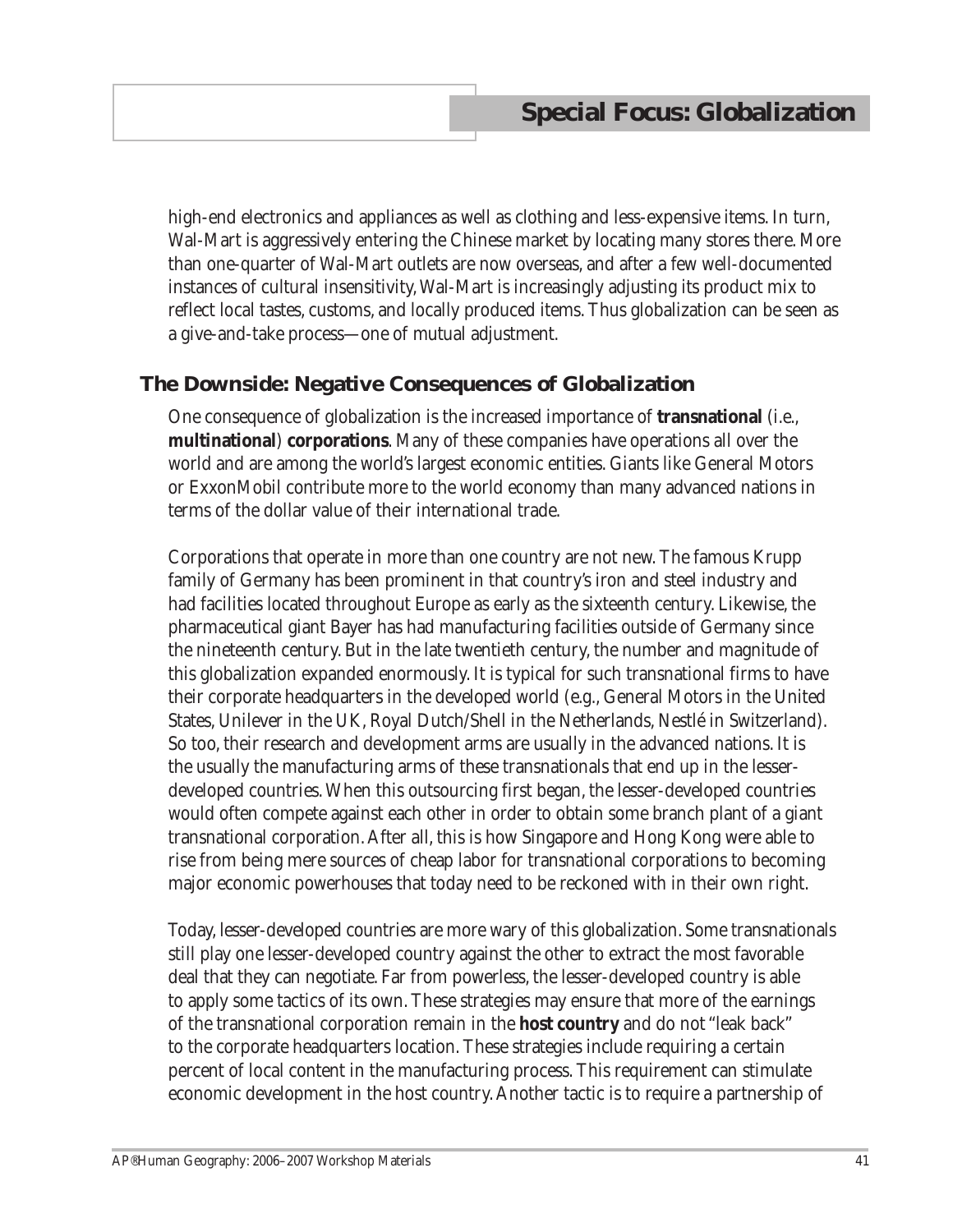the transnational and the host country (i.e., a **joint venture**). Some host countries have insisted that the indigenous population be hired in management positions within the transnational's operations. In this way, a cadre of well-trained managers is available to continue the development process. There are a variety of other means by which home industries in the host country can be protected, while at the same time the benefits that accrue from transnational operations within the host country can be channeled into even more indigenous economic development.

Sometimes polluting industries locate in lesser-developed countries to take advantage of environmental regulations that are less stringent or not enforced to the degree that they might be in the headquarters country. Workers in lesser-developed countries are, therefore, more likely to be at environmental risk in the workplace.

**Critical thinking issues:** Ask the students to imagine that they are the leaders of a lesser-developed country that a major transnational corporation has been "courting." What policies, other than the few specified above, might the host country enact in order to assure that the transnational corporation will be beneficial to the fragile economy rather than overwhelm it?

The practice of outsourcing the manufacturing has also affected the status of unions in the United States. It is no coincidence, for example, that the state with the highest percentage of its gainfully employed workers in manufacturing (North Carolina) is also the state with the lowest rate of unionization (less than 10 percent). Companies have sought out Sunbelt locations to get away from the strong unions, the high wages, the high taxes, and the stringent environmental regulations often found in the northeastern and north central (i.e., midwestern) states. According to manufacturing executives, a **conducive business climate** is one in which corporate tax rates are low, the cost of buildings and maintenance is low, workers are not unionized, and productivity is high. If these conditions are not found in the United States, it is quite likely that the next branch plant might be outsourced to some lesser-developed country. This is a fact of life in our global economy.

There is concern also about the way that globalization has impacted the lesser-developed countries in which investments are currently being made. In China, for example, there are large disparities in wealth and opportunities between the coastal regions and special enterprise zones of eastern China, where most of the foreign investment and domestic manufacturing is taking place, and the more rural areas of western and interior China. Such disparities can lead to large-scale migrations of rural peasants seeking a better life in the bustling cities along the eastern and southern coasts. Because migrations are almost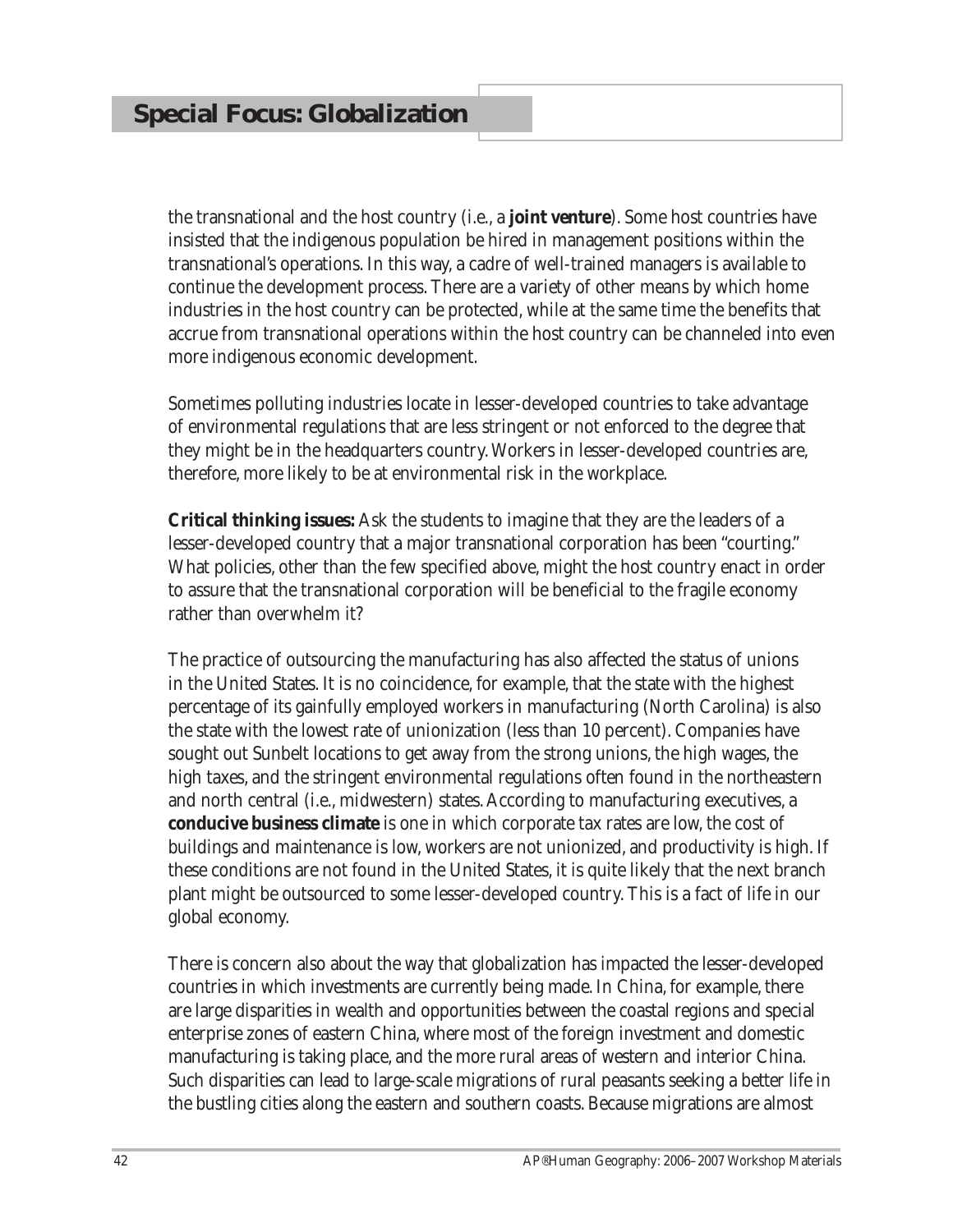always selective, the brightest and best are the most likely to migrate from the western and interior areas, leaving behind an older and less-able population.

Many lesser-developed countries see the globalization as a threat to their indigenous culture, distorting traditional values and creating a consumerist society that may be at odds with long-held religious and ethical precepts. Ironically, processes of globalization are occurring simultaneously with tendencies toward tribalization and the rise of fundamentalism—both reactions to what is perceived as threats to traditional ways of life.

**Critical thinking activity:** Have the students make an inventory of the country of manufacture of everything in their own bedroom or their classroom. Which nations of the world seem overrepresented, and which ones seem underrepresented? How do they account for these differences?

**Critical thinking activity:** Have students map a variable that might seem to them to be unrelated to levels of economic development: sex ratios. These data can be obtained for the provinces of China, and the resulting patterns are striking. In the interior and western areas most untouched by globalization, there is a definite preponderance of males to females. In the most urban of the eastern provinces, this sex ratio between males and females is much more balanced. Have the students speculate as to why these disparities exist and how they might be related to economic activities, direct foreign investment, and governmental policies (both the establishment of special enterprise zones and the one-child policy).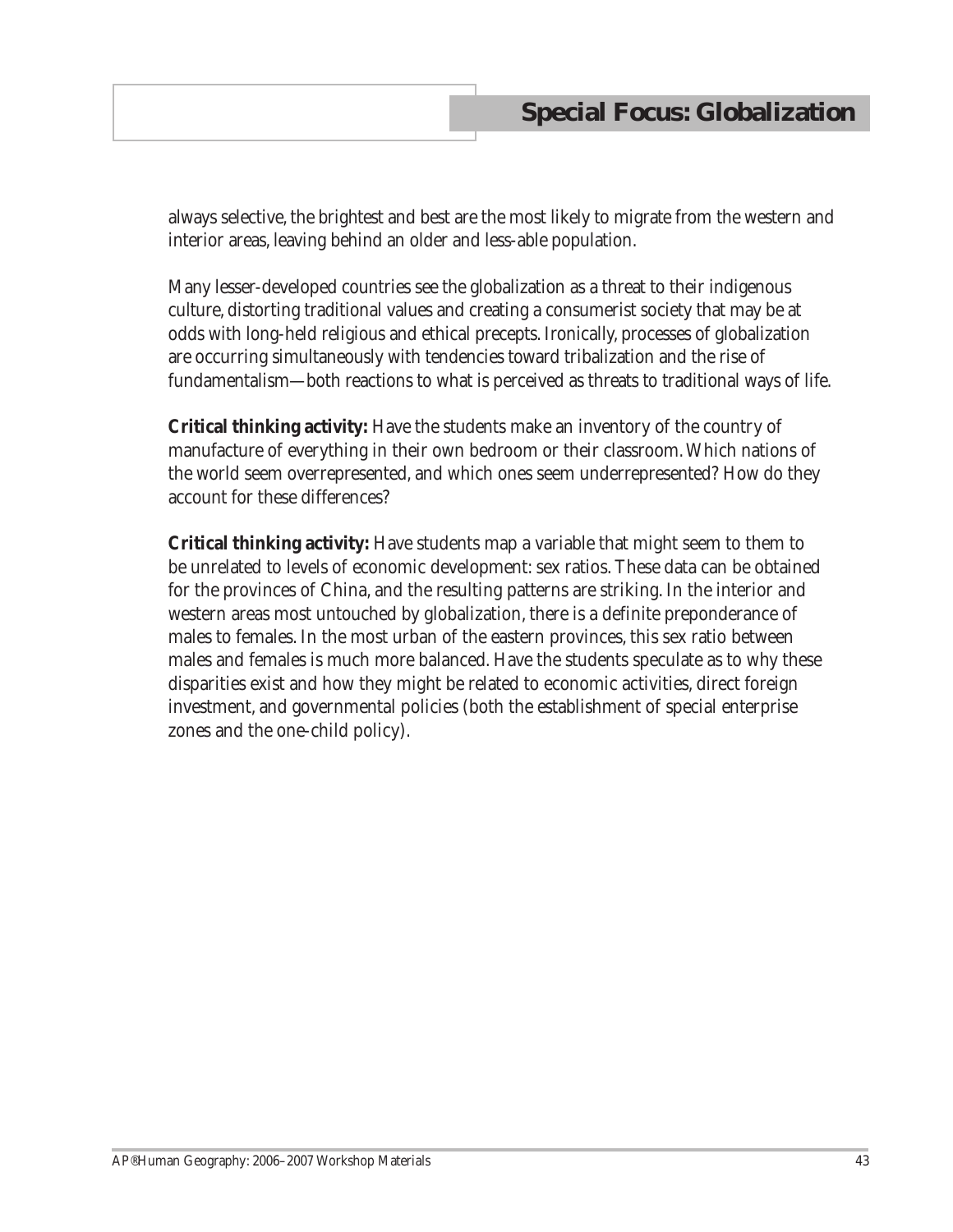## **Glossary of Terms and Individuals**

### **Individuals**

**Brown, Moses:** Wealthy entrepreneur who started an early textile mill near Providence, Rhode Island, and later endowed the nearby Ivy League university (named for a member of his family) with his textile mill earnings.

**Ford, Henry:** Innovator in the automobile industry. In the teens, Ford really revolutionized the industry with the notion of interchangeable parts and the assembly line method of production, making automobiles affordable to the masses.

**Slater, Samuel:** Employed by Moses Brown to replicate the British textile innovations of the Industrial Revolution in America.

**Watt, James:** Inventor of the steam engine in Great Britain that revolutionized both transportation (especially shipping and rail) and industry, as steam power could replace falling water as the source of power for factory machines.

**Weber, Alfred:** German economist who developed in 1909 a theory for the location of industries that focused on transportation, labor, and agglomeration as factors of production affecting the optimal (least cost) industrial location.

**Whitney, Eli:** Perhaps best known for his improvements to the cotton-ginning process. He also had a firearms factory in the Connecticut River Valley that employed the concept of interchangeable parts long before Henry Ford used the idea in the automobile assembly process.

#### **Concepts and Terminology**

**Assembly costs:** In Weber's theory for the location of industries, the costs associated with assembling raw materials from disparate sites to the point of manufacturing.

**Automation:** The substitution of capital for labor in the form of labor-saving devices. This is what spurred the Industrial Revolution.

**Conducive business climate:** A term that has come to mean low taxes, low utility cost, and low wages paid to workers—but workers with a good work ethic and high productivity.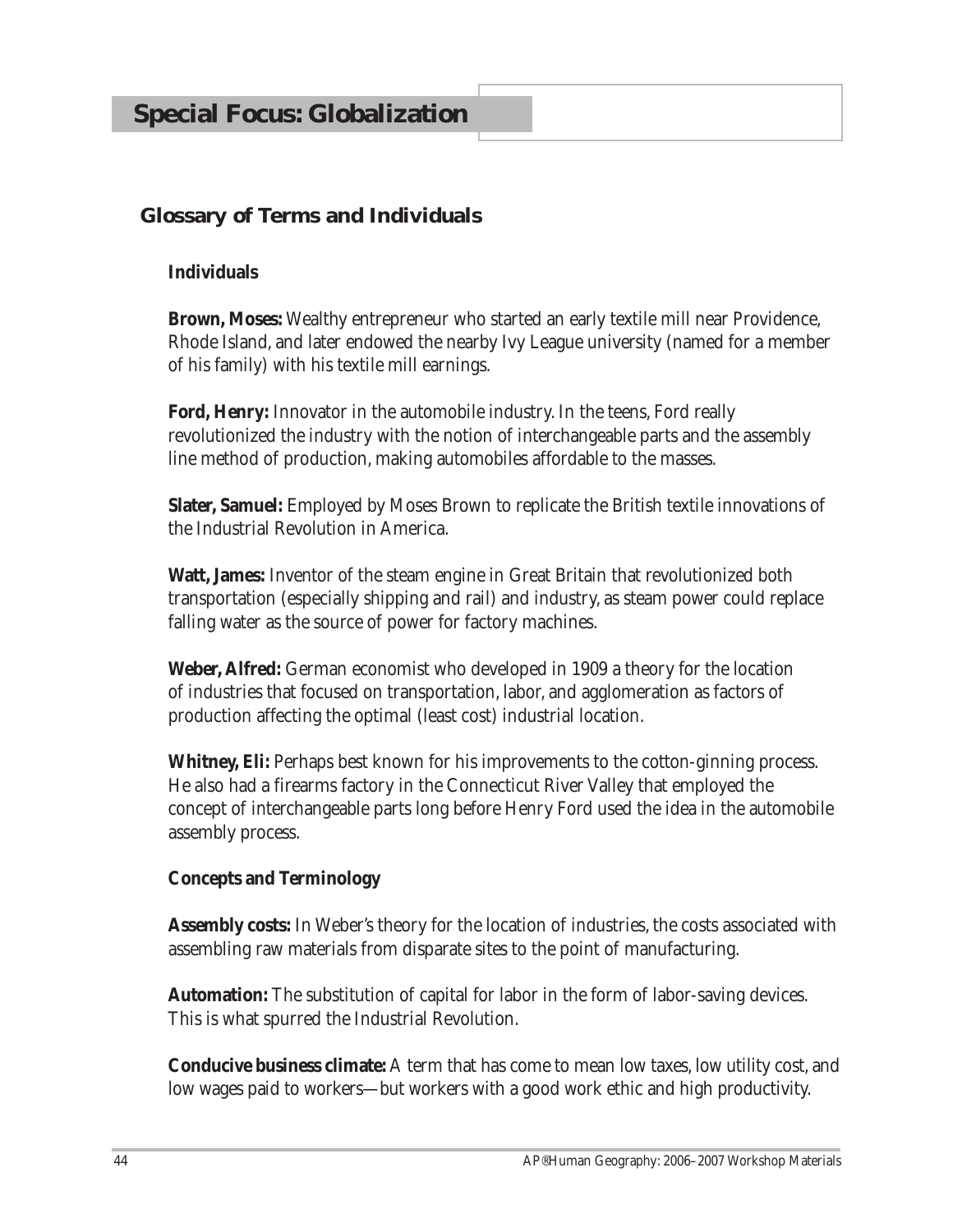**Direct foreign investment (DFI):** When an economic entity such as a large transnational organization decides not simply to market its products in a foreign country but to actually build a facility there (e.g., factory, distribution center). Japan's Nissan Corporation decided, for example, to build an automobile assembly plant in Smyrna, Tennessee, outside of Nashville, a form of direct foreign investment in the United States.

**Distribution costs:** In Weber's theory for the location of industries, the costs associated with the distribution of the finished product of the manufacturing process to its final markets. Other things being equal, these will be higher than the assembly costs.

**Environmental consequences:** Often the downside of older, unregulated manufacturing processes. The cleanup of some former industrial sites (sometimes called "brownfield sites") can be astronomical.

**Exploitive strategy:** A development strategy that is similar to that of many colonial powers: using development capital to exploit the natural resources of the area often for self-serving reasons.

**Footloose industry:** An economic activity that is not so tied to the natural resource base. Such an industry might locate anywhere and be successful. Many high-tech industries are said to be locationally footloose.

**Gross good:** A weight-losing good in the process of manufacturing. That is, the weight of the localized raw materials is greater than the weight of the finished product, creating a material index greater than 1.0.

**Host country:** The country that a transnational corporation decides to set up shop in. There are a variety of protective measures that the host country can adopt to assure that the transnational corporation does not exploit its relationship.

**Industrial Revolution:** Started with automation being introduced into the textile and apparel industry in the Midlands region of Great Britain in the 1740s and spread to Europe and America as well as to other sectors of the economy somewhat later.

**Joint venture:** A venture jointly sponsored by a government and a private entity such as a large transnational corporation. (There are many types of joint ventures, but this is the one of most interest in the development sphere.)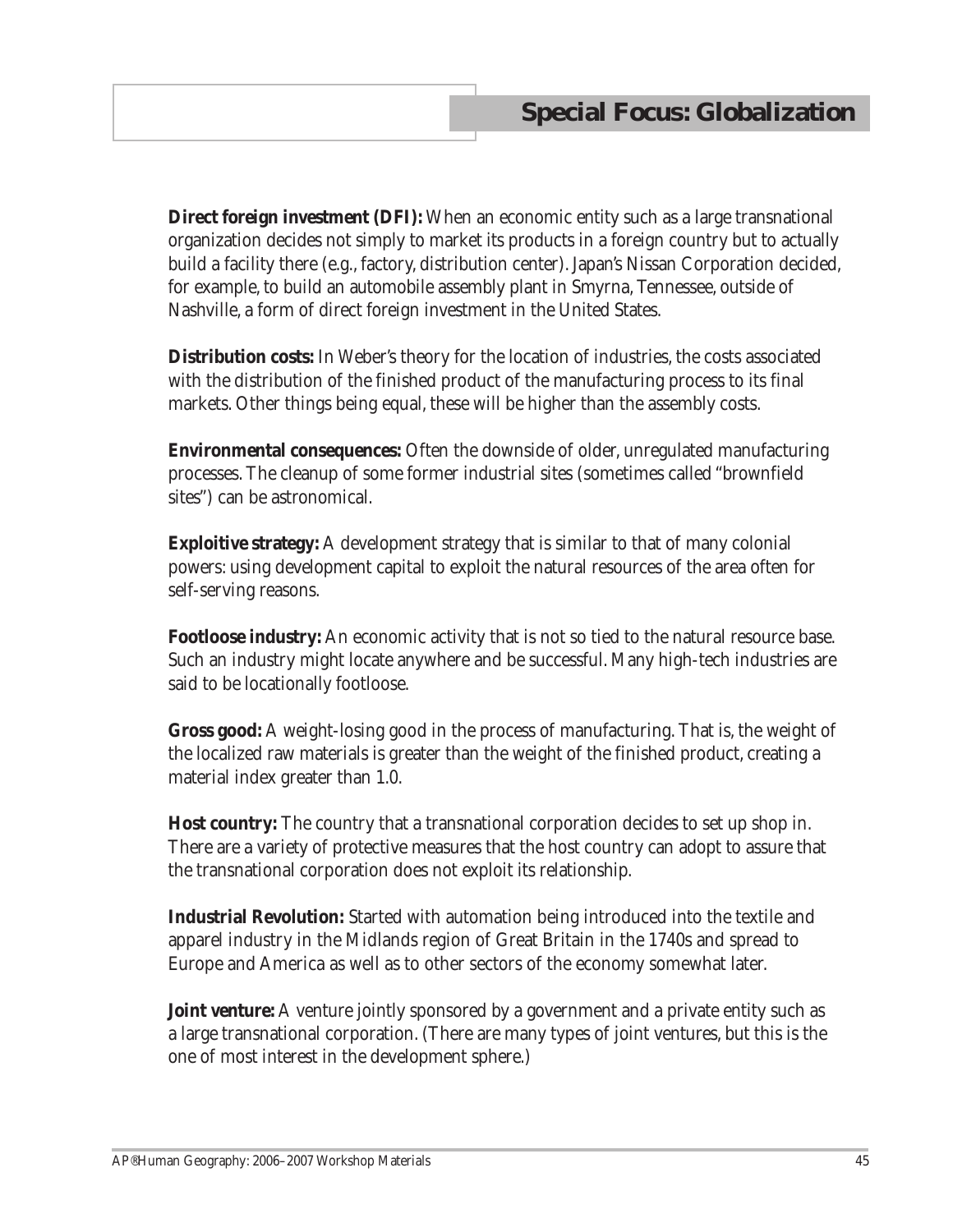*Maquiladora***:** A set of twin plants, one on the Mexican side of the border manufacturing some item with cheap labor paid in pesos and another on the American side that receives the input from the Mexican plant and distributes and markets the product throughout the United States, paying taxes on only the value added in the process of manufacturing.

**Market orientation:** The preference for market locations by industry (other things being equal) because the freight rates on raw material assembly are usually less than the freight rates on product distribution due to the nature of the freight rate structure in the United States. There are many exceptions to this maxim because transportation costs are not the only production factor of importance to locational decision making.

**Mass market:** A system of exchange adapted to large-scale production and consumption. During the era of Fordism (when assembly line methods of production held sway), products were produced for a mass market. We are now in the era of flexible accumulation where it is possible to manufacture custom orders for niches of the overall market at competitive prices.

**Material index:** A key in Weber's theory of the location of manufacturing. Goods may be categorized into three different types depending on the ratio of the weight of localized raw materials to the weight of the finished product. If that ratio is greater than 1.0 it is a gross good, if equal to 1.0 it is a pure good, and if less than 1.0 it is a ubiquitous good.

**Newly industrializing countries (NICs):** A term that has been coined for up-and-coming economies. They have not yet quite achieved the status of first world developed economies, but they are rapidly approaching that status. The four "little tigers" of Asia (Hong Kong, Singapore, South Korea, and Taiwan) are often used as examples of NICs.

**North American Free Trade Agreement (NAFTA):** An extension of the free trade zone that had been going on for some time between the United States and Canada and the United States and Mexico. Now all three of these North American countries are part of one free trade zone.

**Oligopoly:** A situation in which there are few very sellers in some product line. By the 1950s, for example, only the "Big Three" (GM, Ford, and Chrysler) remained in the automobile assembly industry, whereas at the turn of the twentieth century there were almost 200 sellers.

**Outsourcing:** The practice of locating branch plants in foreign countries in order to take advantage of the cheaper labor there.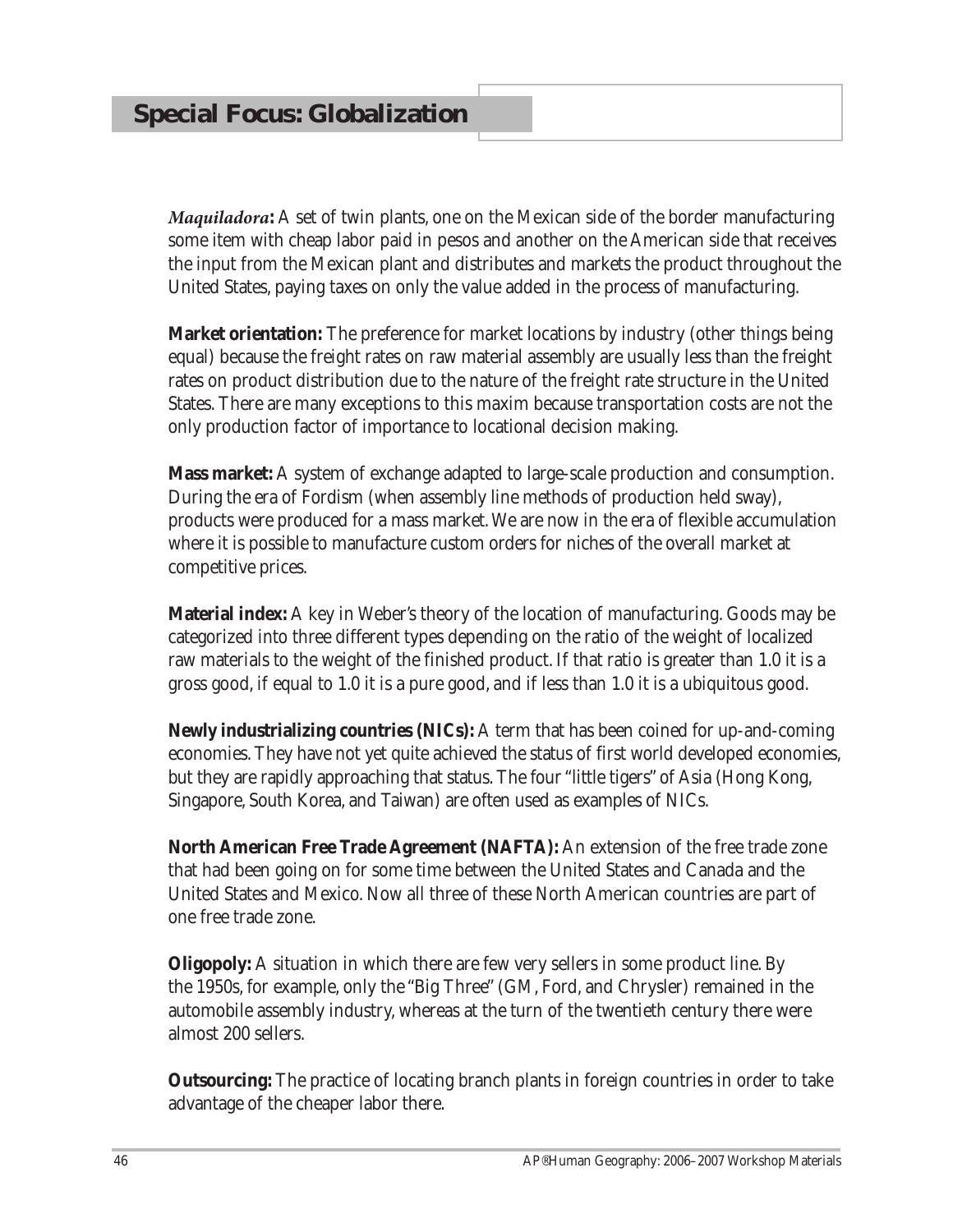**Pure good:** In Weber's terminology, a good like thread/yarn in which the input and the output of the manufacturing process weigh about the same. Other things being equal, such an activity would probably locate at the marketplace.

**Quaternary sector:** The economic sector in which knowledge-based jobs are among the fastest growing. Sometimes referred to as white collar jobs.

**Quintary sector:** The economic sector reserved for the very top echelon of any organization: the CEO, FEO, research scientists, and the like. These people are responsible for the top-level corporate decisions and exist in an information-rich environment. These are the "gold collar" jobs. Not all textbooks distinguish this sector of the economy as separate from quaternary activities.

**Raw material orientation:** The location of the manufacturing plant in relation to the source of raw materials. While most industries would prefer to locate near their markets in order to save the recurring costs of transportation, some industries—especially those that involve a loss of weight, bulk, or perishability in the process of manufacturing might prefer to locate near their source of raw materials since their material index is much greater than 1.0.

**Resource:** The physical existence of some raw material that can be used under the current state of technology. If the raw material can't be of use, it isn't really a resource.

**Secondary sector:** The sector of the economy that takes raw materials from the earth or sea and converts them in form into something more useful (i.e., adding value to the product). Manufacturing and construction are the two most important examples of this sector, the former taking place in factories and the latter on site. Workers in this sector are called "blue collar" and achieved their greatest relative importance in the pre–World War II era.

**Tertiary sector:** The sector of the economy that is growing rapidly in most developed nations. Some authors divide the tertiary sector into those types of jobs that can be performed with little or no job skills (the "McJobs" of the service sector) and those betterpaying jobs that require a great deal of education and information upon which to base decisions. Hence the tertiary sector dealing with services and distribution can be further subdivided into quaternary and even quintary sectors.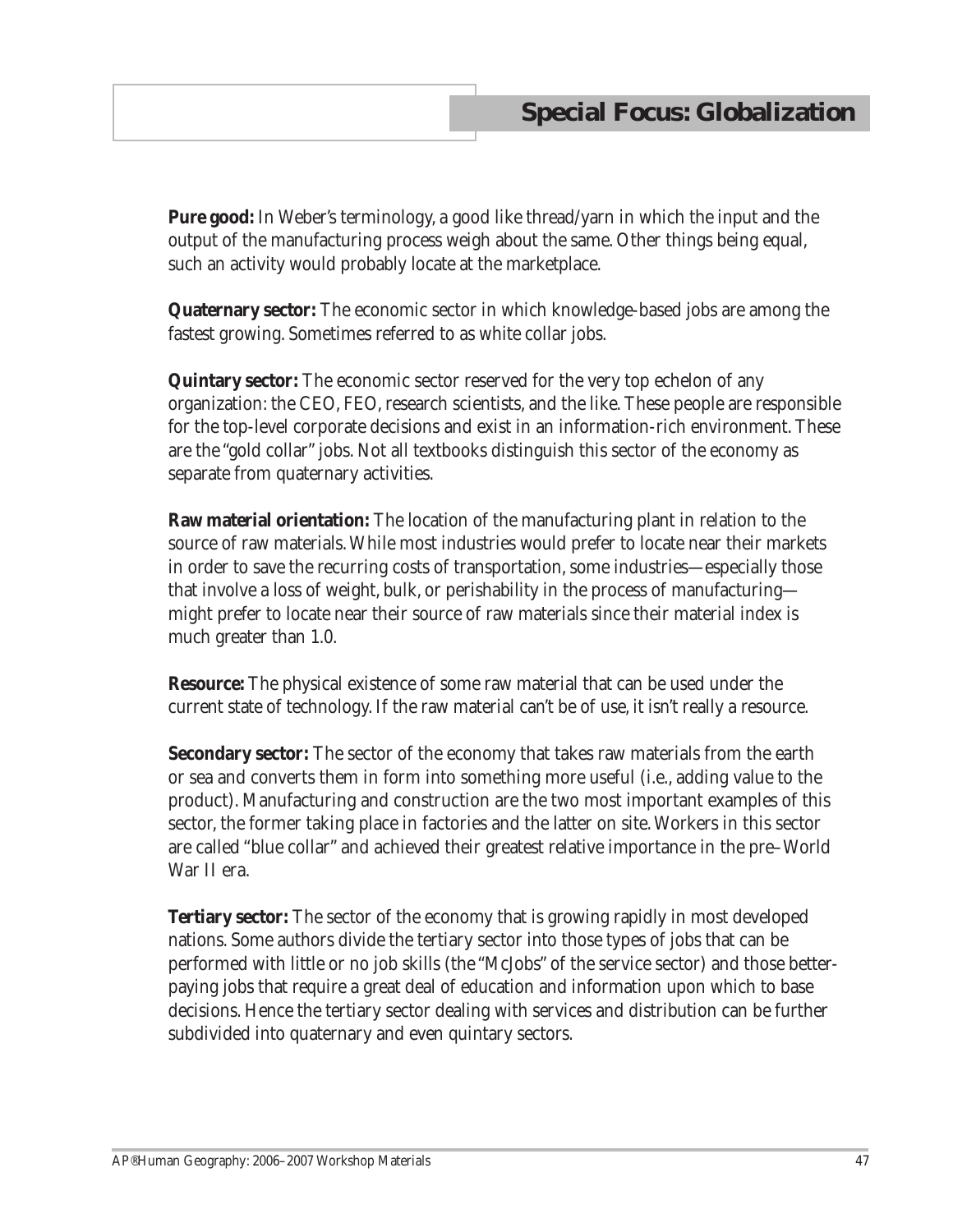**Traditional society:** The first stage of economic development. This stage can last for thousands of years unless there is an impetus for growth in the mercantile and manufacturing areas and a change in the institutions necessary to make the transition to a more modern capitalist society.

**Transnational (multinational) corporations:** Corporations, usually large ones, with operations in more than one host nation. Often the headquarters and the research and development facilities are located in technologically advanced countries, while the routine manufacturing and assembly operations take place in lesser-developed countries. Markets for the products of such transnational corporations are often global in scope.

**Ubiquitous good:** A widely available good that might be added in the process of manufacturing at the market since the weight of the finished product would, in this case, be greater than that of the localized (i.e., nonubiquitous) raw materials of which it is composed.

### **References for Further Reading**

#### **For Globalization**

- Dicken, Peter. *Global Shift: The Internationalization of Economic Activity*. 2nd ed. New York: Guilford Press, 1992.
- Fik, T. J. *The Geography of Economic Development: Regional Centers, Global Challenges*. New York: McGraw-Hill, 1997.
- Michie, J., and J. G. Smith, eds. *Managing the Global Economy*. Oxford: Oxford University Press, 1995.
- Storper, M., and A. J. Scott. *Pathways to Industrialization and Regional Development*. London: Routledge, 1992.

#### **For Conceptual Frameworks**

- Chapman, Keith, and David F. Walker. *Industrial Location*. 2nd ed. Cambridge, Massachusetts: Blackwell, 1992.
- Hirsch, Seev. *Location of Industry and International Competitiveness*. Oxford: Clarendon Press, 1967.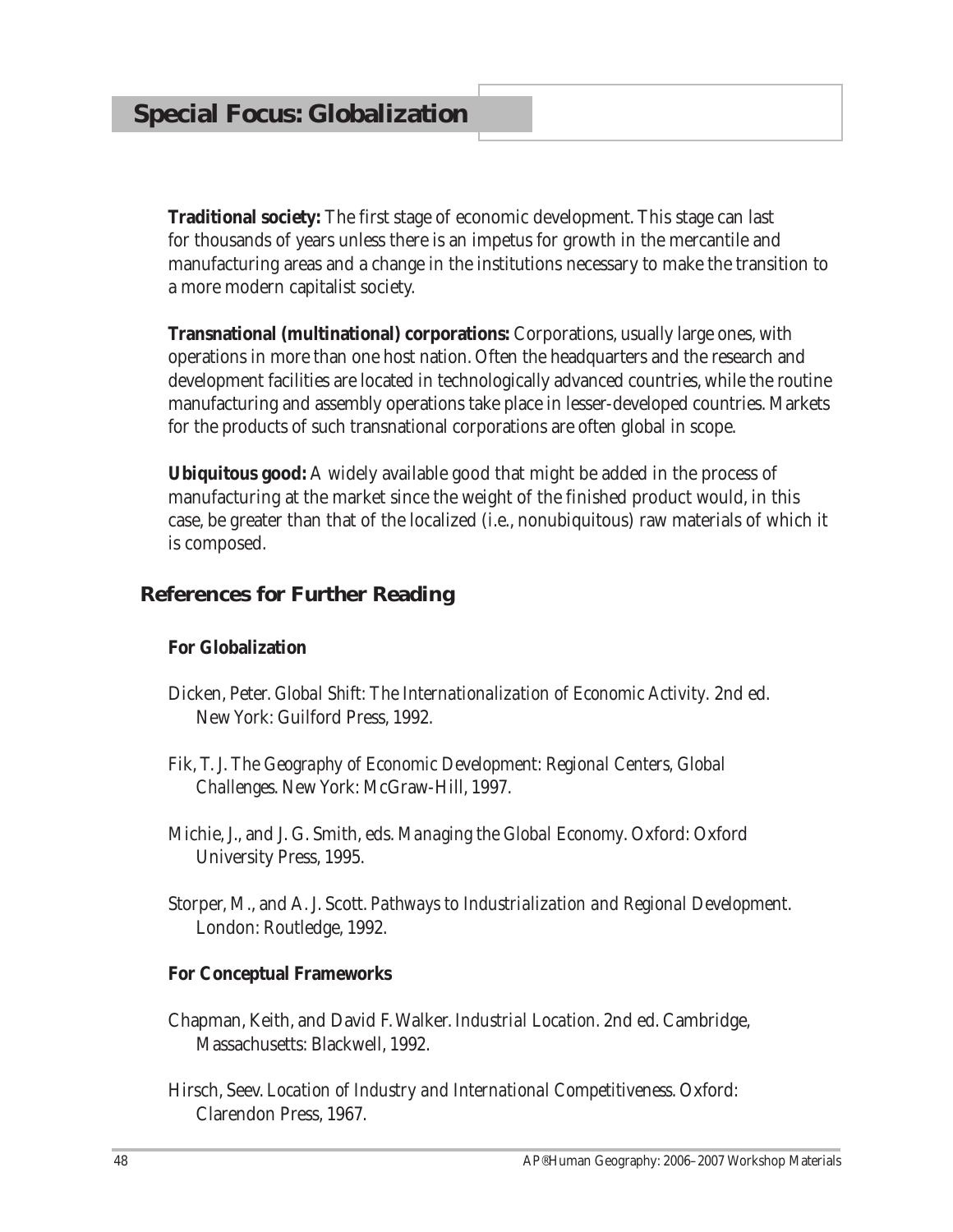- Massey, Doreen. *Spatial Divisions of Labor: Social Structures and the Geography of Production*. New York: Methuen, 1984.
- McCarty, Harold H., and James B. Lindberg. *A Preface to Economic Geography*. Englewood Cliffs, New Jersey: Prentice-Hall, 1966.
- Smith, David M. *Industrial Location: An Economic Geographic Analysis*. 2nd ed. New York: Wiley, 1981.
- Wheeler, James O., et al*. Economic Geography*. 3rd ed. New York: Wiley, 1998.

#### **Textbooks in Which Globalization Has Been Integrated**

- Berry, Brian J. L., et al. *The Global Economy: Resource Use, Locational Choice, and International Trade*. Englewood Cliffs, New Jersey: Prentice-Hall, 1993.
- Hanink, Dean M. *The International Economy: A Geographical Perspective*. New York: Wiley, 1994.
- Knox, Paul, and John Agnew. *The Geography of the World Economy*. 2nd ed. London: Edward Arnold, 1994.
- Stutz, Frederick P., and Anthony R. de Souza. *The World Economy: Resources, Location, Trade, and Development*. 3rd ed. Upper Saddle River, New Jersey: Prentice-Hall, 1998.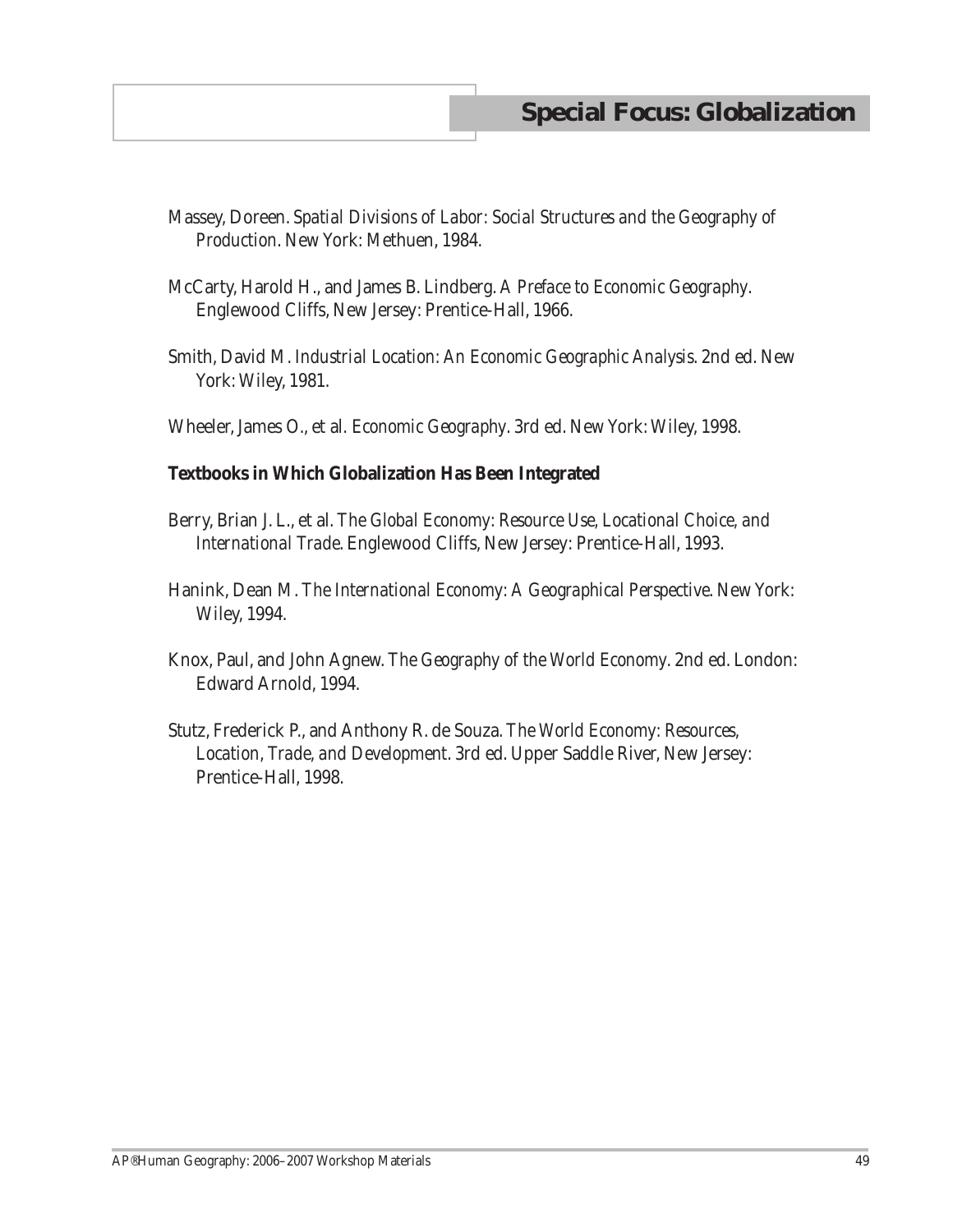## **Recent Developments: Globalization, Agriculture, and Human Geography**

Gary S. Elbow Texas Tech University Lubbock, Texas

## **A Smaller World**

Globalization refers to the spread of businesses, products, people, and ideas around the world. Through globalization, films and television programs made in the United States are seen in countries all over the Earth. Fashions from Italy or France become popular in Mexico or Australia, and fresh grapes, berries, and peaches from Chile and Argentina make their way to supermarkets in the United States, Canada, and Europe when those parts of the world are deep in winter. Globalization affects our lives every day, sometimes in ways we do not even perceive. This essay looks at some of the ways that globalization affects agriculture in the United States and elsewhere in the world.

## **Free Trade**

The North American Free Trade Agreement (NAFTA), a set of trade liberalization agreements between the United States, Canada, and Mexico, went into effect on January 1, 1994. The following year the United States joined the World Trade Organization (WTO), dedicated to opening up trade among the nations of the world. These agreements had far-reaching impacts on trade between the United States and other nations.

Free trade made it easier to export American farm products. For example, agricultural exports from the United States to North America (primarily Canada and Mexico) increased by 39.9 percent between 1994 and 2000. Since that time, they have increased even more. Corn was the largest export by value and increased by 50.6 percent in the same time period (Skorburg 2001). In addition to corn, other important United States exports are live animals (mainly poultry), soybeans, cotton, and fresh fruits and vegetables (Skorburg 2003).

Mexico and Canada also found larger markets in the United States for many of their farm products. Fresh vegetables and fruit from Mexico topped the list of products imported, with a 2001 value of \$2.25 billion. Canada exported \$1.8 billion worth of red meat and \$1.5 billion worth of live animals to the United States in the same year (Skorburg 2003). Much of this trade is complementary. That means it does not compete with similar products from the importing country. However, there are important exceptions. Mexico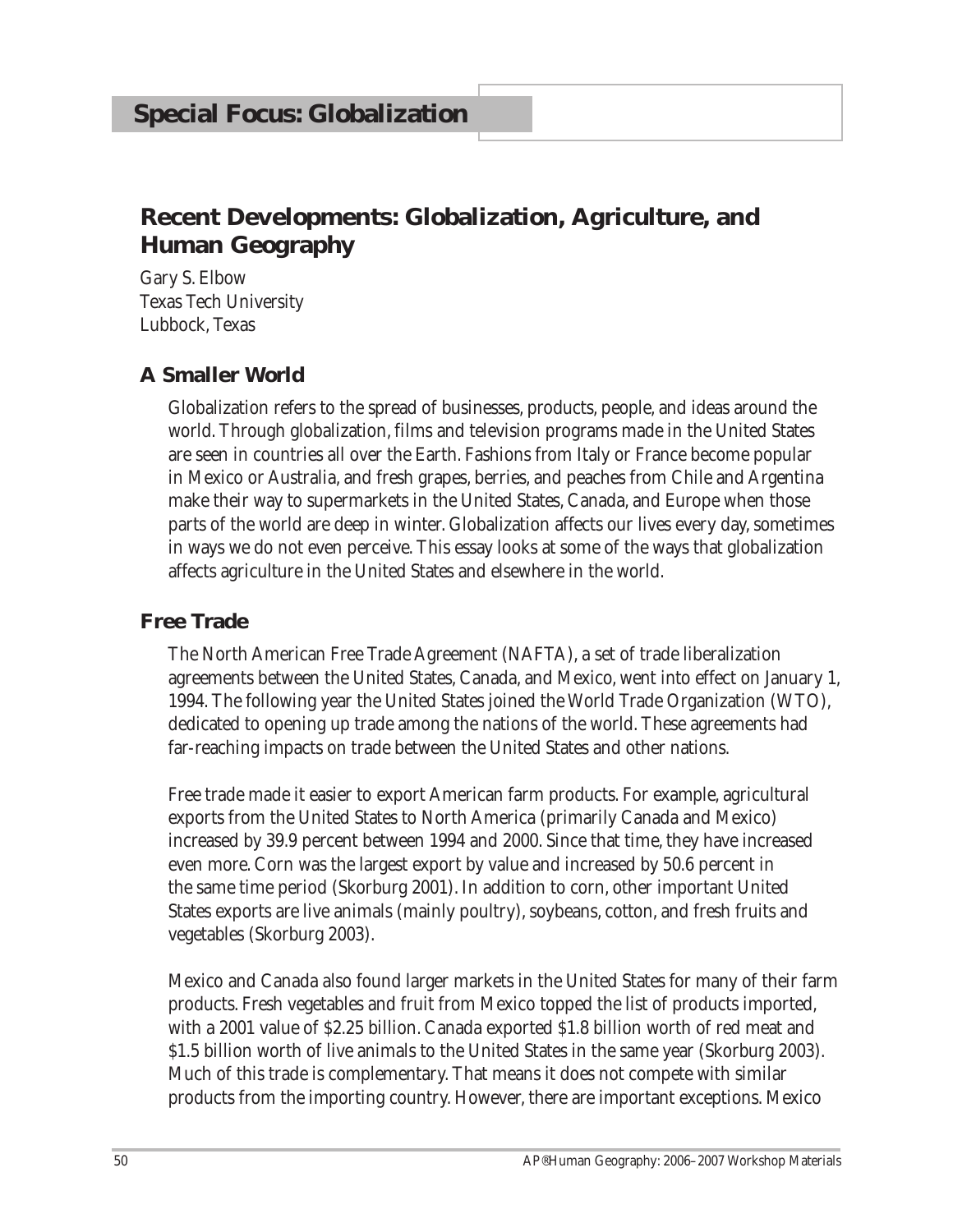is the country where corn was first domesticated, and corn remains a key component of the country's diet and culture. But much of Mexico's corn is produced on tiny farms using ancient techniques. Thus, Mexico's corn production is much less efficient than the highly mechanized corn farming in the United States. Imports of corn from the United States have driven down the price of corn in Mexico, creating problems for Mexico's marginal corn producers, many of whom depend on corn both for their family's subsistence as well as for what little cash income they receive (Weiner 2002). Clearly, not all sectors of Mexican agriculture have benefited from free trade.

Recently, cotton subsidies have been criticized for another reason. The governments of countries such as Brazil, Mali, and Burkina Faso complain that subsidized cotton production in countries like the United States keeps cotton prices so low that their farmers, who do not receive subsidies, cannot compete in the market. They say that American farm subsidies make it impossible for them to export cotton and that alternative cash crops will be hard to find. Critics fail to understand why the United States and other developed countries don't simply let the market decide what farmers grow (Becker 2004; Kristof 2002; Touré and Compaoré 2003). These complaints caused a group of countries, led by Brazil, to file a formal protest with the World Trade Organization in 2003. The following year, the WTO found in favor of the countries that brought the complaint (*Economist* Global Agenda 2004). The United States has appealed the finding, but the likelihood of success is small. It is too soon to evaluate the impact of the WTO action on United States cotton producers, but it is quite possible it will lead to major changes in the nature of cotton production in the United States.

Similar arguments are made about corn subsidies, which make it possible for farmers in the United States to sell corn at reduced prices. The subsidies make it even harder for Mexican farmers to compete against imported American corn (Weiner 2002).

Free trade is a part of globalization. Its impacts are different for each country, for different kinds of producers, and with different kinds of crops. However, it seems clear that free trade–related globalization will lead to important shifts in agricultural production in the future. It will be harder for countries like the United States to compensate farmers for high production costs, and inefficient small farmers in countries like Mexico will be forced to change their means of production or quit farming.

## **Biotechnology and Agriculture**

Recent developments in cellular biology make it possible to engineer plants and animals in ways that have never before been seen. Genes can be transferred from one plant or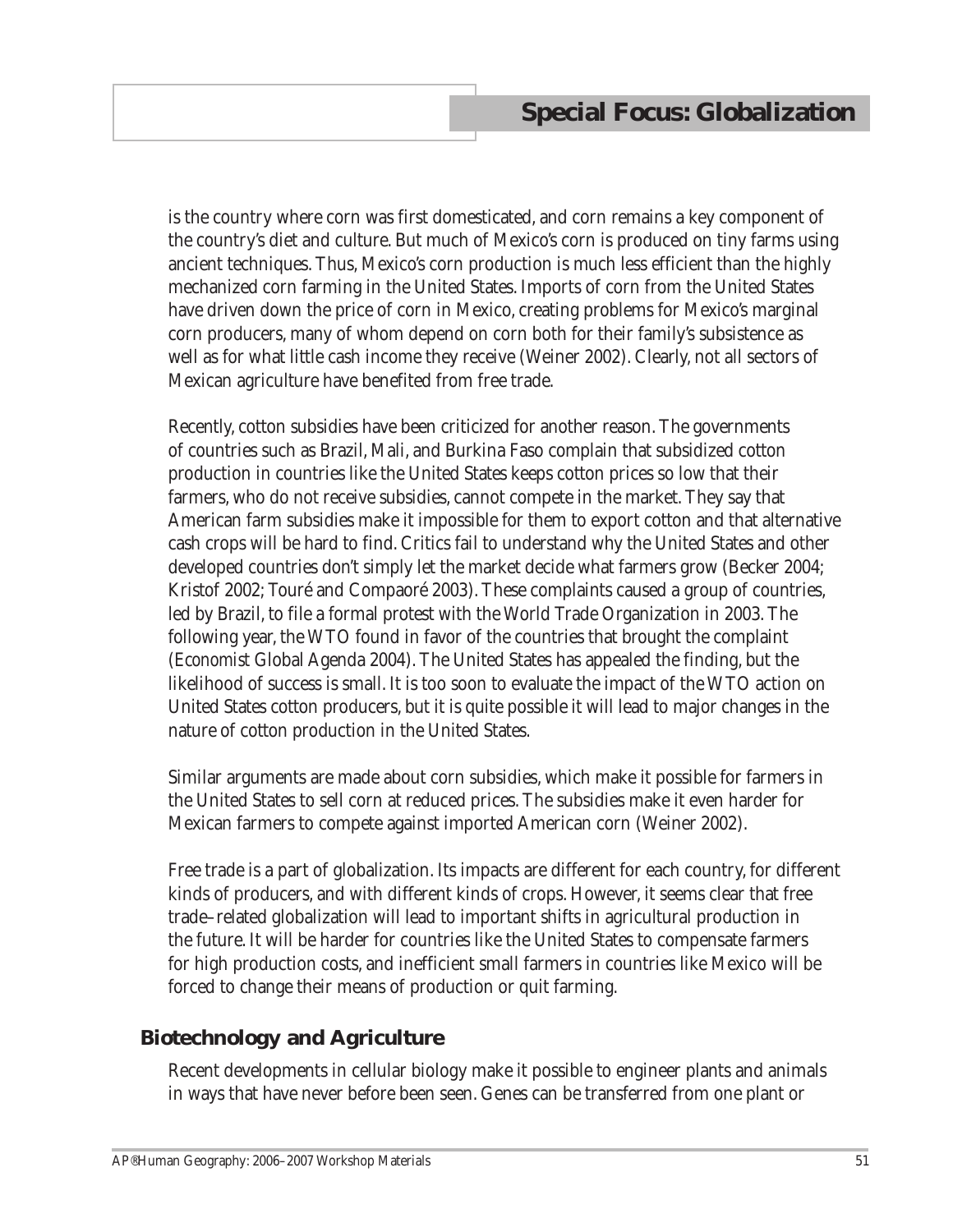animal to another to make the gene recipient more useful. For example, most of the corn, soybeans, and cotton grown now in the United States are produced from seed that has been genetically modified (GM) to resist certain kinds of herbicides. Similar techniques make plants poisonous or unpalatable for harmful insects.

The United States is by far the world's leader in use of GM seed, with two-thirds of the world GM crop acreage in 2003 (42.8 million hectares, or 108.7 million acres). The United States was followed by Argentina (13.9 million hectares, or 35.3 million acres), Canada (4.4 million hectares, or 11.2 million acres), Brazil (3.0 million hectares, or 7.6 million acres), and China (2.8 million hectares, or 7.1 million acres). No other country planted more than 400,000 hectares of GM crops. The most important GM crops by area planted in 2003 were soybeans (61 percent), corn (23 percent), cotton (11 percent), and canola (5 percent) (James 2003).

Almost as interesting as who has adopted GM crops is the pattern of nonadopters. In Europe, only Spain, Germany, Bulgaria, and Romania produced GM crops in 2002. Portugal, Ukraine, and France were producers but stopped production before 2002 ("Global Area by Country" 2003). This pattern reflects widespread opposition to GM crops among Europeans and others. Many Europeans believe that foods made from GM plants might be unhealthful for consumers. Also, there is evidence that GM genetic material can be transferred to native plants, thus modifying their genetic structure, and that genetic changes that make plants poisonous or unpalatable for insects might upset the natural ecological balance (Weiss 2004). In Africa, some governments have resisted GM crops because of these environmental concerns, but the cost of seed and unsuitable farming techniques may be greater deterrents to their use.

Because of resistance to GM crops, many countries refuse to import corn and other GM foods from the United States and other GM adopters. This resistance clearly has an impact on global trade and has inhibited the adoption of GM crops in Europe and elsewhere.

Despite the objections of those who resist GM technology, globalization pressures are likely to continue to lead to wider adoption of existing GM crops and to creation of new applications. A GM rice with genes to produce beta carotene (Vitamin A) is being tested. It has the potential to greatly reduce nutritional deficiencies among poor Asians whose diet is made up largely of rice (Fedoroff and Brown 2004). Other crops that are more productive, more nutritious, or resistant to pests and/or disease are under development. If these GM plants are effective, it will be hard to resist their adoption.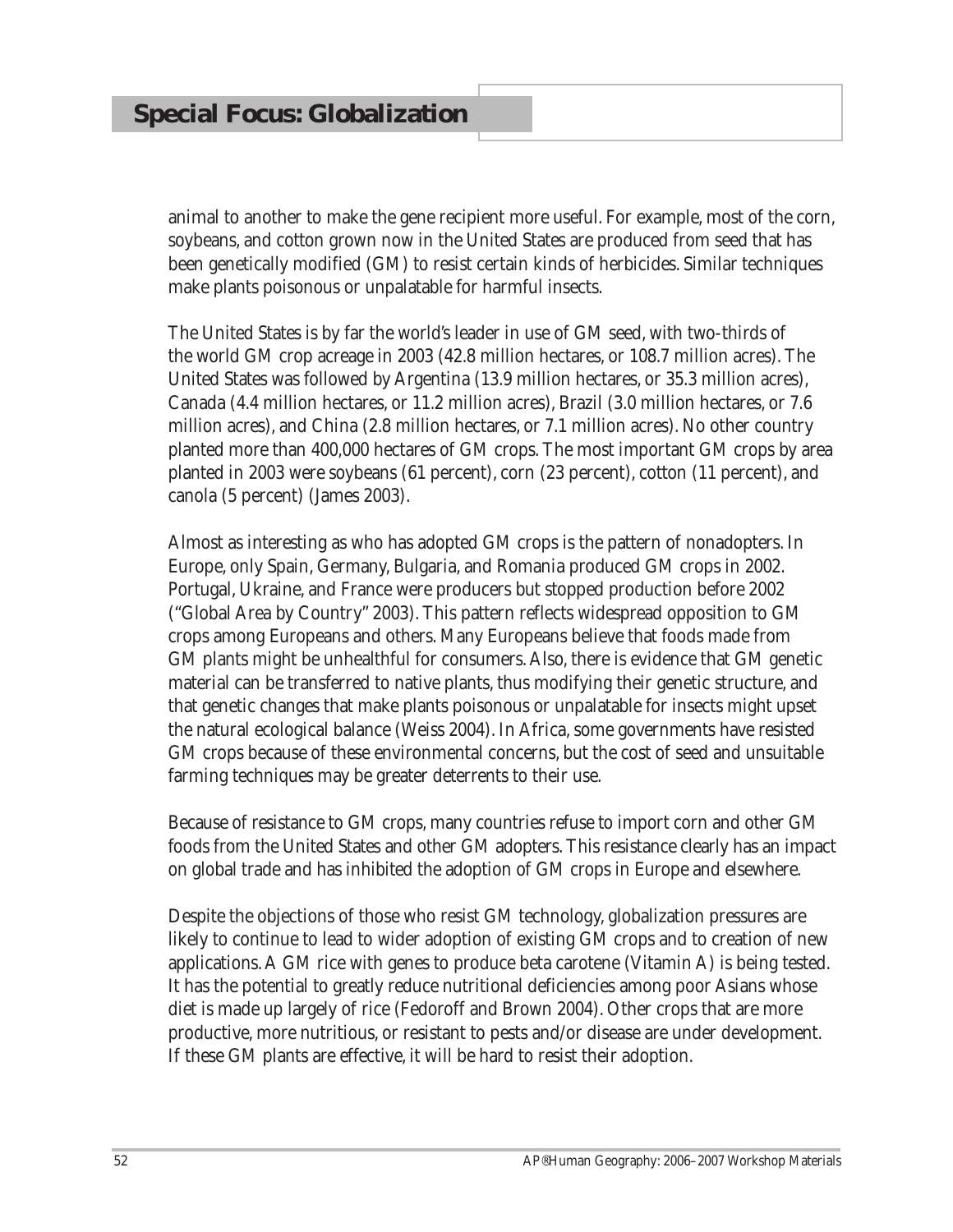### **Conclusion**

International trade agreements, farm subsidies, and responses to genetic modification technology all have global impacts on agriculture. Some of those impacts are positive, such as making farms more productive or allowing food to be shipped from areas of surplus to places in need. However, globalization of agriculture also has drawbacks. Local farmers may be unable to compete in the international marketplace. Unforeseen consequences of technological innovation may lead to irreversible environmental changes, and even if they do not, the public's response to innovation may limit its potential for adoption.

#### **References**

- Becker, Elizabeth. 2004. "Looming Battle over Cotton Subsidies." *New York Times*, January 24.
- *Economist* Global Agenda. 2004. "Unpicking Cotton Subsidies." *The Economist*, April 30, www.economist.com/agenda/displayStory.cfm?story\_id=2626900.
- Fedoroff, Nina, and Nancy Marie Brown. 2004. *Mendel in the Kitchen: A Scientist's View of Genetically Modified Foods*, 1–8. Washington: National Academies Press.
- 2003. "Global Area by Country." International Service for the Acquisition of Agribiotech Applications, www.isaaa.org.
- James, Clive. 2003. "Global Status of Commercialized Transgenic Crops: 2003 (Executive Summary)." International Service for the Acquisition of Agri-biotech Applications, Brief 30-2003.
- Kristof, Nicholas D. 2002. "Farm Subsidies That Kill." *New York Times*, July 5.
- Skorburg, John. 2001. "NAFTA 2001: Where Do We Stand?" American Farm Bureau Federation, April.
- Skorburg, John. 2002. "NAFTA 2003: What's on the Horizon?" American Farm Bureau Federation, April.
- Touré, Amadou Toumani, and Blaise Compaoré. 2003. "Your Farm Subsidies Are Strangling Us." *New York Times*, July 11.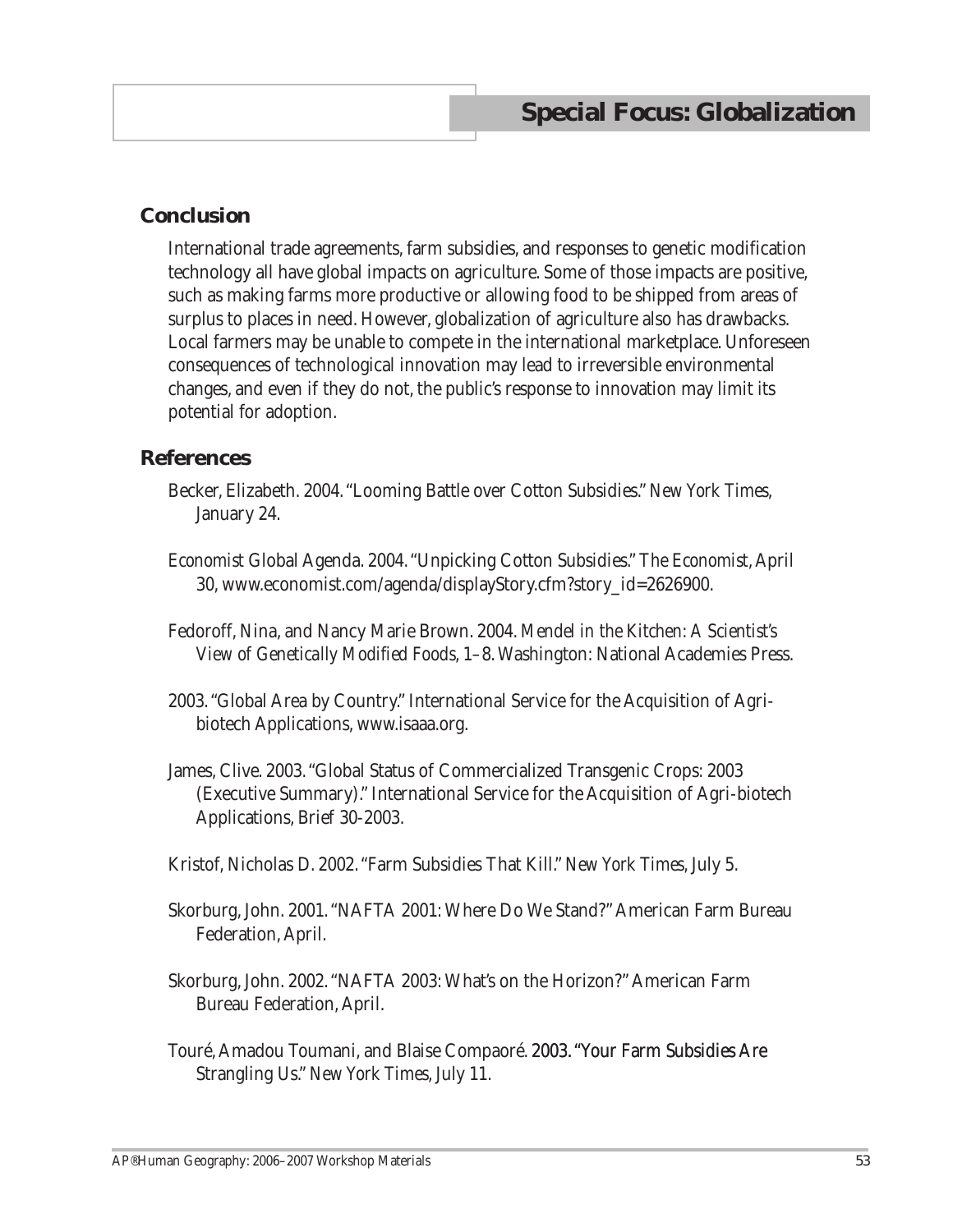# **Special Focus: Globalization**

- Weiner, Tim. 2002. "Manzanillo Journal: In Corn's Cradle, U.S. Imports Bury Family Farms." *New York Times*, February 26.
- Weiss, Rick. 2004. "Engineered DNA Found in Crop Seeds." *Washington Post*, February 23.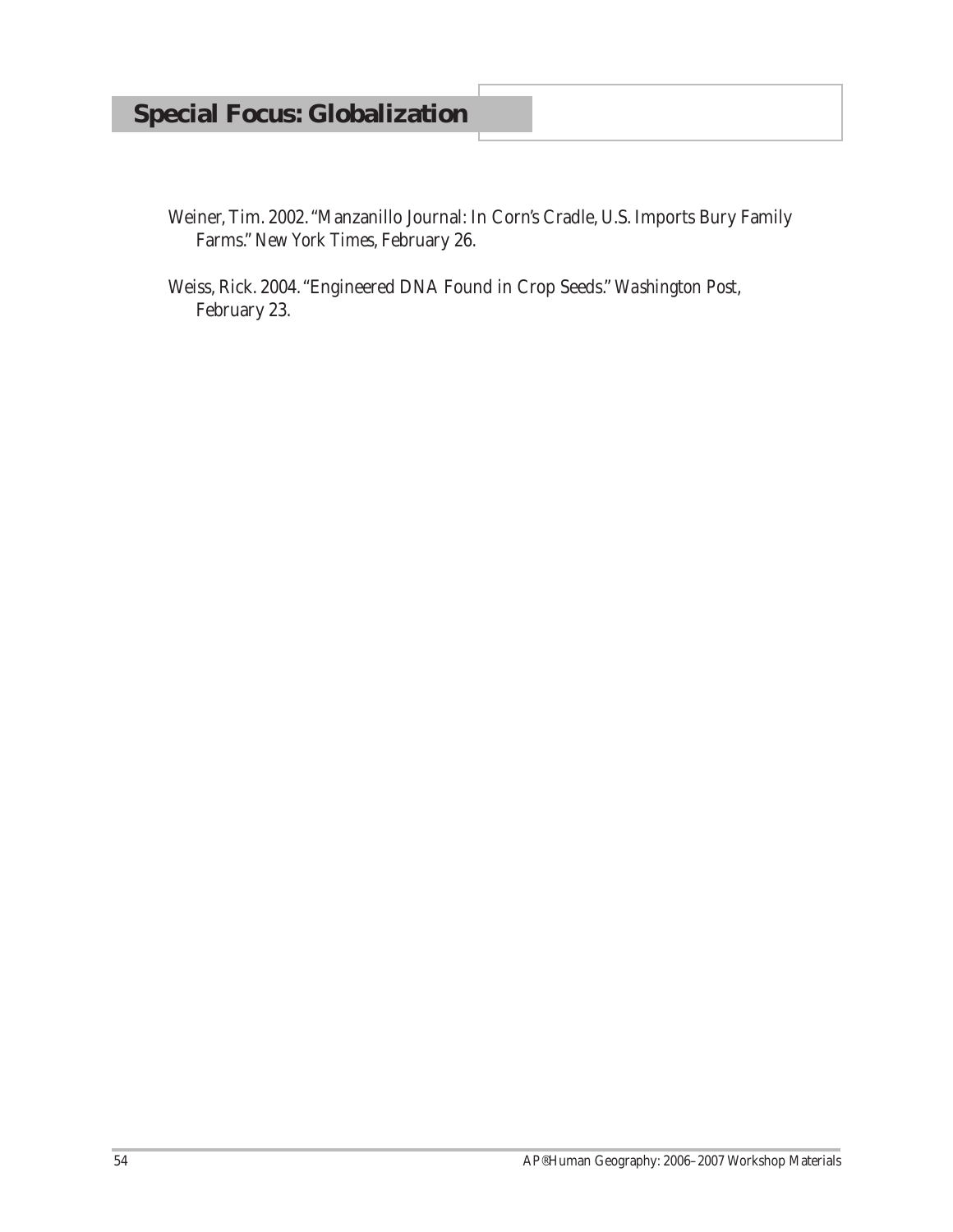## **Singapore: The Most Globally Integrated Place on Earth**

Jeffrey W. Lash University of Houston: Clear Lake Houston

> On the sixth of February, 1819, Sir Stamford Raffles, lieutenant governor of Bencoolen, closed a deal with Sultan Hussein of Johor and the Temenggong Abdu'r Rahman, the local rulers. The deal secured a trading post for the British East India Company on an island off the southern tip of the Malay Peninsula (see Figure 1). On that day, Sir Raffles become known as the founding father of Singapore, a country that today is ranked the most globally integrated place on Earth.



**Figure 1: Map of Singapore**

What does it mean to say a place is "globally integrated?" Global integration suggests globalization at work. Globalization is a buzzword with innumerable definitions. In its simplest form, globalization is the increasing degree of interconnections among people and places. Global connections increase through intensified flows of people, goods, and ideas. It follows, then, that a globally integrated place has a significant volume of these elements moving in and out of it. In theory, these flows, or globalization, can be measured. But how can one measure globalization? One popular magazine thinks it has figured it out.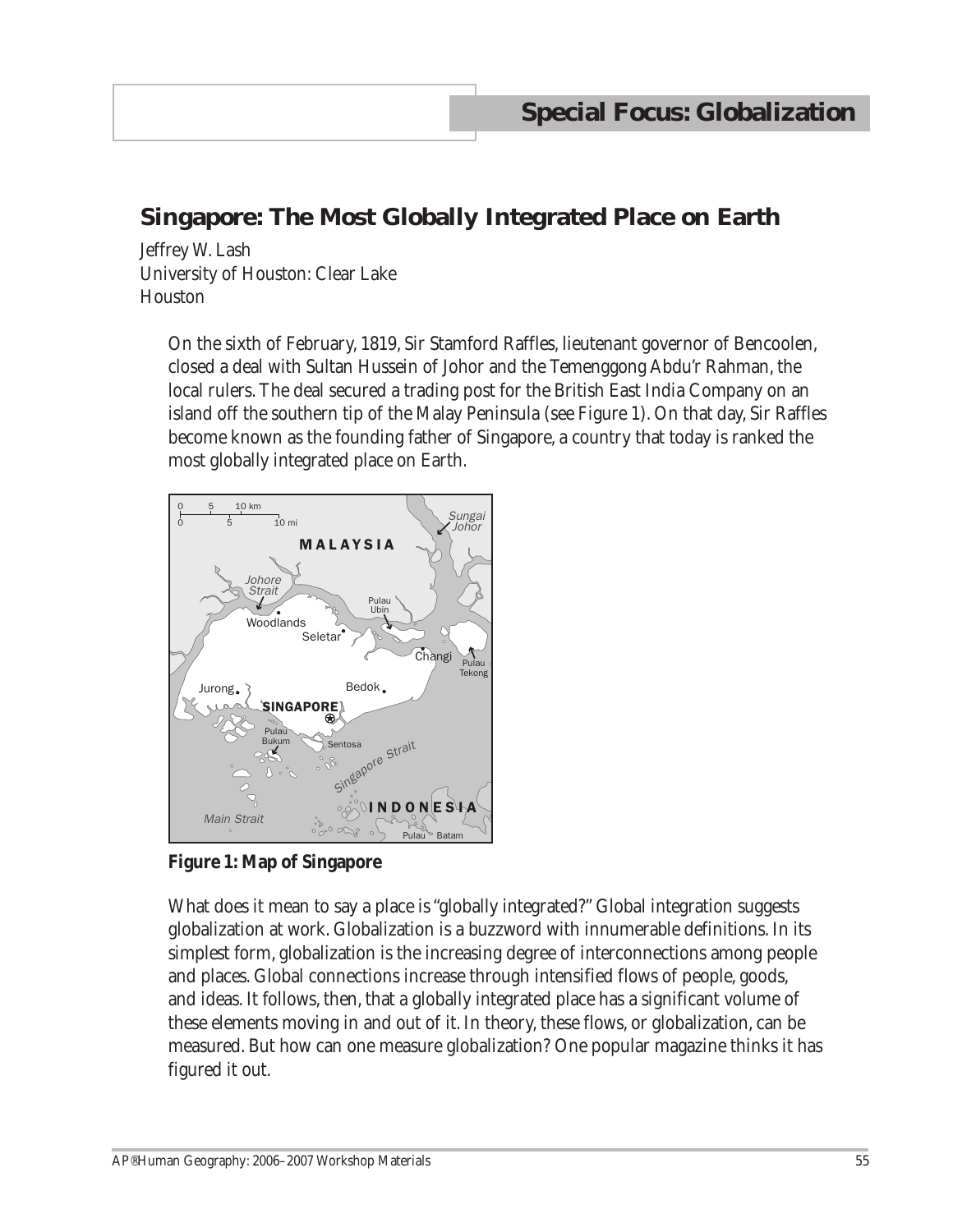In the year 2000, *Foreign Policy* magazine in partnership with A. T. Kearney Inc. published its first "Globalization Index." The Globalization Index (GI) attempts to measure globalization by collecting data from 62 countries. The 2005 GI accounts for 96 percent of the world's gross domestic product (GDP) and 85 percent of the world's population. Both developed and developing countries appear in the GI, resulting in a comprehensive and comparative view of global integration. The GI tracks four key dimensions and indicators of global integration (see Table 1).

| <b>Dimension</b>                  | <b>Indicators</b>                                                                                                                      |
|-----------------------------------|----------------------------------------------------------------------------------------------------------------------------------------|
| <b>Economic integration</b>       | Gross domestic product, trade, foreign direct<br>investment (FDI)                                                                      |
| Personal contact                  | Telephone traffic, international travel arrivals,<br>remittances and personal transfers                                                |
| <b>Technological connectivity</b> | Internet users, Internet hosts, secure servers                                                                                         |
| Political engagement              | Memberships in international organizations,<br>United Nations peacekeeping missions, treaties<br>signed, government transfers (credit) |

**Table 1:** *Foreign Policy* **Magazine's Four Key Dimensions of Global Integration**<sup>1</sup>

"Economic integration" combines data on trade and inflows and outflows of foreign direct investment (FDI). "Personal contact" tracks international travel arrivals and tourism, international telephone traffic, and cross-border remittances and personal transfers (including worker remittances, compensation to employees, and other personto-person and nongovernmental transfers). "Technological connectivity" tallies the number of Internet users, Internet hosts, and secure servers processing encrypted transactions. Finally, "political engagement" includes each country's memberships in a variety of international organizations, personnel and financial contributions to United Nations (UN) peacekeeping missions, ratification of selected multilateral treaties, and amounts of governmental transfer payments and receipts (*Foreign Policy* 2005, pp. 52–53).

 $1$  For a comprehensive discussion of how the Globalization Index (GI) is calculated and for a complete listing of data sources, please visit www.foreignpolicy.com.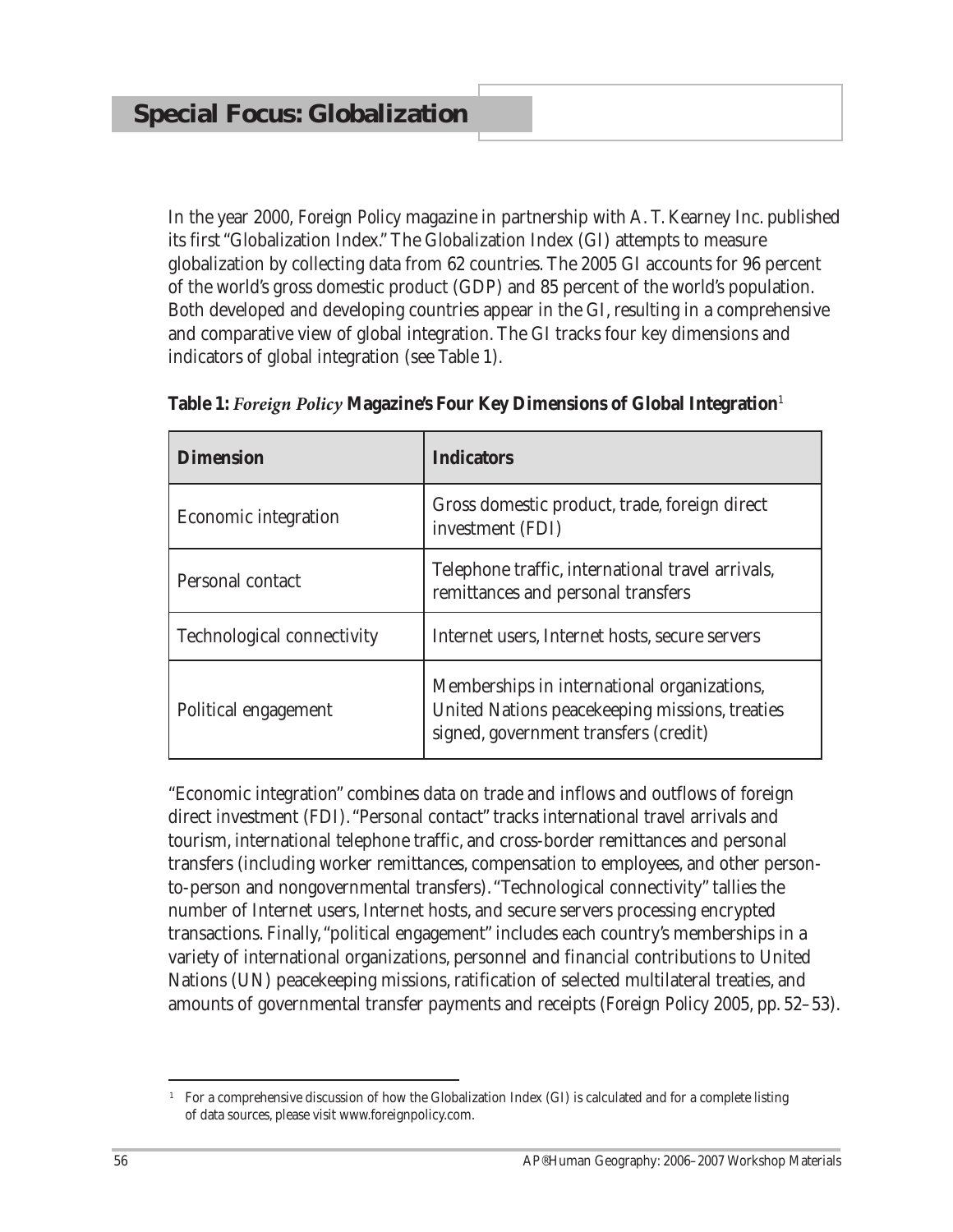Based on the aforementioned indicators, Singapore ranks as the most globally integrated place on Earth in 2005 (see Table 2).

| <b>Country</b>       | <b>Rank 2005</b> | <b>Rank 2004</b> |
|----------------------|------------------|------------------|
| <b>Singapore</b>     | 1                | $\overline{2}$   |
| <b>Ireland</b>       | $\overline{2}$   | 1                |
| Switzerland          | 3                | 3                |
| <b>United States</b> | 4                | 7                |
| <b>Netherlands</b>   | 5                | 4                |
| Canada               | 6                | 6                |
| <b>Denmark</b>       | 7                | 10               |
| Sweden               | 8                | 11               |
| Austria              | 9                | 9                |
| Finland              | 10               | 5                |

|  |  |  | Table 2: Foreign Policy Magazine's Top 10 Most Globally Integrated Countries 2005 |
|--|--|--|-----------------------------------------------------------------------------------|
|--|--|--|-----------------------------------------------------------------------------------|

Singapore unseats Ireland, which held the title for three years in a row. *Foreign Policy* cites the following as reasons for Singapore's most integrated status:

- **•** Increased its financial contributions to UN peacekeeping missions by 40 percent (a Singaporean general commanded UN peacekeepers in East Timor for most of 2003)
- **•** Signed a bilateral free trade agreement with the United States (the first such agreement the United States has signed with an Asian nation)
- **•** Ranked first in trade, FDI, and telephone traffic indicators (*Foreign Policy* 2005, pp. 54–55)

While Singapore itself is primarily responsible for its number one ranking, the fact that Ireland's economy slumped from strong GDP growth of 6.9 percent in 2002 to 1.8 percent in 2003 opened the door for Singapore to take the top spot.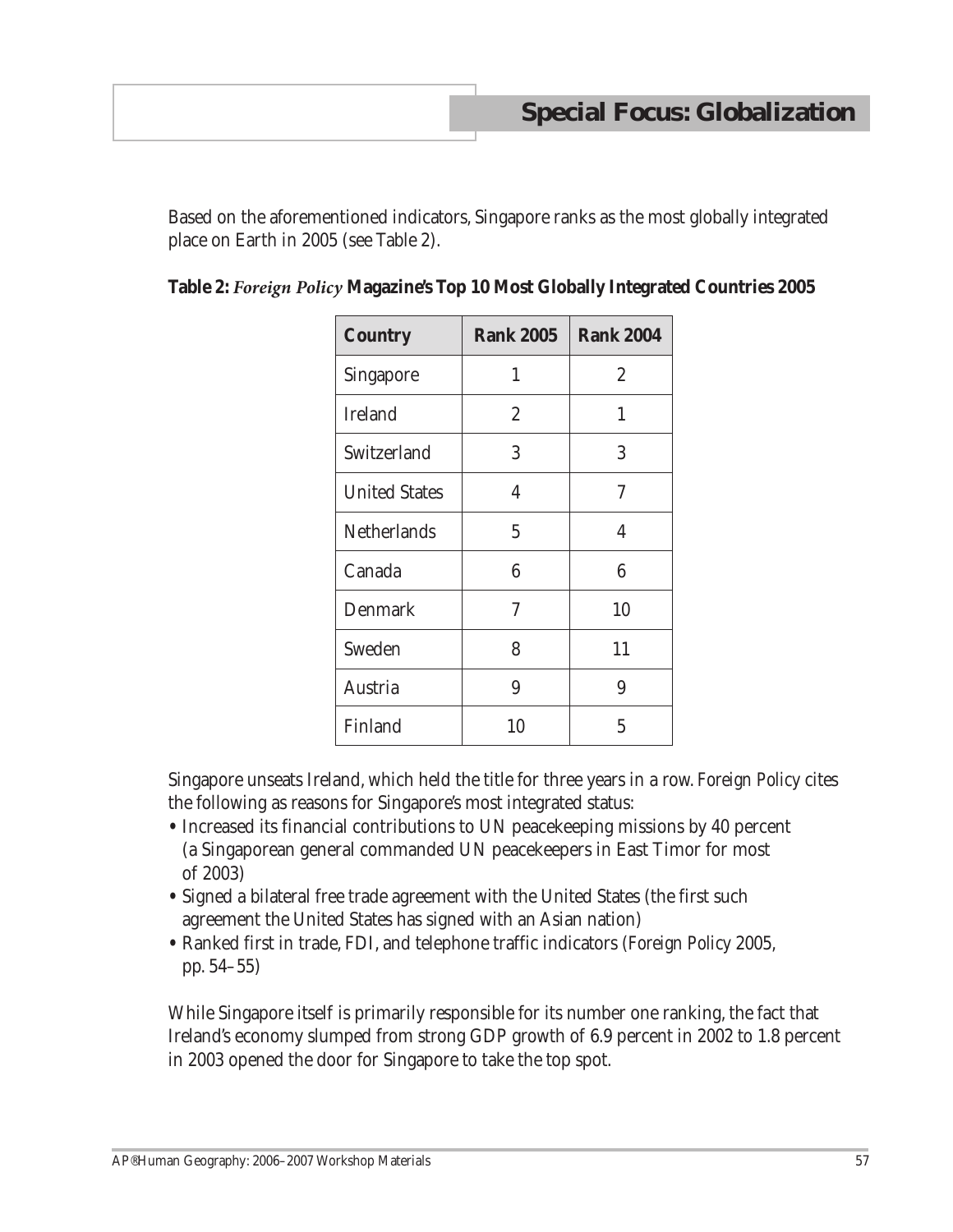

**Figure 2: Map of Foreign Policy Magazine's 2005 Globalization Index**

While at a quick glance the GI draws attention to Singapore, closer study reveals numerous additional facets of globalization. The United States, for example, is described as "schizophrenic," being the most technologically integrated place on Earth but ranking 57 of 62 countries in terms of ratifying treaties. This fact places the United States below both China and Pakistan. Russia falls eight rankings since 2004 due to its status as a "petrostate." Government attacks on the petroleum industry and continued fighting in Chechnya have seriously deterred foreign direct investment. The GI points to China's continued record growth (7.1 percent in 2001, 8.0 percent in 2002, and 9.1 percent in 2003) as an indicator of the rapid economic integration in the planet's most populous country.

New European Union members did not escape notice. The Czech Republic, Slovakia, and Slovenia all saw their inflows of FDI slip in 2004. Canada, maintaining sixth place, is noted for quietly stealing a large segment of the outsourcing industry from competitor India, which ranks 61 on the GI. Iran, on the other hand, continues to struggle with global integration. The country, ranked 62, has been plagued by falling levels of FDI from a high of 2.53 percent of GDP in 2001 to 1.16 percent of GDP in 2003.

Finally, careful analysis of the statistics reveals little correlation between the size of a country's economy and its level of globalization. Large economies rank from 4 (United States) to 54 (China), whereas smaller economies rank from 1 (Singapore) to 55 (Venezuela). Size, however, is not irrelevant. In combination with the level of economic development, as measured by per capita income, a relationship becomes clear: small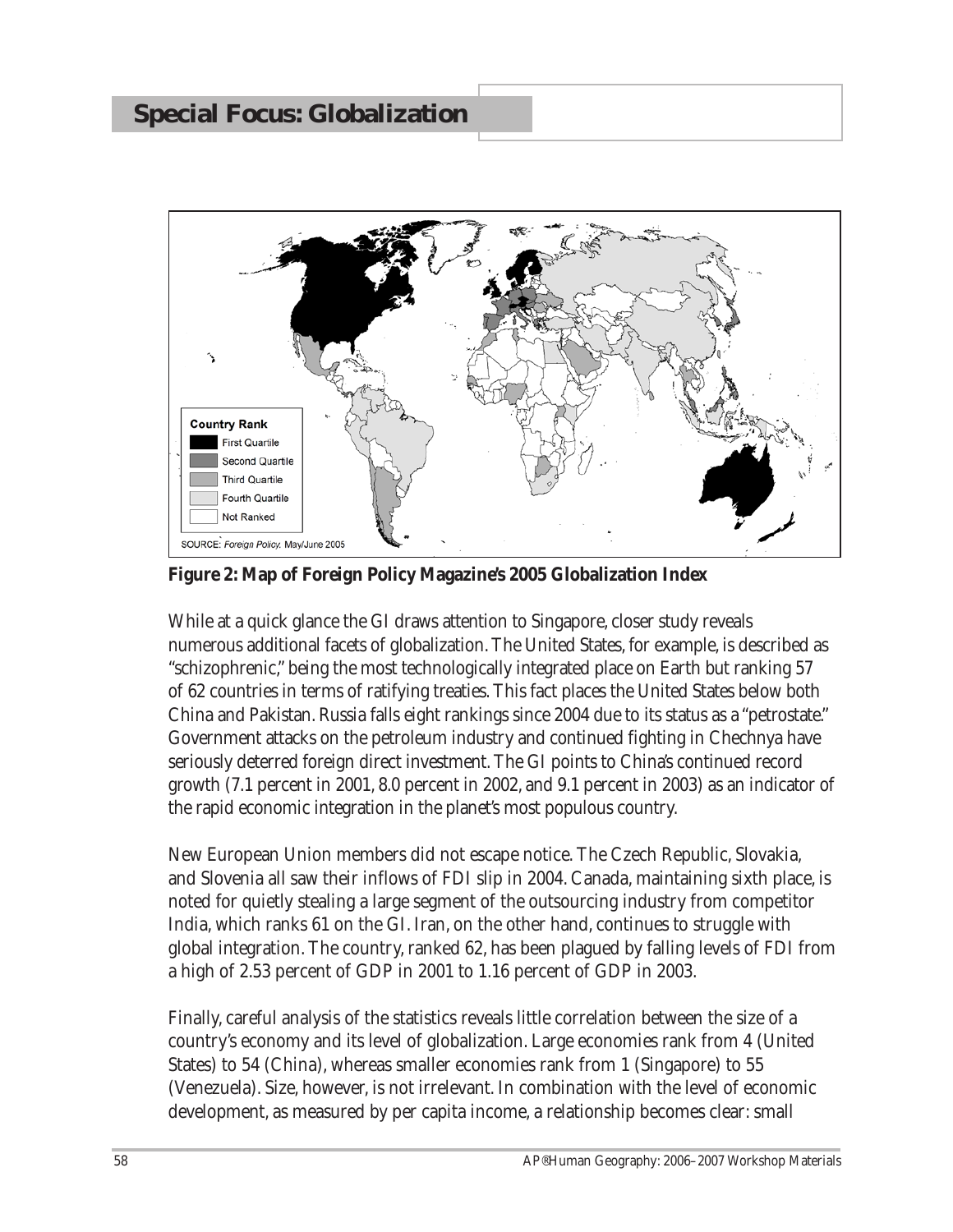countries, like Singapore, tend to have an advantage over larger countries at similar levels of per capita income.

Sir Raffles is undoubtedly proud of his little trading post. His little island country, Singapore, has grown up to become the most globally integrated place on Earth.

#### **Reference**

*Foreign Policy*. 2005. "Measuring Globalization." *Foreign Policy* 148: 52–60.

#### **Further Reading**

- Amin, Samir. *Capitalism in the Age of Globalization: The Management of Contemporary Society*. London: Zed Books, 1997.
- Brecher, Jeremy, and Tim Costello, eds. *Global Village or Global Pillage: Economic Reconstruction from the Bottom Up*. Boston: South End Press, 1994.
- Gupta, Satya Dev, ed. *The Political Economy of Globalization*. Boston: Kluwer Academic Publishers, 1997.
- Haynes, Jeff, ed. *Religion, Globalization, and Political Culture in the Third World*. New York: St. Martin's Press, 1999.
- Herod, Andrew, Gearoid O. Tuathail, and Susan M. Roberts. *An Unruly World? Globalization, Governance, and Geography*. New York: Routledge, 1998.
- James, Jeffrey. *Globalization, Information Technology, and Development*. New York: St. Martin's Press, 1999.
- Laudicina, Paul A. *World Out of Balance: Navigating Global Risks to Seize Competitive Advantage*. New York: McGraw-Hill, 2005.

Sassen, Saskia. *Globalization and Its Discontents*. New York: New Press, 1998.

Smith, Neil. *The Endgame of Globalization*. New York: Routledge, 2005.

Waters, Malcolm. *Globalization*. New York: Routledge, 1995.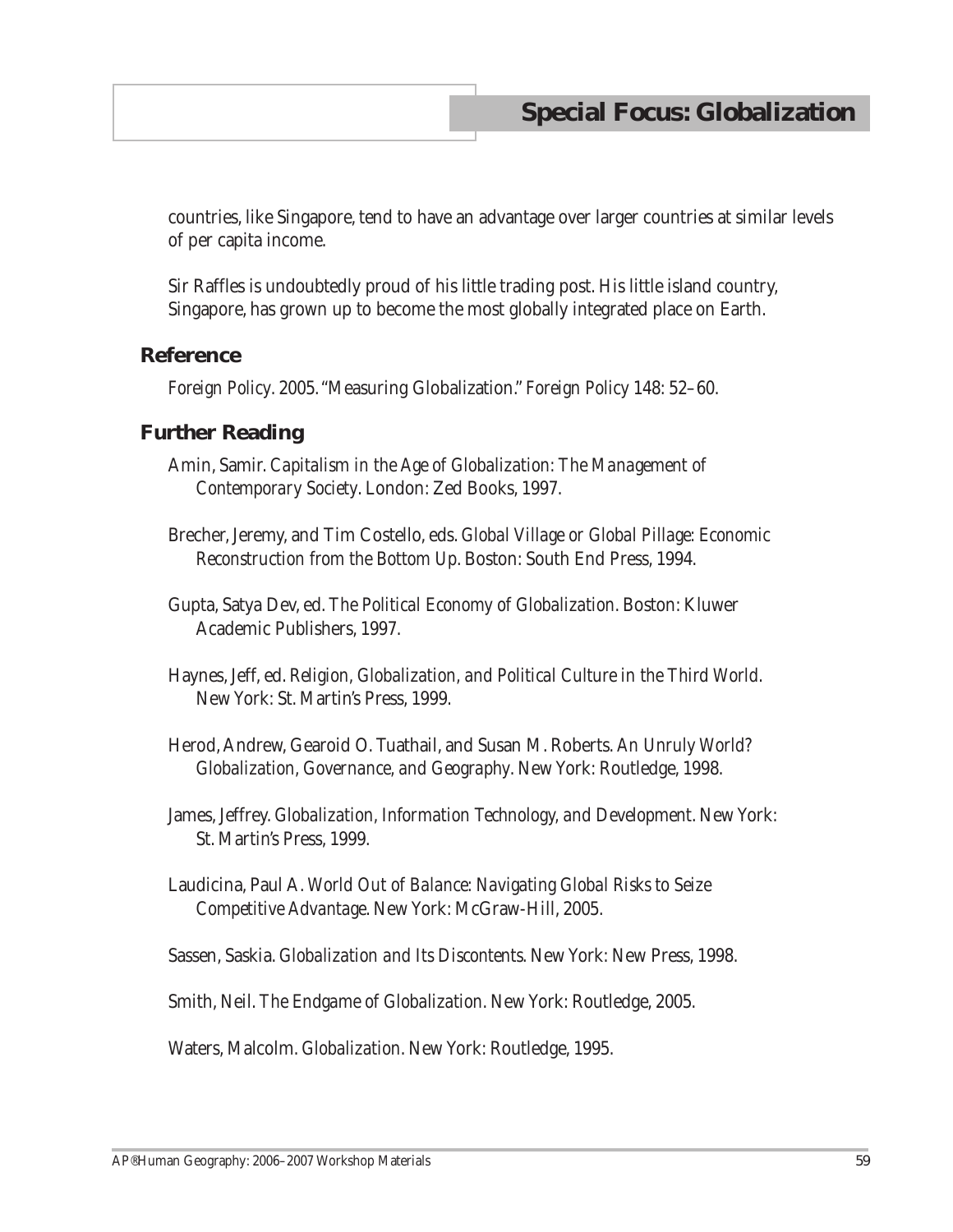## **A Snapshot in a Case Study: Topics in Human Geography**

Ann Linsley-Kennedy Bellaire High School Houston, Texas

> **Note:** This piece was adapted with permission from a presentation by Martha Sharma (formerly of the National Cathedral School, Washington, D.C.) at the National Council for Geographic Education, November 2004.

### **Introduction**

Case studies in geography provide students with a brief overview or examination of events that impact or alter the way people function and live day to day within the human and physical environment. They are important to assist students in developing a series of "real world" examples at differing levels of scale that relate to the theoretical content they are studying. The student prepares the case study for class discussion by analyzing the background data and presenting the facts and data to explain the situation in a geographic perspective. A good case study in geography provides several key elements; it:

- **•** Tells a story.
- **•** Focuses on a conflict within the human environment.
- **•** Is timely, recently occurring, or ongoing.
- **•** Creates a human sentiment of volunteerism and sympathy.
- **•** Includes cited commentary from all parties.
- **•** Is relevant to the reader and the area of study.
- **•** Presents a conflict that provokes discussion.
- **•** Is short, concise, and to the point.

### **Objectives**

Students will:

- 1. Develop and interpret a real-world issue as it applies to the AP Human Geography topic of study.
- 2. Acquire key understandings essential to decision making.
- 3. Collect and review geographic information from multiple sources, e.g., journals, media sources, opinion editorials, maps, and data sets.
- 4. Analyze the historical, spatial, and human context of the conflict examined.
- 5. Evaluate the effectiveness and desired outcome of the conflict based on cultural and political responses.
- 6. Evaluate sources for accuracy, bias, understanding, and relevancy.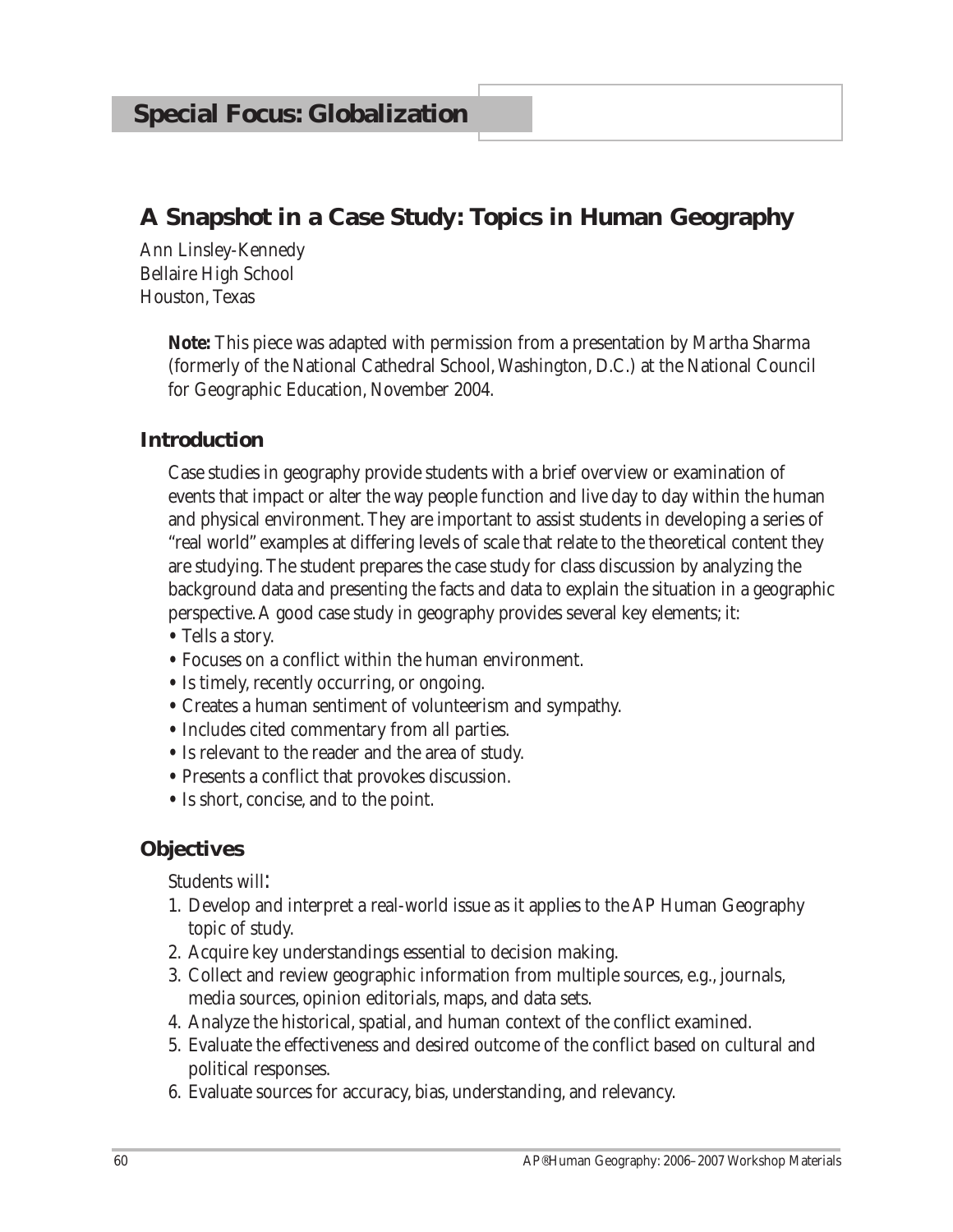- 7. Provide alternative responses or solutions to the conflicts.
- 8. Present their findings in the form of a case study.

#### **Instructions**

1. The teacher assigns or the students select a conflict, discord, disagreement, dispute, event, or incident as it applies to the area of study.

Students locate and develop a quick and concise understanding of the conflict and prepare answers to the following questions:

- a. What is the conflict, and who are the parties involved?
- b. What is the cause of the disagreement? What is the relevant historical context?
- c. What is the type of conflict?
- d. How long has the disagreement occurred?
- e. How has the dispute been expressed?
- f. Who is affected? What is the immediate impact of the issue? What are its long-term effects?
- g. Where? And what is the spatial extent? What is the geographic perspective?
- h. What is the scale of the conflict (local, regional, national, global)?
- i. Why does the disagreement continue, and are there any contrary opinions?
- j. How is the conflict carried out?
- k. What is the world response, and by whom?
	- **•** Government legislation if applicable
	- NGO (nongovernmental organization)/UN position on the topic
- 2. Students design the case study presentation. The idea is to be concise and to the point—maximizing the space with the most important information on the topic, without losing content and implications.

#### **Option A: A Geographic Brief**

Students can construct a one-page, double-sided handout on legal-sized paper. This can be passed out as supplementary handouts, addressed in A-B type grouping, or used in a presentation. It can be completed in small groups of two to three or individually. Whichever format students choose, they must create an identity for the case study in a geographic perspective. Topics selected at different levels of scale are essential, for example, the differences and conflicts between intramigration and intermigration. In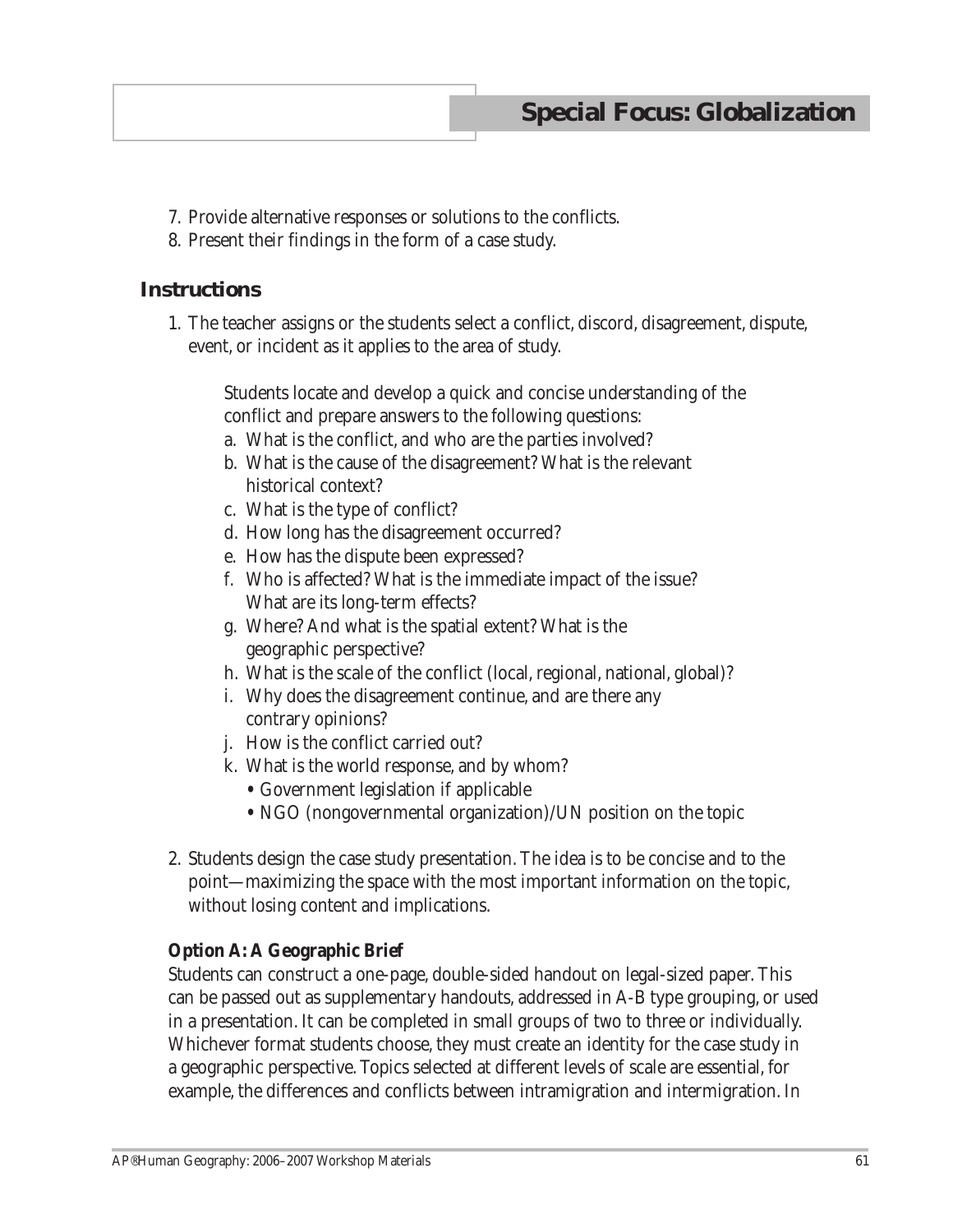## **Special Focus: Globalization**

addition, students should use maps at differing scales to help establish location as well as relative location but also potential impact and escalation into associated areas.

This is one page, front and back:

- 1. On the front page, include parts a, b, g, i, and j. This includes the conflict, causes, relevant historical context, geography of the area, map, players, and applicable data.
- 2. On the back page, include parts c, d, e, f, h, and k. This includes the type of conflict, time frame, how it has been carried out, impact, effect, scale, and world/national/ regional response or legislation.

Specific questions should be addressed in the brief.

#### **Option B: A Geographic Slide Case Study**

Students can construct a four to five slide study in a PowerPoint-type format. This can be printed out, but it is better presented via computer and/or a projector to the rest of the class. Students can complete this option in small groups of two to three or individually.

The slide presentation should build the conflict, effects, and responses.

- **•** Slide 1 introduces the conflict, the parties involved, and the geographic setting with a map in a relative setting.
- Slides 2 and 3 respond to the causes, historical context, type of conflict, impact, effects, and contrary opinions,
- Slide 4 addresses the scale of the conflict, applicable data, government and world responses, legislation, prediction for the future of this conflict, and relevant photos.

#### **Materials**

The materials used will depend on how you want students to develop and present the case study.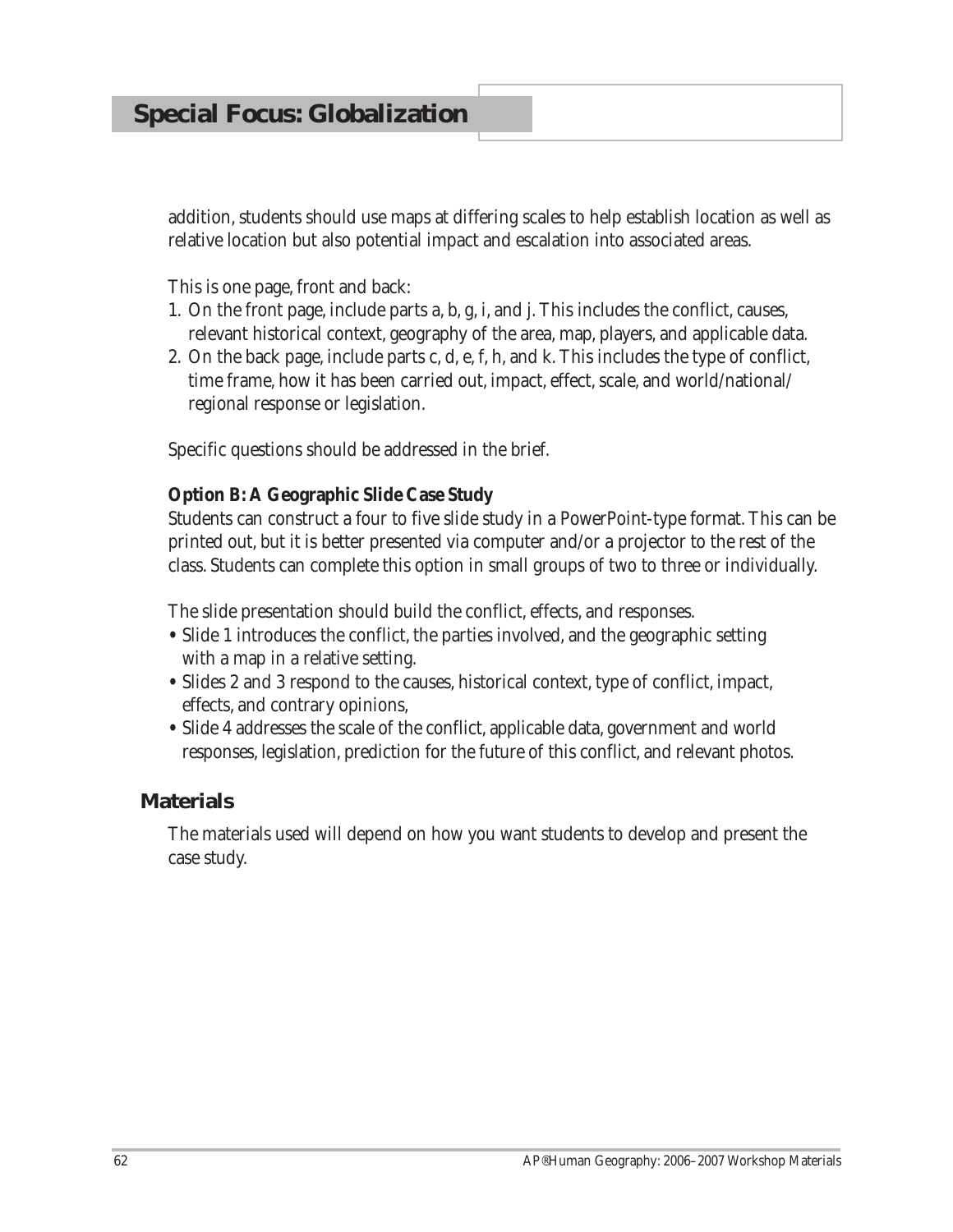#### **Sources**

#### **Journals and periodicals with an applicable focus:**

*Newsweek*, *Time*, *World & I*, *Economist*, *National Geographic*, the American Geographical Society's *FOCUS on Geography*, *Current History*

#### **News sources:**

*New York Times*, *Times of London*, *Washington Post*, CNN, MSNBC, *USA Today*

#### **Online sources:**

Associated Press: www.ap.org CNN: www.cnn.com CNN/Money: http://money.cnn.com CorpWatch: www.corpwatch.org Economic Policy Institute (EPI): www.epinet.org Focus on the Global South: www.focusweb.org Foreign Policy in Focus: www.fpif.org Global Policy Forum—Web Resources: www.globalpolicy.org/globaliz/websites.htm The Globalist: www.theglobalist.com Infotrac: http://infotrac.thomsonlearning.com MSNBC: www.msnbc.msn.com National Geographic News: http://nationalgeographic.com/news PBS: www.pbs.org Population Connection: www.populationconnection.org Reuters: www.reuters.com Lexis-Nexis: www.lexisnexis.com Urban Institute: www.urban.org U.S. Census Bureau: www.census.gov U.S. Department of Agriculture: www.USDA.gov World Bank: www.worldbank.org WorldNews: www.worldnews.com Worldpress.org: http://worldpress.org World Trade Organization (WTO): www.wto.org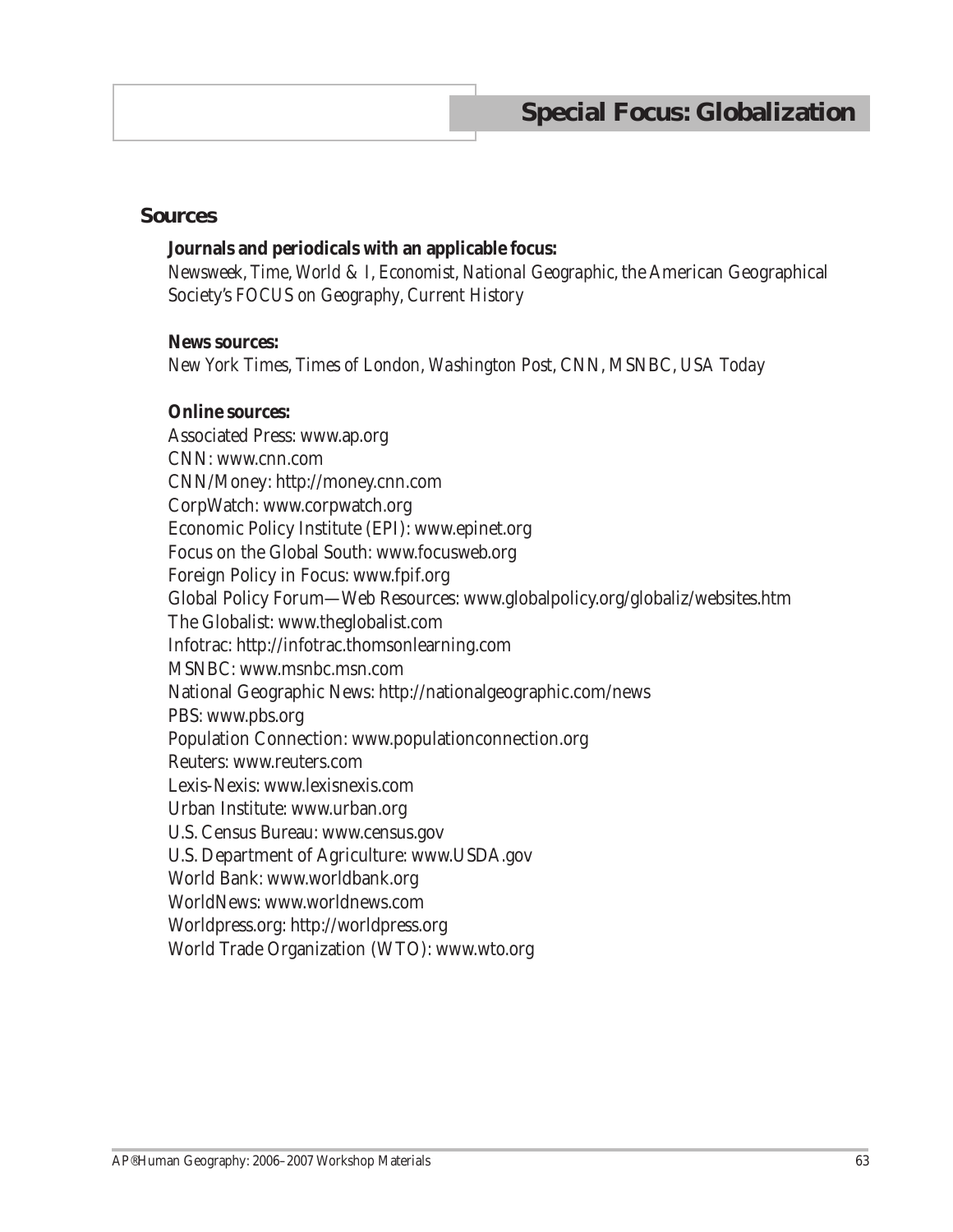## **Special Focus: Globalization**

#### **Suggested Topics1**

Agriculture/Land usage:

- **•** 40 years after the Green Revolution
- **•** Development in marginal lands
- **•** Future of food production
- **•** Genetic modification to feed the world
- **•** Global trade network in food commodities
- **•** Labor in agriculture in developed nations
- **•** Shift to agribusiness in the developing world

#### **Culture:**

- **•** Challenges of language in a globalizing world
- **•** Changing roles of women
- **•** Cultural icons
- **•** Cultural impacts of outsourcing
- **•** "Hollywoods to Bollywoods"
- **•** Impact of globalization on culture
- **•** Religious influences in economic/political/social decisions
- **•** Traditional values versus modern practices

#### **Development:**

- **•** Balancing development and conservation
- **•** Centrifugal/centripetal influences of development
- **•** Challenges of development with limited resources
- **•** Changing geography of industry and work
- **•** Development in rim countries
- **•** Impact of globalization and development
- **•** Impact of recreation and tourism
- **•** Regional shifts in manufacturing
- **•** Role of resources and development

#### **Political:**

- **•** Colonies
- **•** Conflicts to sovereignty
- **•** Global states

<sup>1</sup> These topic ideas are not inclusive of all areas that should be examined in the AP Human Geography curriculum. These are only suggestions. Specific events within these topics should be addressed at varying levels of scale.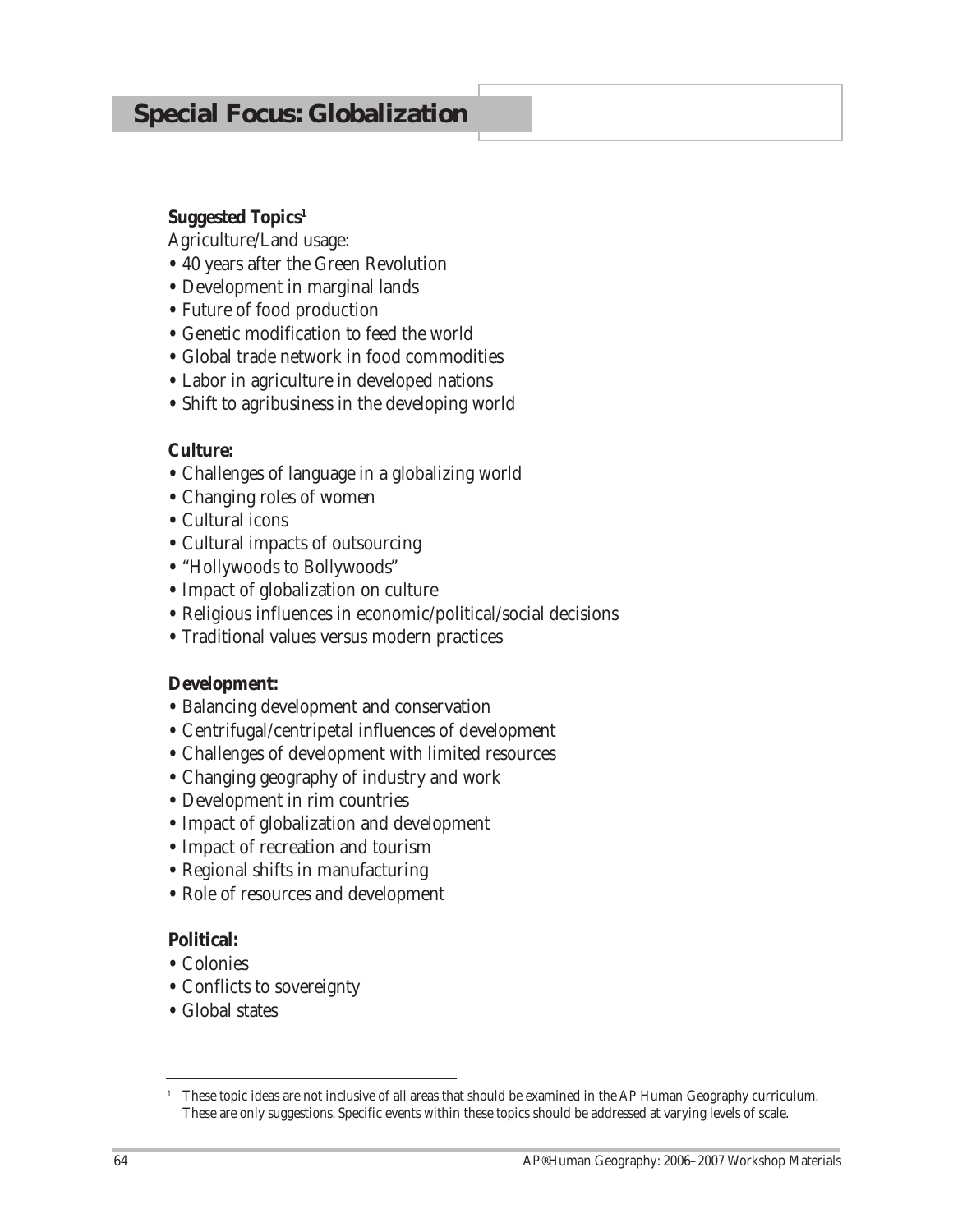# **Special Focus: Globalization**

- **•** NGOs
- **•** Role of nation-states
- **•** Political-cultural conflict
- **•** Political suppression
- **•** Rise in nationalism
- **•** Supranational organizations

#### **Population:**

- **•** Current patterns of international migrations
- **•** Impact of negative growth populations
- **•** Political conflict and migration
- **•** Population demographics

#### **Urbanization:**

- **•** Changes in transportation with development
- **•** Changing land usage in urban areas
- **•** Counterurbanization
- **•** Cultural influences in urban areas
- **•** Gentrification
- **•** Planned development
- **•** Urban renewal: focus of redevelopment

#### **Evaluation Suggestions**

- **•** Present an oral explanation to summarize the case study without reading it to the audience.
- **•** Develop teacher-guided questions from the presentations.
- **•** Use A-B grouping or jigsaw grouping with guided questioning.
- **•** Use study questions. These are questions that are listed at the ends of the various sections of the case to help students focus on particular issues.
- **•** Evaluate the product from the presentation.

Most importantly, the class should discuss each case in an organized way. The instructor should move through various critical topics as addressed by the presented conflict with interactive discussion with the students. Connecting the events and the current situation with the related topics in the AP Human Geography curriculum concludes the study.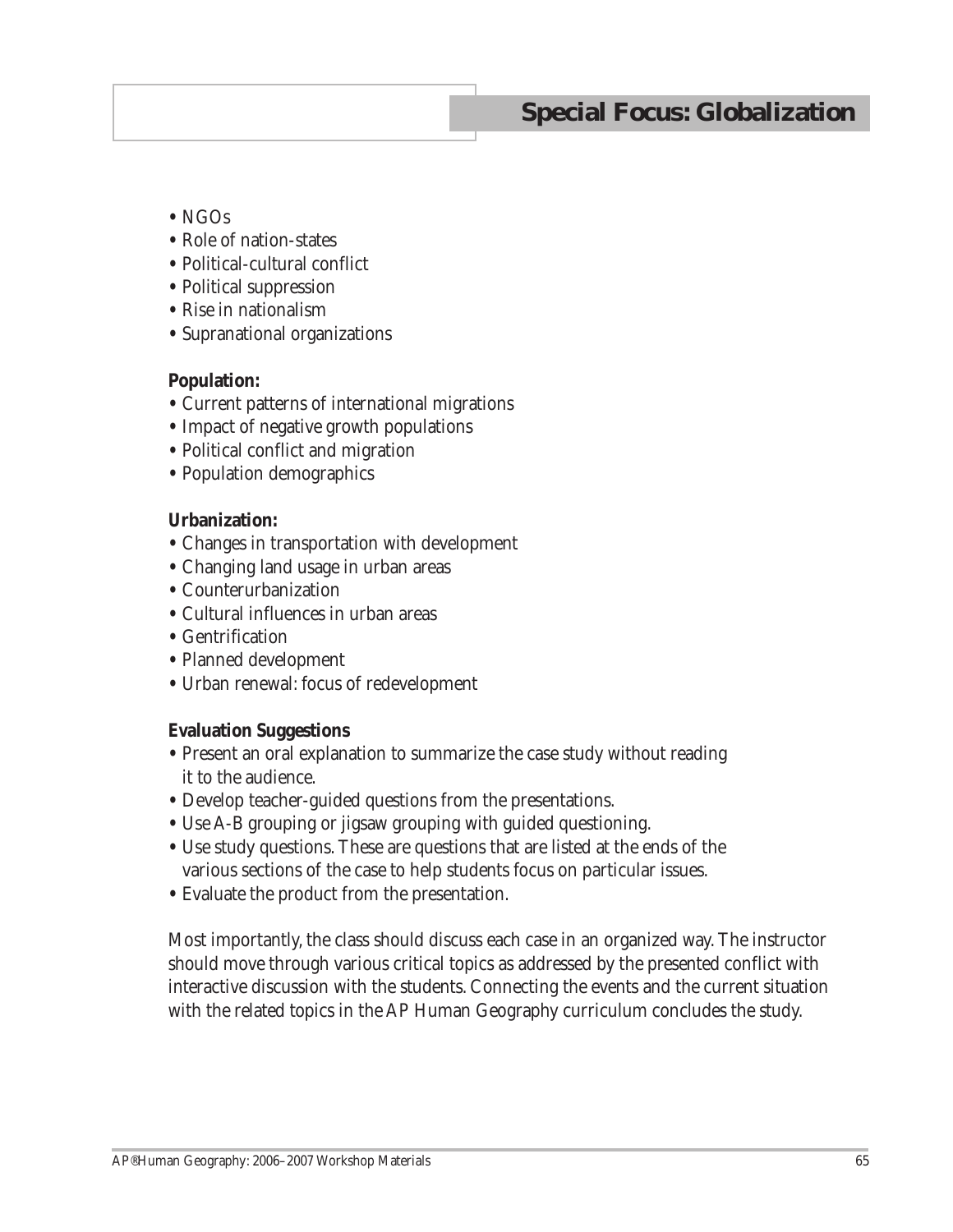## **From Mocha to Java: The Coffee Story**

Cheryl Jenkins Guy Spring Valley High School Columbia, South Carolina

> Coffee was first domesticated in Eastern Africa and then diffused through the Arab world, into Europe, and around the globe. Today this aromatic beverage is the product of an important cash crop in many lesser-developed countries and represents a significant set of economic linkages that extend around the world. This article traces the history of the plant's domestication and diffusion as well as some of the important economic issues regarding its trade.

> Coffee is one of the most valuable resources traded in the world today. It is the second most valuable legal commodity traded, after petroleum, and it is the largest food import into the United States by value (Dicum and Luttinger 1999). It is consumed in the wealthiest countries, yet it is grown largely in the poorest parts of the globe. The growing, processing, shipping, preparation, and sale of coffee provide jobs for millions of people worldwide.

## **History**

Coffee was first domesticated in what is today Ethiopia. A popular legend says that a goatherd observed his goats eating red berries and becoming very frisky. The boy tried the berries for himself, was filled with energy, and began dancing with his goats. Another story indicates that monks from a local monastery came upon the idea of boiling the berries to help themselves stay awake during long religious ceremonies. By the early fifteenth century, coffee was being cultivated in nearby Yemen. The Red Sea port city of Mocha became synonymous with coffee. Although the Arabs tried to limit the export of fertile coffee seeds or plants, in the early 1600s the Dutch were able to smuggle out plants, which they transported to their colonies in Java and elsewhere. Java is another place name that has become interchangeable with coffee. The Dutch supplied coffee to European coffeehouses, which were growing in popularity. By the late 1600s, coffeehouses were established in North American cities such as New York, Philadelphia, and Boston. The Green Dragon, a coffeehouse-tavern in Boston, was nicknamed the "headquarters of the Revolution" and was likely the place where the Boston Tea Party was planned (Pendergrast 1999).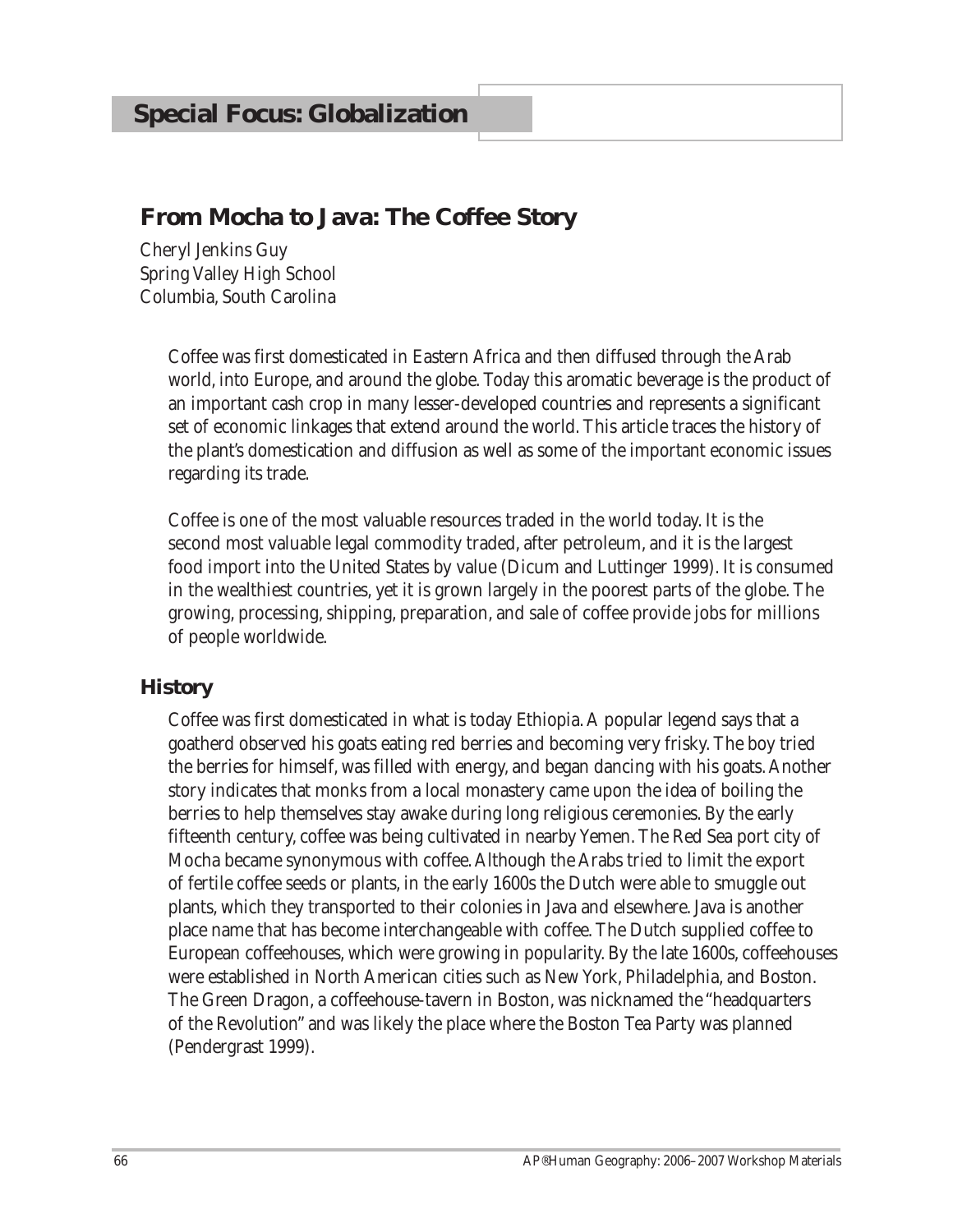In 1714 the Dutch gave a healthy coffee plant to the French government, and it was planted in the Royal Botanical Gardens (now the Jardin des Plantes) in Paris. Several years later, a French naval officer, Gabriel Mathieu de Clieu, acquired a cutting from the plant and carried it to the colony in Martinique, where he planted it, and it flourished. Within three years there were millions of coffee shrubs on the island of Martinique, as well as Haiti, and the king made de Clieu governor of Guadeloupe. Around the same time, the Dutch introduced coffee in Dutch Guiana (today Suriname), and seeds were smuggled from there into Brazil.

In the late eighteenth century, French Haiti became the world's largest coffee exporter on the backs of nearly half a million slaves. In 1791 and 1793, the Haitian slaves revolted and destroyed many of the island's plantations. Haiti was replaced by Ceylon as the world's leader in coffee production. However, a fungal disease called coffee rust destroyed the plants on Ceylon, and the British replanted the estates with tea, which replaced coffee as their national drink. Brazil emerged as the leading coffee producer in the 1800s and continues to lead world production today.

Brazil entered the twentieth century controlling more than three-fourths of the global production of coffee (Dicum and Luttinger 1999). Growers in Brazil created an agency, Instituto do Café, which was taken over by the government in 1926; it is now called the Instituto Brasileiro do Café (IBC). The IBC bought coffee from farmers, sold it on the world market, and controlled coffee prices by manipulating the coffee supply. As prices rose, farmers in other countries, particularly Colombia, increased production of coffee. Colombian farmers created the Federación Nacional de Cafeteros (FNC), not to control the supply as the Brazilians did but to stimulate demand. One of the most successful projects of the FNC has been the Juan Valdez advertising campaign to promote Colombian coffee in the United States and Europe. In the 1940s and 1950s, new centers of coffee production also emerged in Africa. In the 1960s, at the urging of Brazil, Colombia, and major U.S. roaster companies, a global cartel was created called the International Coffee Organization, or ICO. The ICO assigned quotas and prices for member countries. However, in the 1980s, support for free trade and a coffee surplus brought an end to the cartel's power.

#### **How Coffee Is Grown**

Coffee grows on a woody shrub (genus *Coffea*, family Rubiaceae) that can grow over 30 feet in height but is usually pruned to about eight feet. It is found naturally in tropical forests of Africa, where it is towered over by the canopies of taller trees. Coffee grows best in areas with no frost, temperatures averaging 60 to 70°F, and moderate rainfall. All coffee is grown within 2,000 miles of the equator and is often grown in mountainous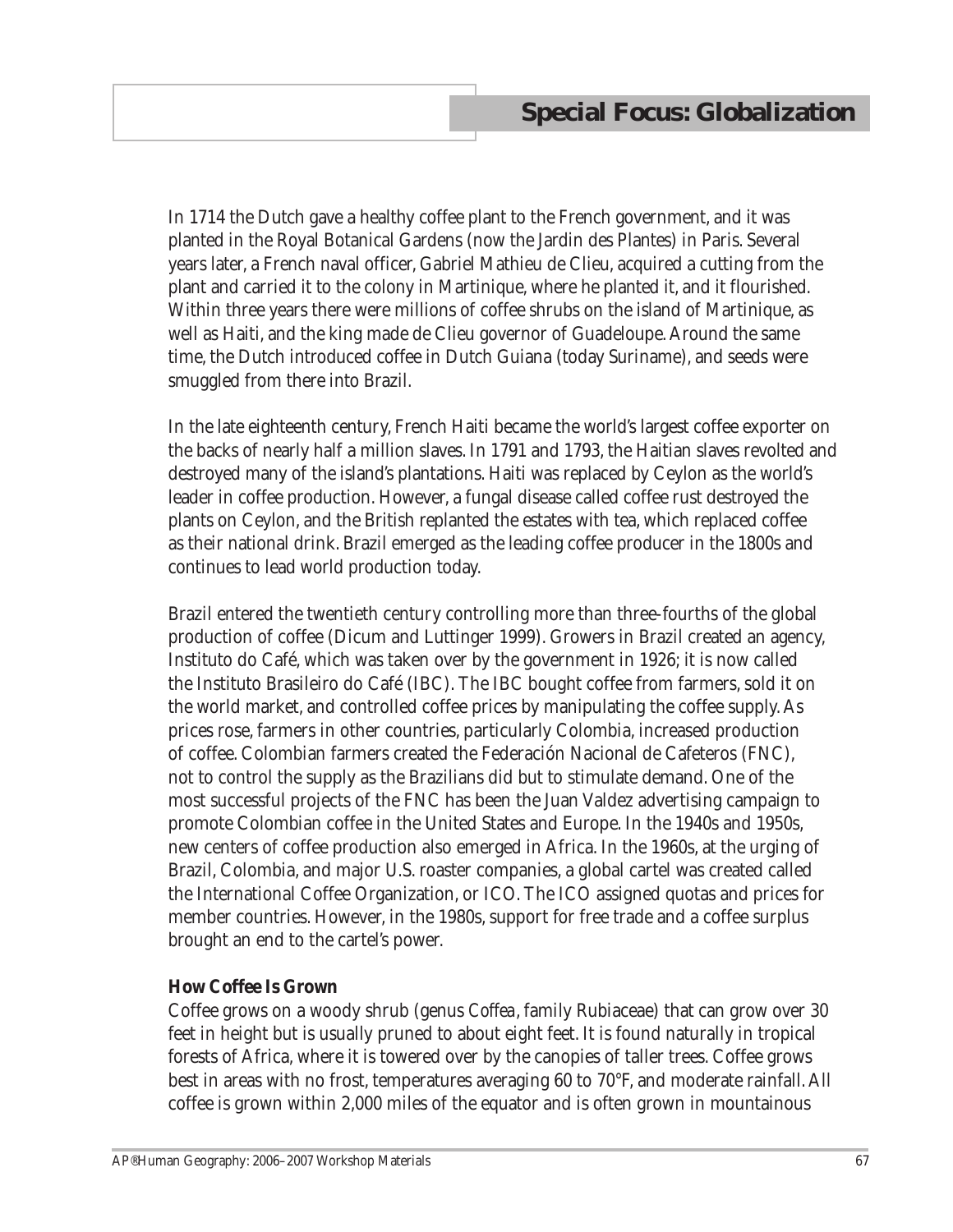areas, usually between sea level and 6,000 feet elevation. It is a lush green plant with shiny leaves and small, white, fragrant flowers that are replaced by a fruit. The berries, which are like cherries, have a fleshy fruit that usually contains two seeds, or coffee "beans." A mature tree will produce 2,000 cherries, or 4,000 beans, per year, about one pound of roasted coffee (Dicum & Luttinger, 1999). There are over 20 species of coffee, but two make up the bulk of coffee grown for consumption today. *Coffea arabica* is native to Ethiopia, while *Coffea canephora* (var. *robusta*) is native to the hotter, lowland forests of West Africa. Arabica and robusta coffees differ in taste, caffeine content, disease resistance, and conditions for cultivation (Dicum and Luttinger).

Traditional coffee agriculture involves shade cultivation of the shrubs under an overstory of noncoffee trees, such as bananas. This agroforestry system provides protection from soil erosion, and the noncoffee trees provide fruit, firewood, and alternate sources of income for the small-scale coffee grower. Although the Green Revolution of the 1950s and 1960s focused initially on food grains such as rice and wheat, the influence has also been felt in coffee production. Many coffee plantations now utilize an agro-industrial approach. The coffee is grown with little or no shade, with heavy inputs of pesticides, herbicides, fungicides, and fertilizers. The coffee cherries are mechanically harvested. Loss of tropical biodiversity, including migratory songbirds, and increased soil erosion has resulted. Additionally, coffee is a cash crop and often supplants food production in efforts to increase profits.

#### **The Economics of Coffee**

Some coffee-dependent economies have suffered from the boom and bust cycles of coffee prices. Pests, disease, frosts, and drought can devastate coffee production. Poor crops cause a short-term rise in prices, which encourages other farmers to plant coffee instead of other crops. After three to five years, between planting and production, a glut of coffee arrives on the market, driving prices lower. Some countries have battled surpluses by burning excess coffee or dumping it in the ocean.

By the time a pound of coffee arrives at the grocery store or local Starbucks outlet, it has already passed through a series of economic linkages between the producer and the consumer, known as the value chain (Dicum and Luttinger). After the coffee is grown and harvested, the farmer removes the seeds from the cherry and washes and dries the beans. Then the coffee is transferred to a local mill, or *beneficio*, for processing. Because coffee is harvested between December and May, while the demand for coffee is constant yearround, some of the coffee is stored at the mill. Eventually it is shipped to the United States or Europe, where is it roasted, packaged, and transported to market. Each step, from crop to cup (grower, *beneficio*, shipping, manufacturing, retail), adds value to the agricultural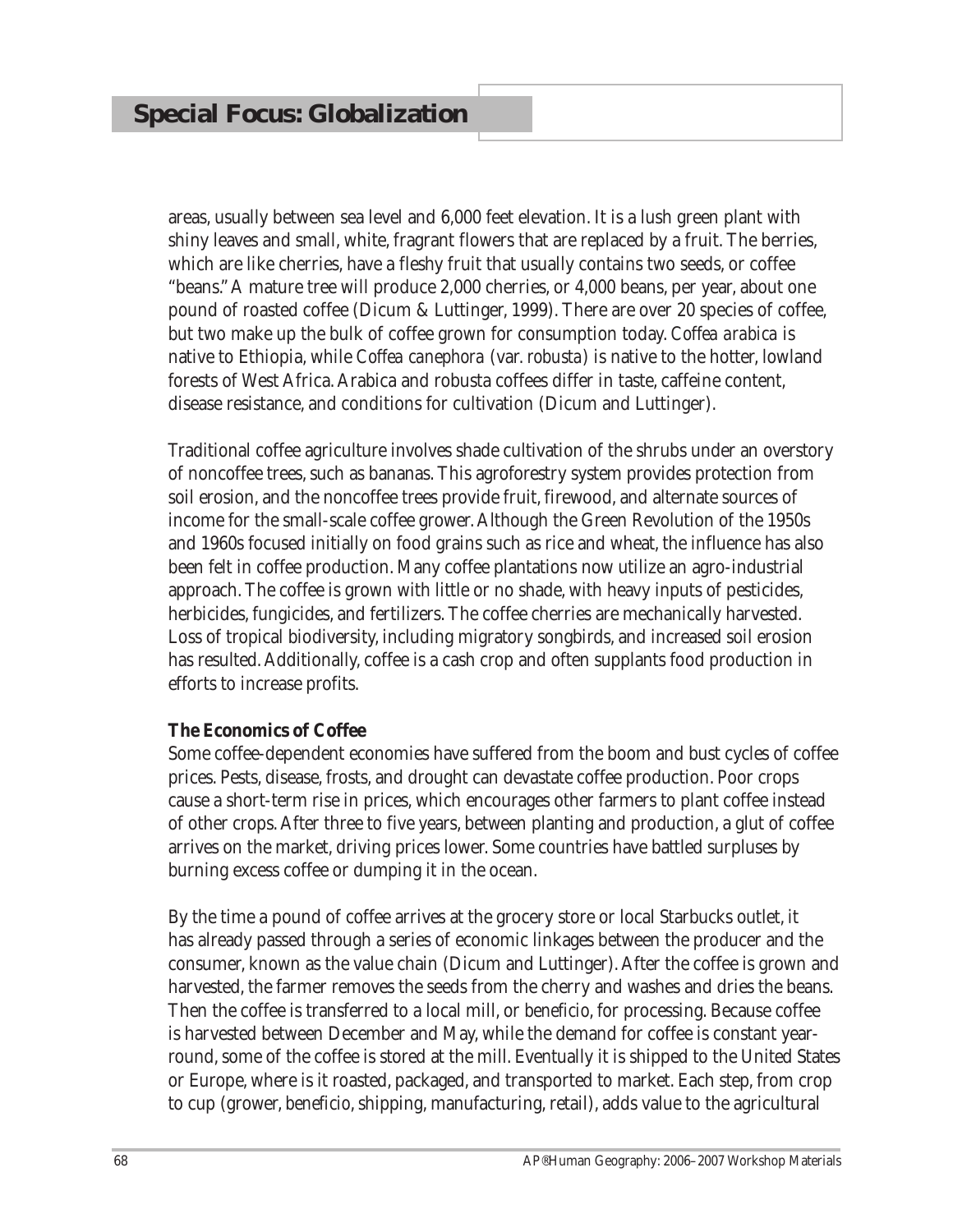product. The "downstream activities" in this product flow (those closest to the consumer) are the activities that add the greatest value. Of a dollar spent on roasted, ground coffee in a U.S. supermarket, only five cents are paid to the grower, while nearly 70 cents goes to the wholesale roasting and packaging company (Dicum and Luttinger).

#### **Coffee in the United States**

In the United States, coffee consumption grew in popularity during the twentieth century. Coffee is a universal beverage, enjoyed by people across different social strata. The coffee break has become an integral part of the workday. The caffeine in coffee provides energy and increased concentration to combat work fatigue. The coffee break also provides important social interaction. Coffee advertising has introduced several icons of pop culture: the figure of Juan Valdez and slogans like "Good to the Last Drop" are instantly recognized. Some popular television programs, such as *Frasier* and *Friends*, feature coffeehouses prominently.

Regional roasting companies, such as Folgers and Maxwell House, became national brands and then fell victim to corporate takeovers. For example, Maxwell House was bought by General Foods, which was bought by Philip Morris, where it was later merged with Kraft. By the late 1970s, almost 90 percent of American coffee roasting and distribution was controlled by four companies. However, at the same time, the specialty coffee industry began to grow rapidly. One specialty store, Starbucks, created a special appeal with darker-roasted arabica beans and special cafés. In contrast to the ubiquitous fast-food outlets, Starbucks created an environment of leisurely conversation. The growth continues today: every working day Starbucks opens four new outlets and hires 200 new employees (Reid 2005). The green logo that features a mermaid from a sixteenth-century Norse woodcut (Schultz 1997) can be found around the world. Starbucks represents the vertical integration of many agribusinesses, with investment in coffee plantations, processing plants, and retail outlets. Starbucks has over 9,000 direct retail outlets worldwide and has expanded into ice creams, bottled drinks, and wholebean coffees in supermarket outlets.

Whether it is a Turkish *kahve*, Italian *caffè*, or a plain "cup of Joe," coffee creates connections between people. From the small farmer in Colombia to the Starbucks barista, a series of economic linkages are formed as this agricultural product flows from one part of the globe to another.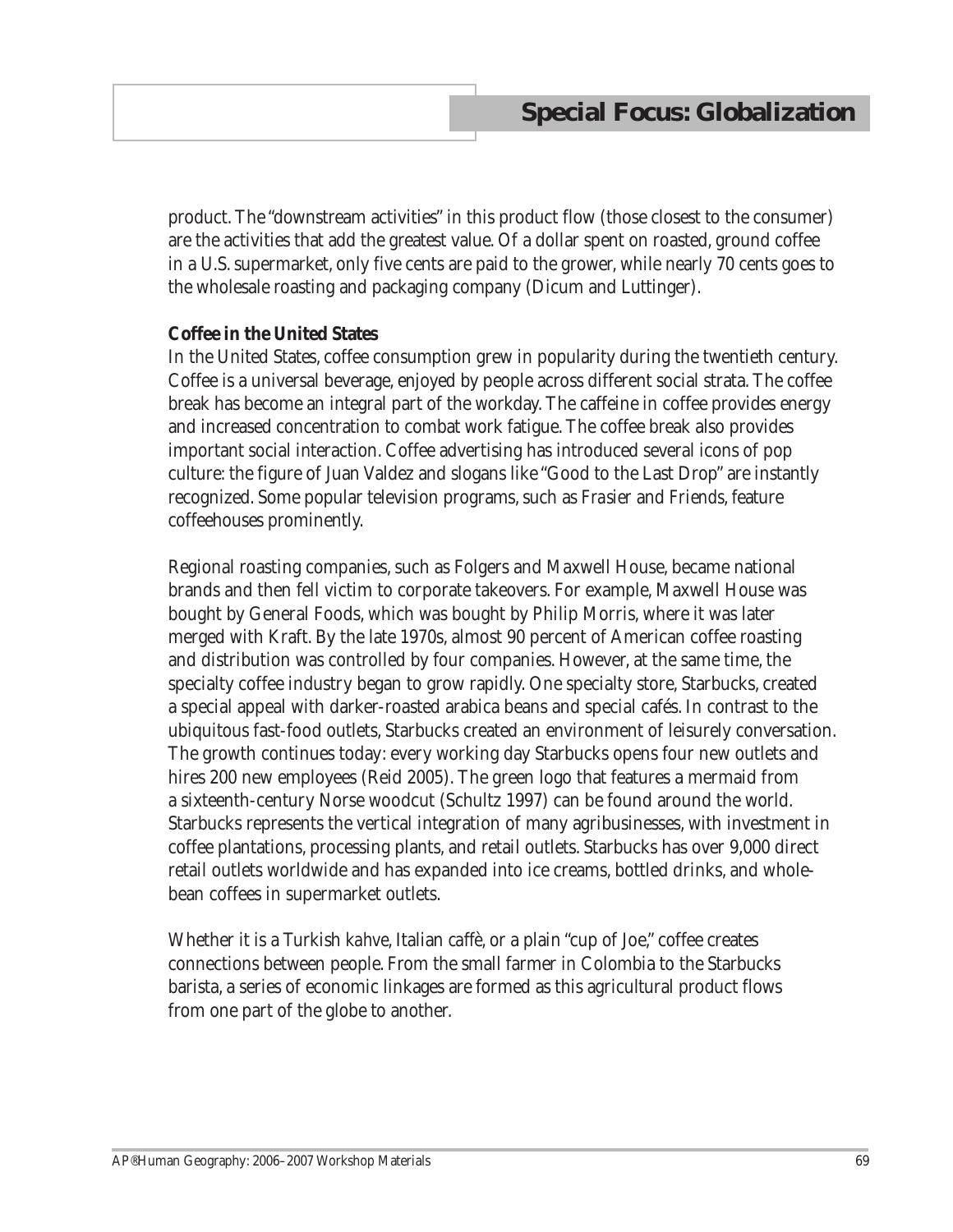#### **Works Cited**

- Dicum, G., and N. Luttinger. 1999. *The Coffee Book: Anatomy of an Industry from Crop to the Last Drop*. New York: The New Press.
- Pendergrast, M. 1999. *Uncommon Grounds: The History of Coffee and How It Transformed Our World*. New York: Basic Books.
- Reid, T. R. 2005. "Caffeine." *National Geographic* 207 (January): 2–33.
- Schultz, H., and D. J. Yang. 1997. *Pour Your Heart into It: How Starbucks Built a Company One Cup at a Time*. New York: Hyperion.

#### **Other References**

Alvarez, J. *A Cafecito Story (El cuento del cafecito)*. White River Junction, �ermont: Chelsea Green Publishing Company, 2002.

Morris, R. "America's Bottomless Cup." *Life* (January 14, 2005): 4–9 (newspaper insert).

#### **Web Sites**

Coffee Research www.coffeeresearch.org

Coffee Universe www.coffeeuniverse.com

Global Exchange: Fair Trade www.globalexchange.org/campaigns/fairtrade/coffee

International Coffee Organization www.ico.org

Specialty Coffee Association of America www.scaa.org

Starbucks Coffee Company www.starbucks.com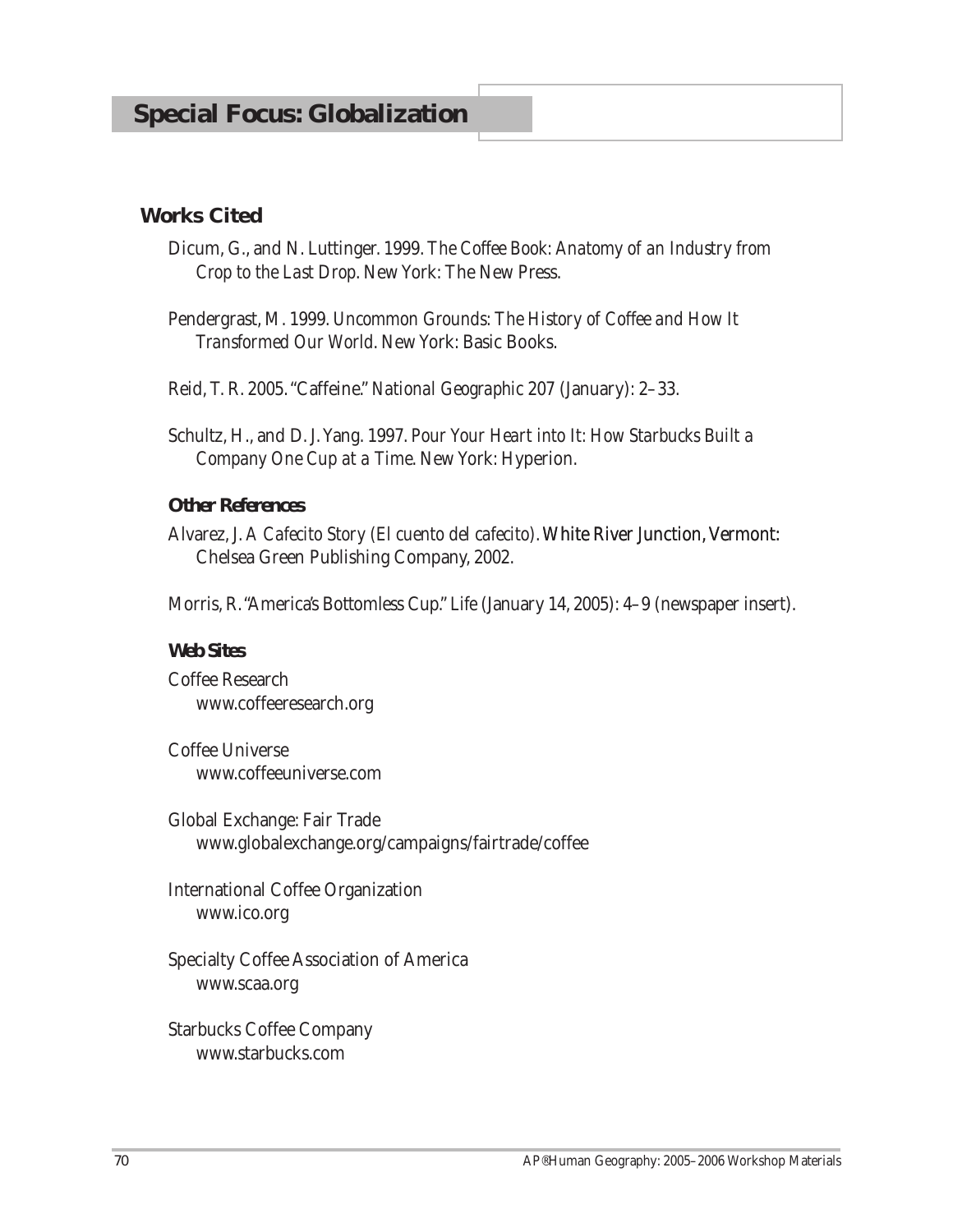# **Suggested Student Activities**

- 1. Have students use an outline map of the world to map the story of the diffusion of coffee. Include key places: Ethiopia, Yemen, Mocha, the Netherlands (Dutch), Java, France, Martinique, Haiti, Suriname, Brazil, Colombia.
- 2. Use a *Goode's Atlas* (published by Rand McNally) to identify which countries are the leading producers and importers of coffee. On an outline map of the world, highlight the producers and importers and draw in the likely flows of coffee.
- 3. Go to a grocery store and identify the major coffee-producing companies. What other products do these companies produce? (Or what other "brand" names are parts of that company's holdings?)
- 4. Investigate "fair trade" coffee. Create an advertisement (print or other media) for fair trade coffee.
- 5. Select another agricultural product. Where was it first domesticated and how/where did it diffuse? Where is it produced today? How and where is it "consumed"? (Some may be used as foods; others may be used in manufacturing.) Create a PowerPoint presentation about the product that includes photos and maps.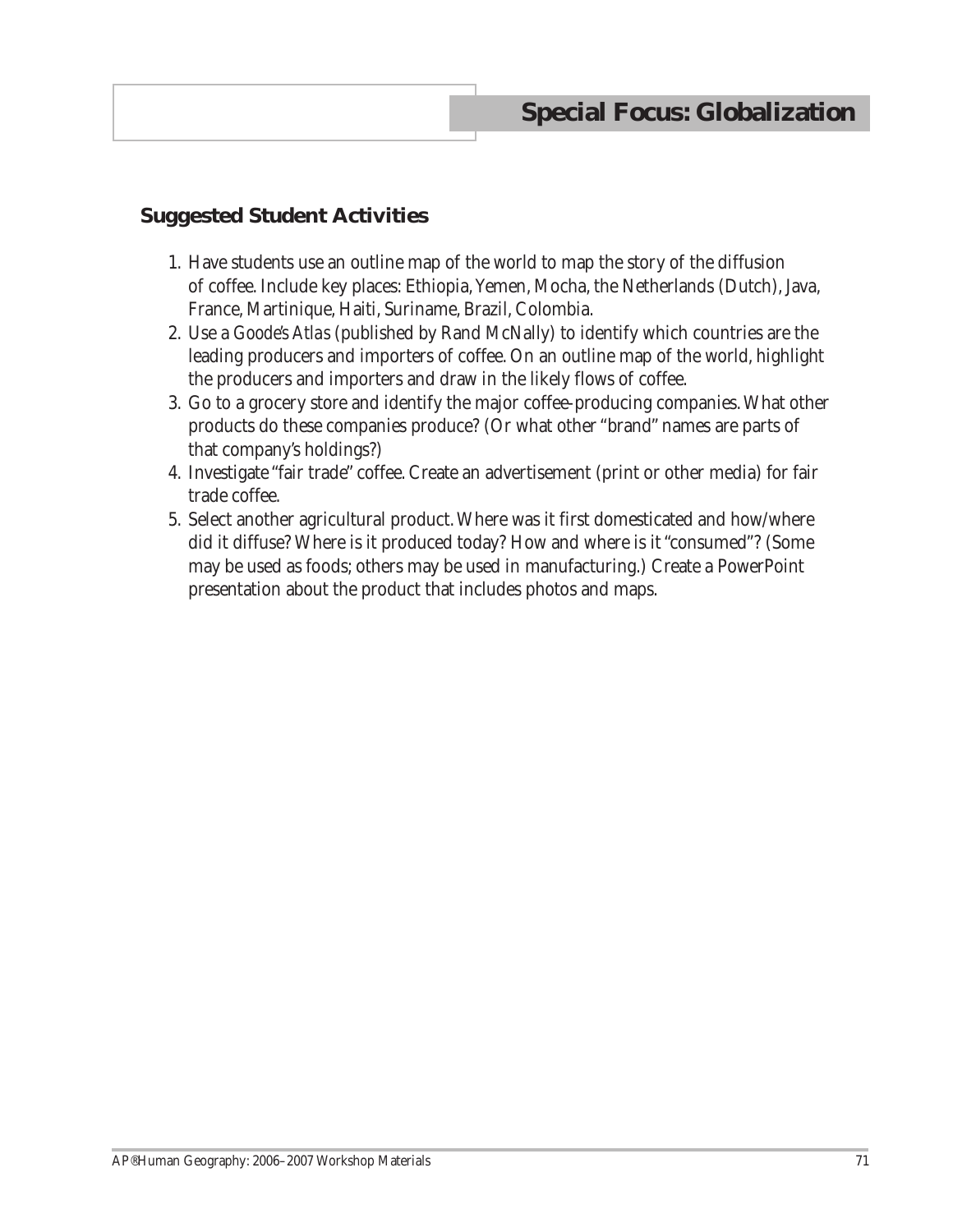# **Contributors**

*Information current as of original publish date of September 2005.*

# **About the Editor**

**Ann Linsley-Kennedy** has taught IB/AP Physical and Human Geography at Bellaire High School in the Houston Independent School District for the past nine years. She previously taught AP World History for seven years. A teacher consultant with the Texas Alliance for Geographic Education under NGS, as well as a College Board consultant and a Reader for the AP Human Geography Exam, Ann received her initial AP training at James Madison University in the second national training program. She has been a participant in numerous state and national geography summer institutes and is currently finishing a second master's degree in geoscience at Texas A&M University.

**Thomas L. Bell** is a professor in the Department of Geography at University of Tennessee. He received his Ph.D. from the University of Iowa. Active in the Southeastern Division of the Association of American Geographers, Bell is also the author of *Human Geography: People, Places, and Change* (1997) and coauthor of *Pocket Activity Guide* (1999).

**Brian W. Blouet** is the Fred Huby Professor of Geography and International Education at the School of Education of the College of William and Mary in Virginia. Among his many published books and articles are *Geopolitics and Globalization in the Twentieth Century* (2001) and *Latin America and the Caribbean: A Systematic and Regional Survey* (2003), as joint editor and contributor.

**Gary S. Elbow** is professor of geography at Texas Tech University, where he has taught since 1970. He received his Ph.D. from the University of Pittsburgh in 1972. He has approximately 35 years of teaching experience in world regional, Latin American, human, and urban geography, as well as geography education. He is also a reviewer for AP Central's Teachers' Resources area for AP Human Geography.

**Margaret Gripshover** is an adjunct associate professor with the Department of Geography of the University of Tennessee.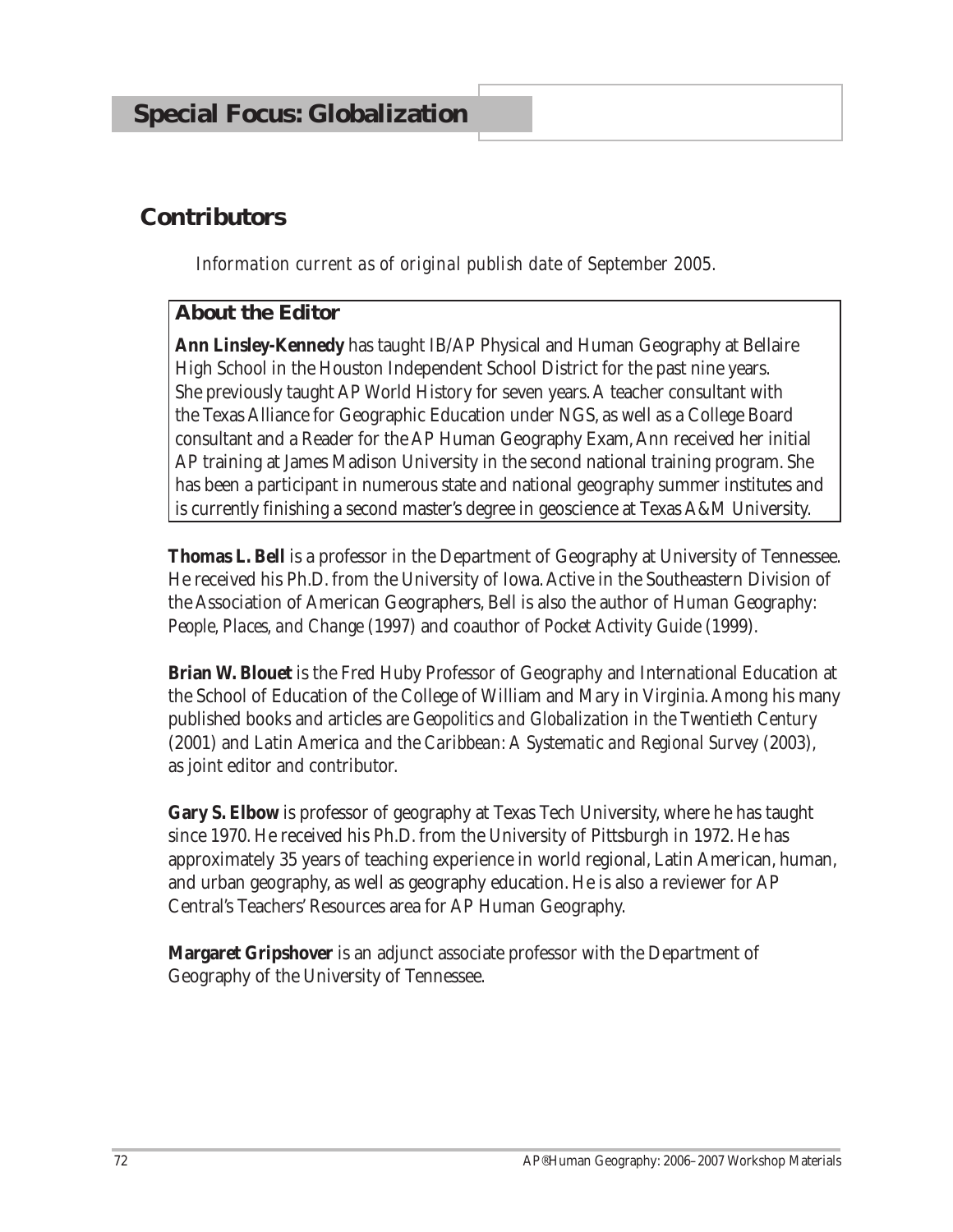**Cheryl Jenkins Guy** teaches AP Human Geography and ninth-grade world regional geography at Spring Valley High School in Columbia, South Carolina. She has been an AP Reader since 2003 and will be a Table Leader in 2005. She earned her national board certification in 2002 (Adolescent–Young Adult Social Studies–History). She has been a member of the South Carolina Geographic Alliance since it began in 1990. She was selected Teacher of the Year for her school for 2004–2005 and received a Distinguished Teaching Achievement Award from the National Council for Geographic Education in 2004.

**Jeffrey Lash** is an associate professor in the School of Education at the University of Houston: Clear Lake. He received his Ph.D. from Texas State University: San Marcos in 2001. Several of his articles have recently appeared in journals such as the *International Journal of Middle East Studies*.

**William B. Wood**, who died in July 2005, was deputy assistant secretary for analysis and information management in the Bureau of Intelligence and Research (INR) and the geographer for the U.S. Department of State. (The views in his essay in these materials were his own and do not reflect U.S. government policy.) Dr. Wood conceived of the Geographic Information for Sustainable Development project, which brought geographic data and science to Africa during the World Summit on Sustainable Development, and the Humanitarian Information Unit, which has used geographic data, science, and tools to help humanitarian work related to the Sumatra-Andaman earthquake, the Indian Ocean tsunami, and the genocide in Darfur. He coedited *Reordering the World: Geopolitical Perspectives on the Twenty-First Century* (1999), and in 2001, he was awarded the Anderson Medal in Applied Geography by the Applied Geography Specialty Group of the Association of American Geographers.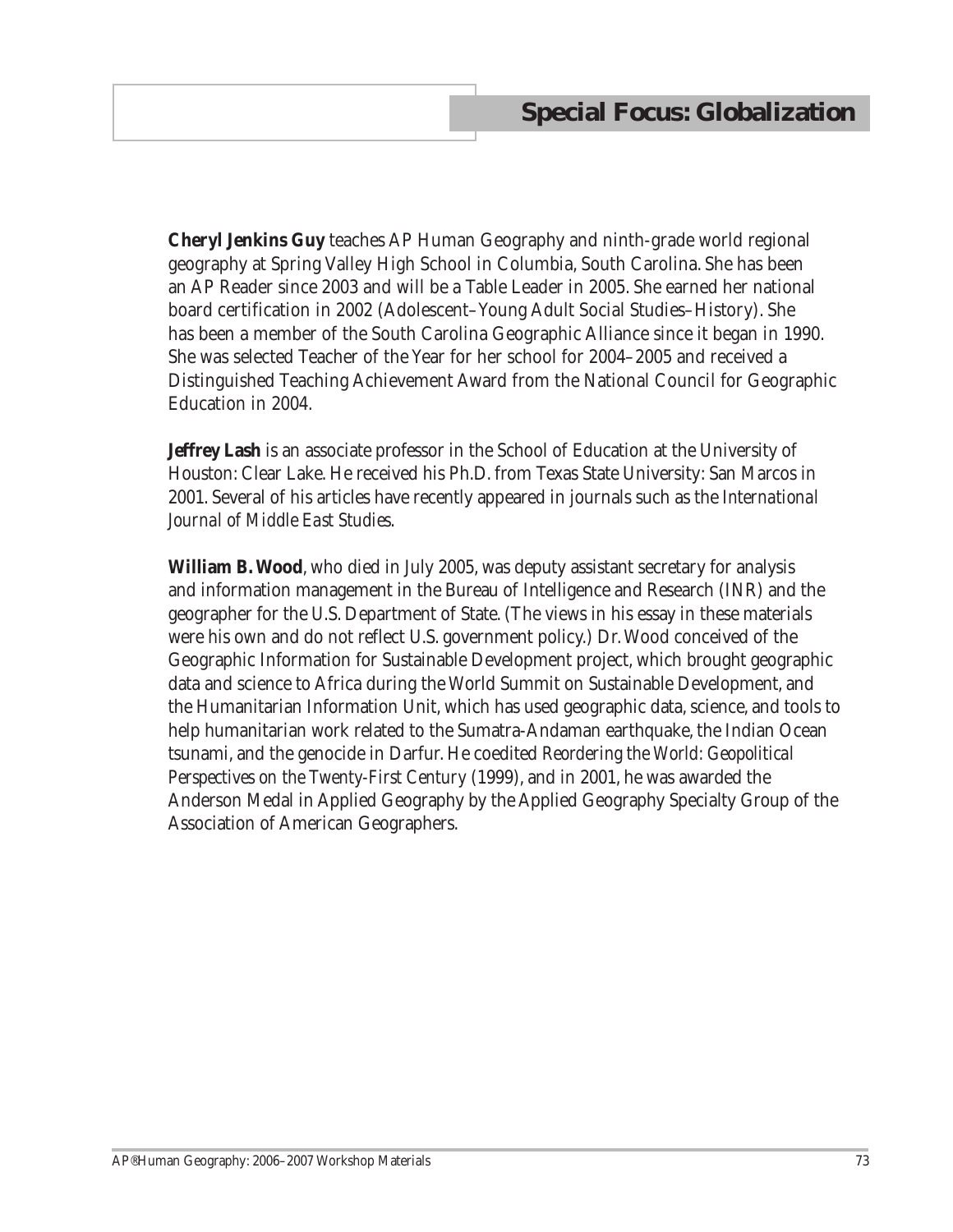# **Contact Us**

# **College Board Regional Offices**

#### **National Office**

Advanced Placement Program 45 Columbus Avenue New York, NY 10023-6992 212 713-8066 Email: ap@collegeboard.org

## **AP Services**

P.O. Box 6671 Princeton, NJ 08541-6671 609 771-7300 877 274-6474 (toll free in the U.S. and Canada) Email: apexams@info.collegeboard.org

#### **AP Canada Office**

1708 Dolphin Avenue, Suite 406 Kelowna, BC, Canada V1Y 9S4 250 861-9050 800 667-4548 (toll free in Canada only) Email: gewonus@ap.ca

#### **AP International Office**

Serving all countries outside the U.S. and Canada 45 Columbus Avenue New York, NY 10023-6992 212 373-8738 Email: apintl@collegeboard.org

#### **Middle States Regional Office**

Serving Delaware, District of Columbia, Maryland, New Jersey, New York, Pennsylvania, Puerto Rico, and the U.S. Virgin Islands 2 Bala Plaza, Suite 900 Bala Cynwyd, PA 19004-1501 866 392-3019 Email: msro@collegeboard.org